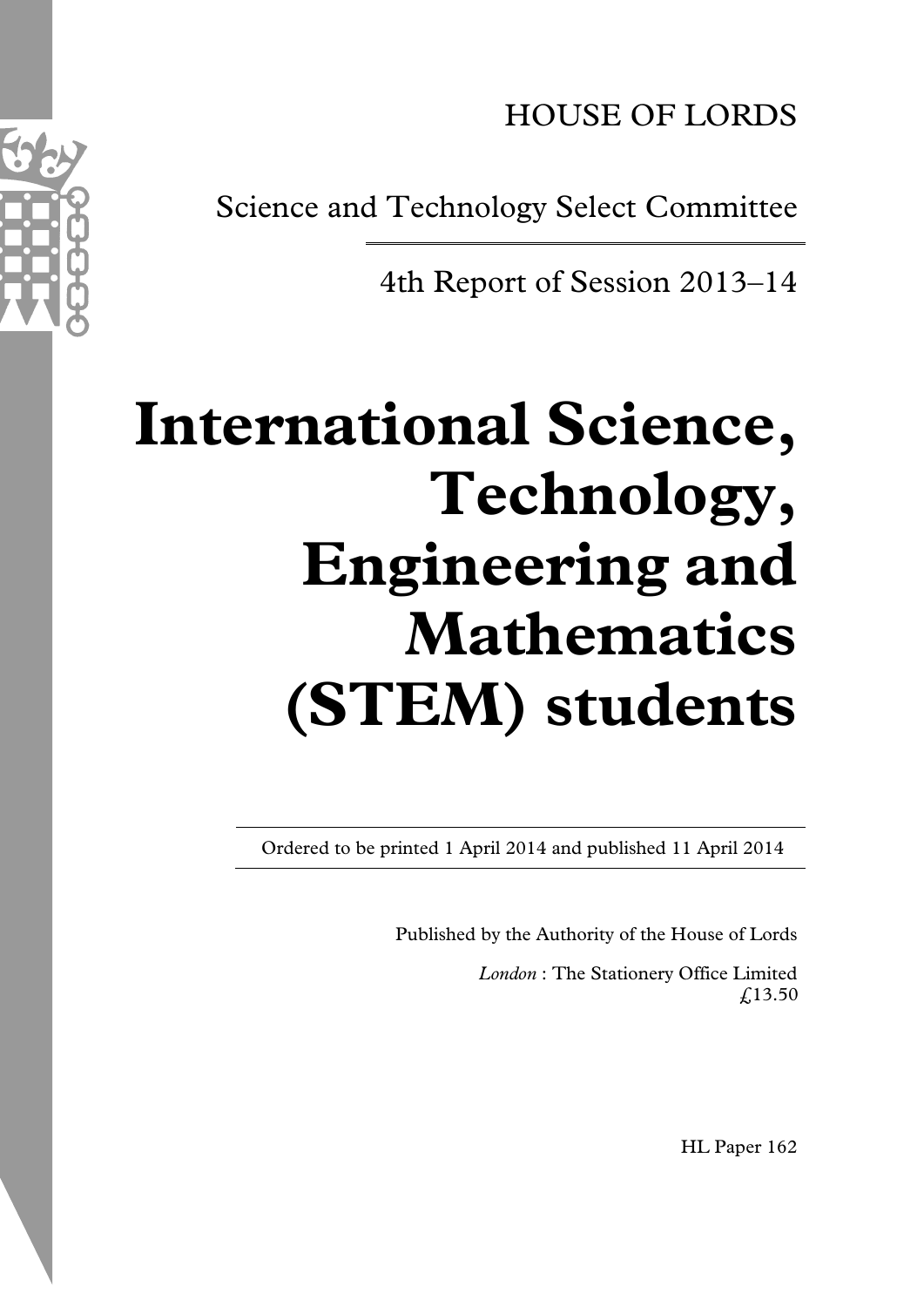#### *Science and Technology Committee*

The Science and Technology Committee is appointed by the House of Lords in each session "to consider science and technology".

#### *Current Membership*

The Members of the Science and Technology Committee are: Lord Dixon-Smith Baroness Hilton of Eggardon Lord Krebs (Chairman) Baroness Manningham-Buller Lord O'Neill of Clackmannan Lord Patel Baroness Perry of Southwark Lord Peston Lord Rees of Ludlow Earl of Selborne Baroness Sharp of Guildford Lord Wade of Chorlton Lord Willis of Knaresborough Lord Winston

# *Declaration of Interest*

See Appendix 1 A full list of Members' interests can be found in the Register of Lords' Interests: http://www.parliament.uk/mps-lords-and-offices/standards-and-interests/register-of-lords-interests

#### *Publications*

All publications of the Committee are available on the internet at: http://www.parliament.uk/hlscience

#### *Parliament Live*

Live coverage of debates and public sessions of the Committee's meetings are available at: http://www.parliamentlive.tv

#### *General Information*

General information about the House of Lords and its Committees, including guidance to witnesses, details of current inquiries and forthcoming meetings is on the internet at: http://www.parliament.uk/business/lords

# *Committee Staff*

Staff who worked on this inquiry include Chris Clarke (Clerk), Kath Bainbridge (Policy Analyst) and Cerise Burnett-Stuart (Committee Assistant).

# *Contacts Details*

All correspondence should be addressed to the Clerk of the Science and Technology Committee, Committee Office, House of Lords, London SW1A 0PW. The telephone number for general enquiries is 020 7219 5750. The Committee's email address is hlscience@parliament.uk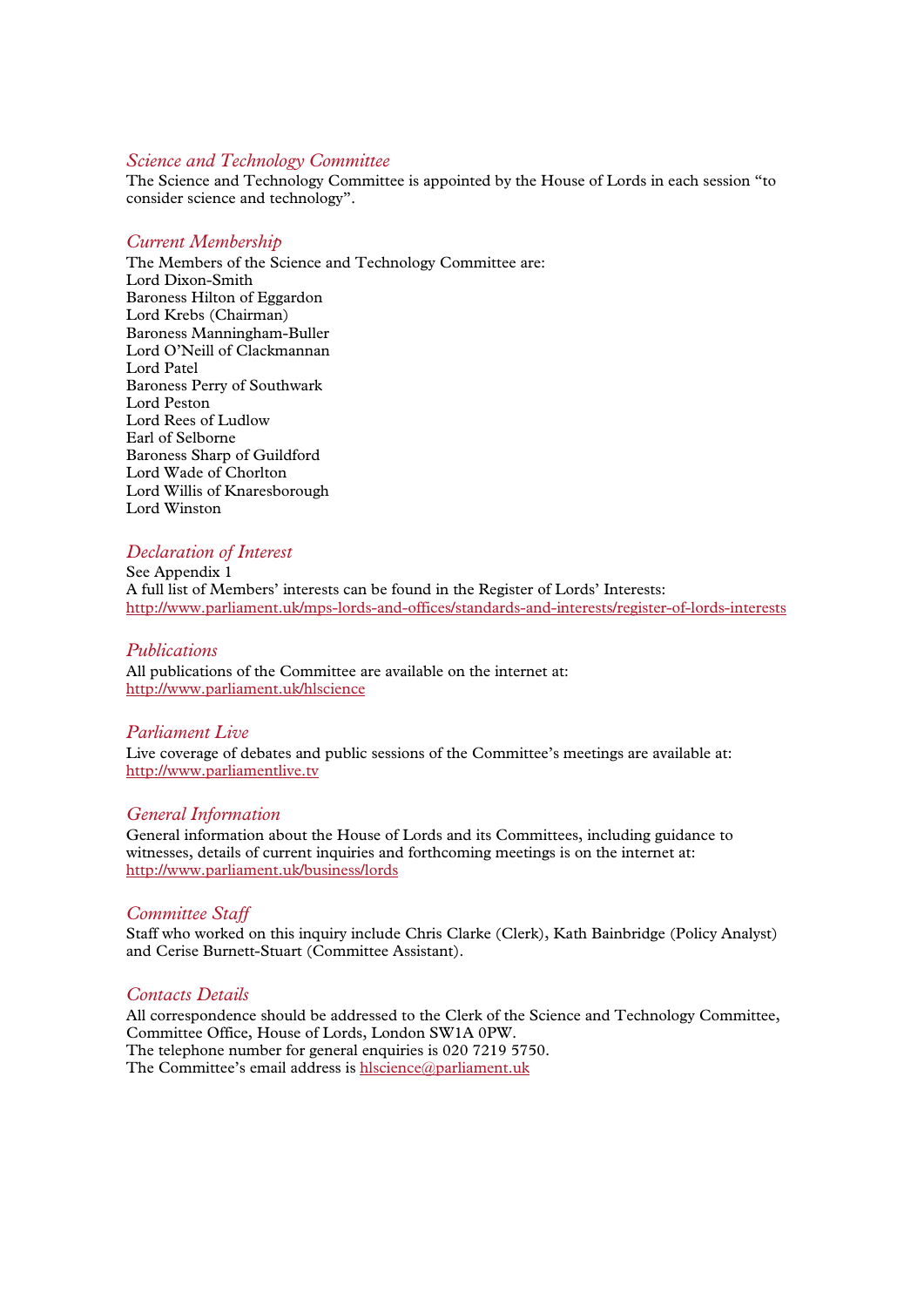# **CONTENTS**

|                                                               | Paragraph    | Page |
|---------------------------------------------------------------|--------------|------|
| <b>Summary</b>                                                |              | 5    |
| <b>Chapter 1: Introduction</b>                                | $\mathbf{1}$ | 7    |
| <b>Chapter 2: Background and context</b>                      | 9            | 9    |
| Data on international student numbers                         | 9            | 9    |
| Figure 1: Number of international STEM and non-STEM           |              |      |
| entrants to UK Higher Education Institutions from non-EU      |              |      |
| countries (undergraduate and postgraduate)                    |              | 9    |
| Figure 2: Number of international STEM and non-STEM           |              |      |
| entrants to UK Higher Education Institutions from non-EU      |              |      |
| countries by level of study (undergraduate and postgraduate)  |              | 10   |
| Figure 3: Number of international STEM entrants in different  |              |      |
| subject areas.                                                |              | 11   |
| Figure 4: Total STEM entrants by country of domicile from the |              |      |
| ten countries that send the most students to the UK           |              |      |
| (undergraduate and postgraduate)                              |              | 12   |
| Interpreting the data: Influencing factors                    | 17           | 13   |
| The immigration rules                                         | 18           | 14   |
| Figure 5: Changes in immigration rules timeline               |              | 14   |
| Box 1: Visas                                                  |              | 16   |
| Other influencing factors                                     | 30           | 18   |
| Figure 6: Total number of students (undergraduate and         |              |      |
| postgraduate) from India at Higher Education Institutions     |              |      |
| in the UK, USA, Australia, Canada and Germany                 |              | 21   |
| <b>Chapter 3: Key Issues</b>                                  | 41           | 23   |
| Government policy objectives                                  | 41           | 23   |
| Table 1: Immigration, emigration and net migration            |              | 23   |
| Tier 4 student visa requirements                              | 54           | 26   |
| Table 2: Comparison of student visa fees in the UK and nine   |              |      |
| competitor countries                                          |              | 26   |
| <b>Academic Technology Approval Scheme (ATAS)</b>             | 72           | 30   |
| Post Study Work Route (PSW)                                   | 78           | 31   |
| Table 3: Comparison of post study work periods in the UK      |              |      |
| and seven competitor countries                                |              | 34   |
| <b>Taught Masters</b>                                         | 111          | 41   |
| <b>Policy Stability</b>                                       | 121          | 43   |
| Box 2: The impact of changing immigration rules               |              | 44   |
| Box 3: The impact of changing immigration rules               |              | 45   |
| <b>Perception and Communication</b>                           | 129          | 46   |
| <b>Monitoring and Evaluation</b>                              | 137          | 48   |
| <b>Chapter 4: Summary of conclusions and recommendations</b>  | 149          | 52   |
| Interpreting the data: Influencing factors                    | 149          | 52   |
| Government policy objectives                                  | 150          | 52   |
| Tier 4 student visa requirements                              | 151          | 52   |
| <b>Academic Technology Approval Scheme (ATAS)</b>             | 154          | 52   |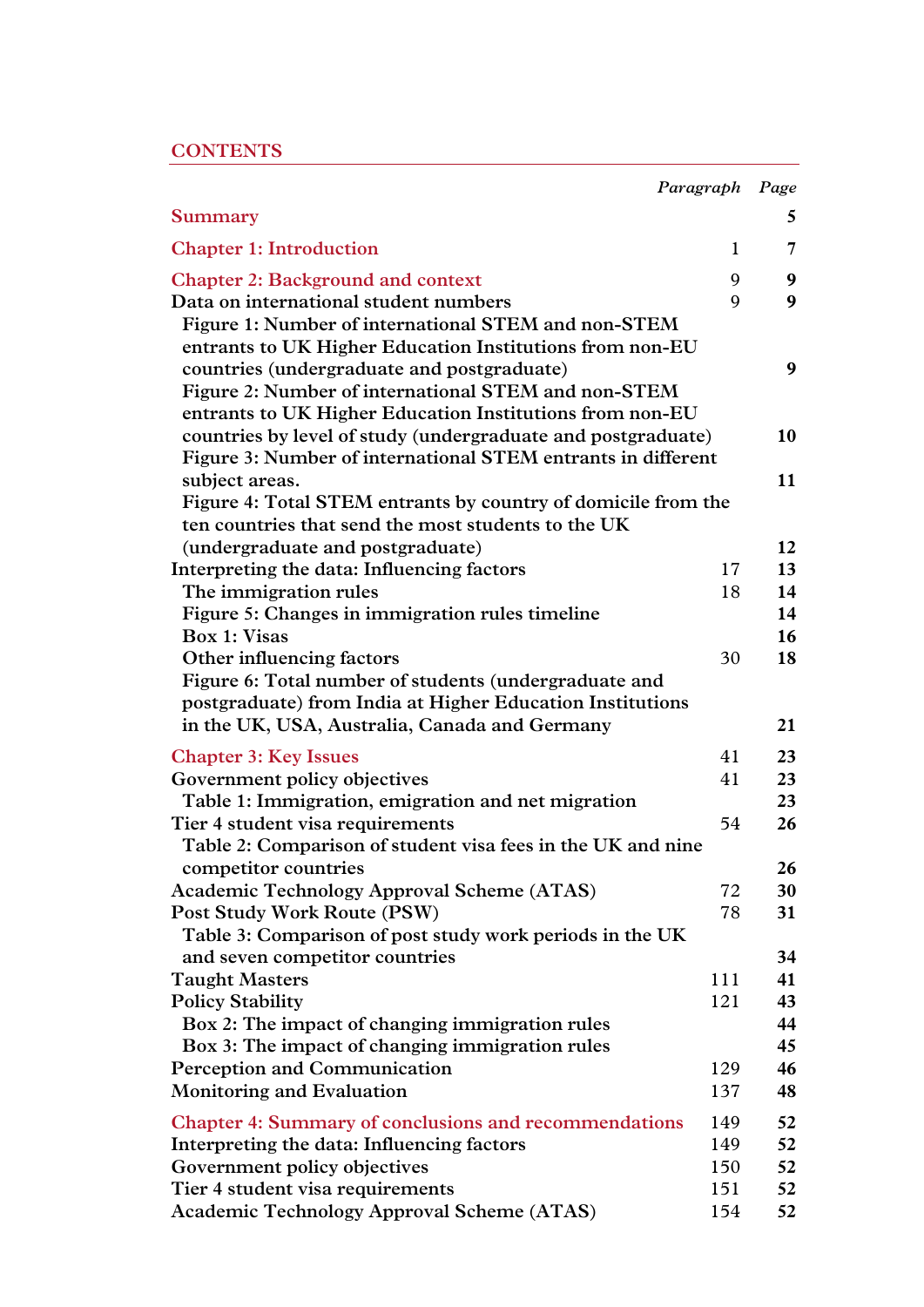| Post Study Work Route (PSW)                                                                   | 155 | 52 |
|-----------------------------------------------------------------------------------------------|-----|----|
| <b>Taught Masters</b>                                                                         | 157 | 53 |
| <b>Policy Stability</b>                                                                       | 158 | 53 |
| Perception and communication                                                                  | 159 | 53 |
| Monitoring and evaluation                                                                     | 160 | 53 |
| Appendix 1: List of Members and declarations of interest                                      |     | 55 |
| Appendix 2: List of witnesses                                                                 |     | 57 |
| <b>Appendix 3: Call for Evidence</b>                                                          |     | 60 |
| Appendix 4: Entrants domiciled from India and China                                           |     | 62 |
| Appendix 5: Abbreviations and acronyms                                                        |     | 63 |
| Appendix 6: Recent reports from the House of Lords Science and<br><b>Technology Committee</b> |     | 64 |

NOTE: Evidence is published online at www.parliament.uk/hlscience and available for inspection at the Parliamentary Archives (020 7219 5314)

References in footnotes to the Report are as follows: Q refers to a question in oral evidence; Witness names without a question reference refer to written evidence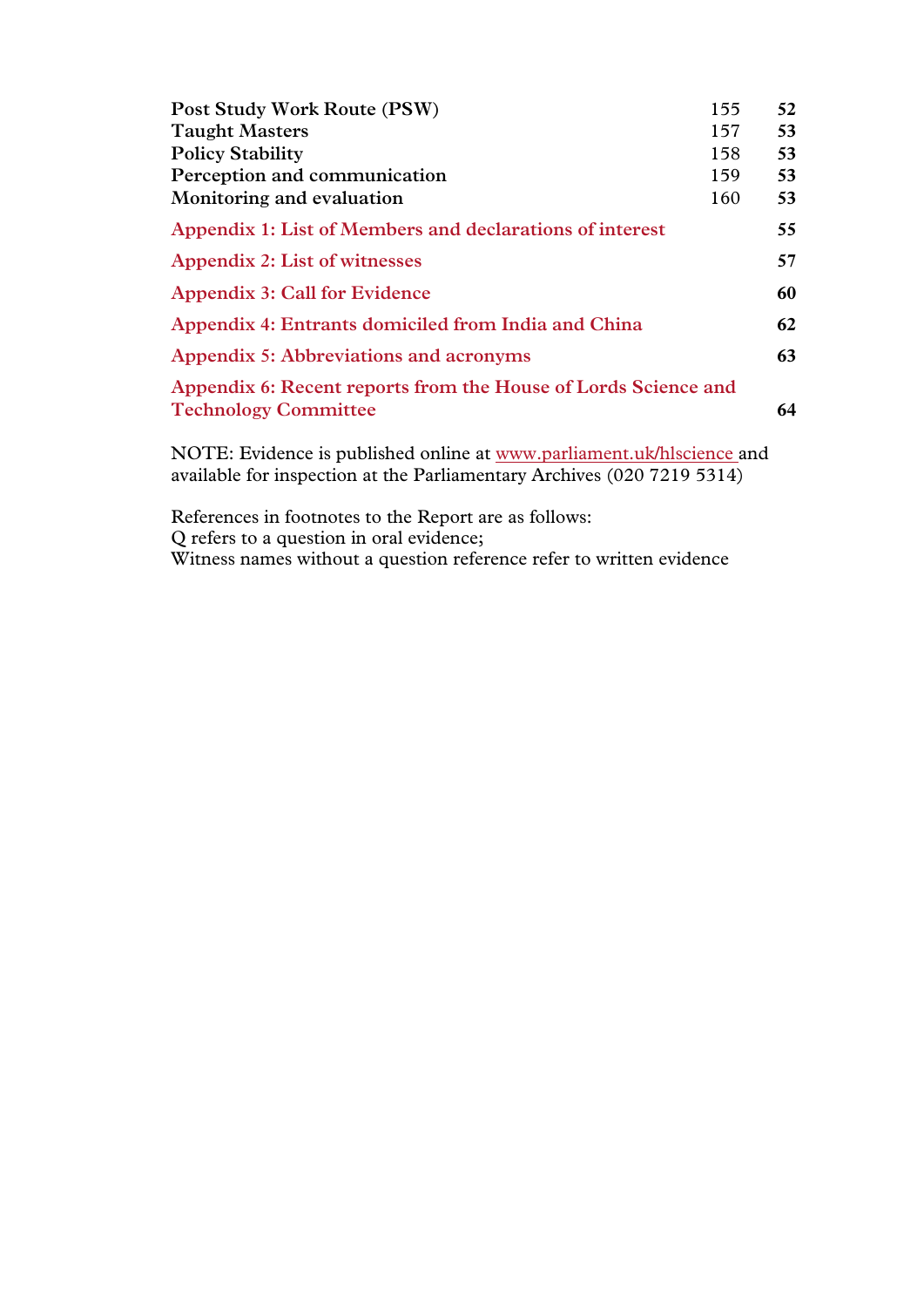# **SUMMARY**

The worldwide competition to attract the very best Science, Technology, Engineering and Mathematics (STEM) students is increasing. Higher education institutions (HEIs) across the globe are constantly striving to improve their offer and attract the best STEM students to their campuses. In particular, countries such as Australia, the USA and Canada are working hard and successfully to attract students. Attracting able STEM students from overseas is of vital importance to UK HEIs, domestic students and UK plc. International students (students from outside the European Economic Area) enrich the experience of domestic students, can provide skills needed for the growth and future of the UK economy and also help to cast the UK in a good light when they return to their country of origin—contributing to the UK's 'soft power'. Moreover, they contribute very significantly to university finances, often partly subsidising courses for domestic students, and they even sustain some courses of importance to the UK that would not be viable without their participation.

The number of international STEM students choosing to study in the UK has fallen over recent years (by 8% in 2011/12 and a further 2% in 2012/13) and the total number across all disciplines fell by 1% in 2012/13. A variety of factors may contribute to this decline, and it is difficult to tease out the motivations of prospective international students with any great certainty. Nevertheless, the evidence we received in this inquiry suggested that changes to the immigration rules may well be deterring students from choosing to study in the UK. In particular, there has been a collapse in the number of Indian STEM students choosing to come and study in the UK (down by  $38\%$  in 2011/12 and a further  $28\%$  in 2012/13).

It was put to us on numerous occasions that it was not the immigration rules as such that were deterring students, but their perception of the rules as a result of overblown rhetoric from Ministers and sometimes inflammatory media coverage in the UK and in overseas countries. The UK was seen as a destination that was unwelcoming to some international students. Social media were identified as one reason why negative images could now spread very rapidly. For young, inexperienced students, perception of a situation is key, and we would support all efforts to try and bring some more balance and consistency of messages to a debate which is often polarised and devoid of nuance. The extensive evidence we received, however, pointed to difficulties beyond simply those of perception, difficulties with some of the rules themselves, their complexity and instability. The UK's offer to prospective international students remains a good one; it is founded on academic excellence, but it has been diminished by perceived and real barriers so that the overall offer is not as competitive as it needs to be.

Above all, we are concerned that Government policy is contradictory. The Government are simultaneously committed to reducing net migration and attracting increasing numbers of international students (15–20% over the next five years). This contradiction could be resolved if the Government removed students from the net migration figures. Students comprise a majority of non-EU immigrants, so it follows that the net migration target can only be met by reducing the number of international students coming to the UK—contrary to the Government's stated policy to grow numbers of international students. Despite repeated invitations, however, the Government have refused to remove students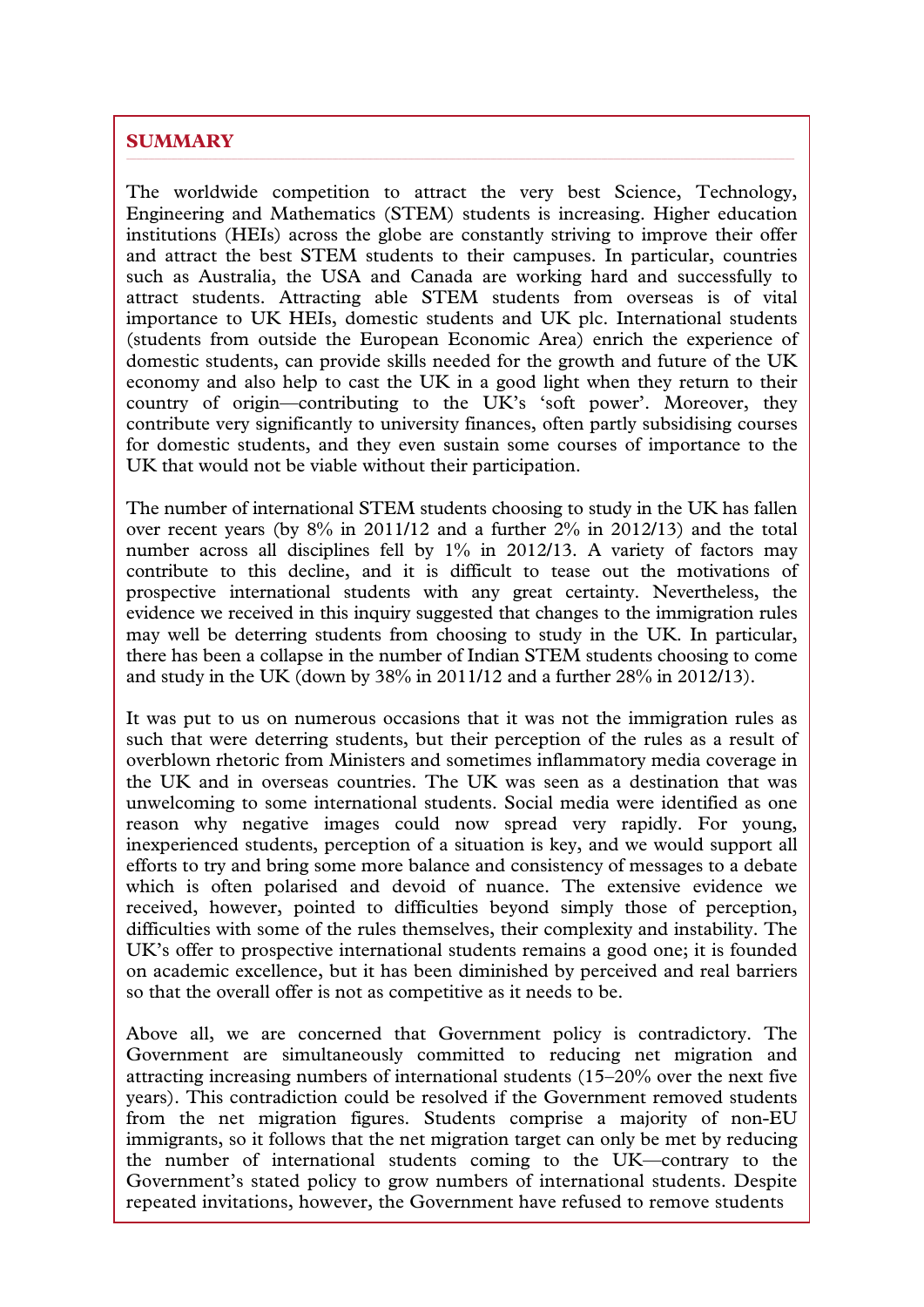from the net migration figures, arguing that they are complying with the international standard approach as set out by the United Nations. We recommend, at the very least, that when the Government present the net migration figures, they should clearly state what proportion of the sum is students and they should not include student numbers for immigration policy making purposes. Including students, who bring so much to the UK economy, in the net migration figures, sees them used as a feedstock for an all too often highly politicised and sometime toxic debate over immigration.

We heard repeated concerns about the immigration rules, their implementation and perceptions of them. In this context, our attention was specifically drawn to the arrangements governing the ability of international students to work in the UK after they have completed their studies. We were told that the four months granted to international students to find work after completing their final exams was far too short and compared very unfavourably with the UK's major competitors. These arrangements influence the decision of STEM students as to where to study, particularly for those who must fund their own studies. As a result of the last factor, prospective international students, particularly from India, are looking elsewhere. The provisions for STEM students to work in the UK following completion of their studies also has an impact on employers, who are losing out on highly valued and scarce skills. It is particularly an issue for Small and Medium Enterprises (SMEs) who often do not have the capacity or experience to respond to Home Office requirements on short time scales. The Government's own studies indicate that we need more skills in the STEM area to staff our workforce than can be found in our own student population, and we recommend that the Government look again at post study work arrangements. It must be paramount that the UK economy harnesses the skills of international STEM students as they complete their studies and seek employment. The UK desperately needs engineers, for example, to help grow the economy. It is self-defeating to have a system in place which deters international STEM students from contributing to UK plc.

The Government maintain that they emphatically welcome international students; unfortunately, elements of policy and perception are working against this admirable aim. The view within Government that current policies are working well is disconnected from the concerns we repeatedly heard.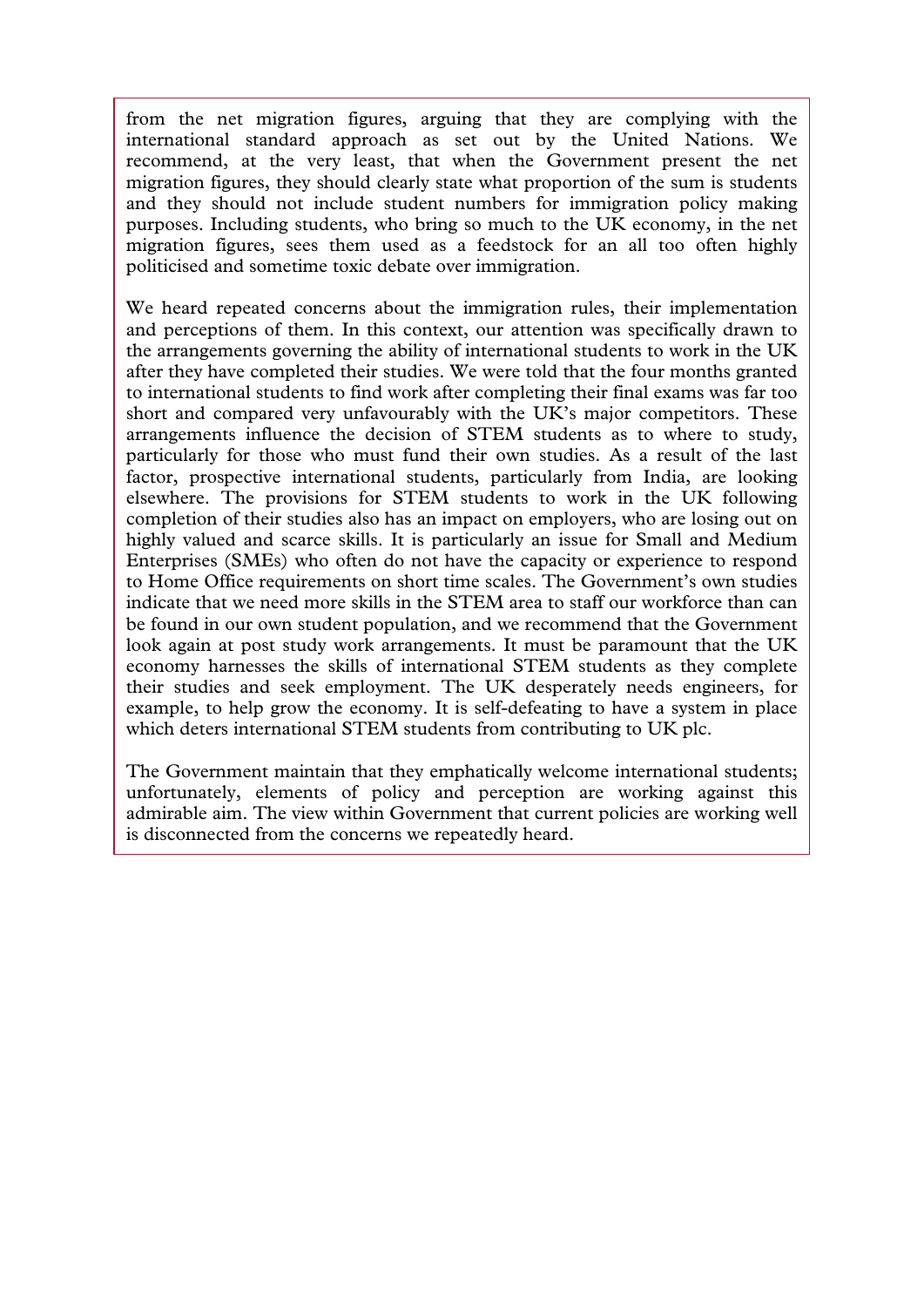# **International Science, Technology, Engineering and Mathematics (STEM) students**

# **CHAPTER 1: INTRODUCTION**

- 1. In late 2011 and across the first half of 2012, this Committee conducted a major inquiry which culminated in a report entitled, *Higher Education in Science, Technology, Engineering and Mathematics (STEM) subjects* (2nd Report of Session 2012–13, July 2012).<sup>1</sup> This report included a section on immigration reforms (paragraphs 215–39) in which we expressed concerns that changes to the immigration rules may reduce the number of international students choosing to come and study in the UK. Eighteen months on from expressing this concern, we decided to revisit the specific issue of immigration reforms, investigate what effect they may or may not be having on international STEM students, $2$  and establish whether we were correct to be apprehensive.
- 2. International students are important to the UK for a host of reasons. In their July 2013 publication, *International Education: Global Growth and Prosperity*, the Government stated that:

"Overseas students who come to Britain to study make a huge contribution to our economy. Each student in higher education on average pays fees of about  $\text{\textsterling}10,000$  a year and spends more than this again while they are here. In 2011/12 we estimate that overseas students studying in higher education in the UK paid  $f<sub>i</sub>10.2$ bn in tuition fees and living expenses  $[*L*3.9bn$  in tuition fees (net of scholarships) and  $\ell$ .6.3bn in living expenses]. They boost the local economy where they study—as well as enhancing our cultural life, and broadening the educational experience of the UK students they study alongside."<sup>3</sup>

3. The Government noted in this document that the market for international students had grown sharply in recent years and competition from other countries was increasing. Nevertheless, the Government stated that:

"We believe it is realistic for numbers of international students in higher education to grow by 15–20% over the next five years. For this to happen we must show that the UK values international students, will provide a warm welcome and support while they are here and will keep in touch after they go home."4

 <sup>1</sup> Available online: http://www.publications.parliament.uk/pa/ld201213/ldselect/ldsctech/37/37.pdf.

<sup>2</sup> The scope of this report is limited to considering the factors affecting STEM students from outside the European Economic Area. These are the students who may be affected by reforms to immigration rules. Factors influencing the decisions of EU students to come and study in the UK are not considered in this report.

<sup>3</sup> HM Government (2013) *International Education: Global Growth and Prosperity*.

<sup>4</sup> HM Government (2013) *International Education: Global Growth and Prosperity*.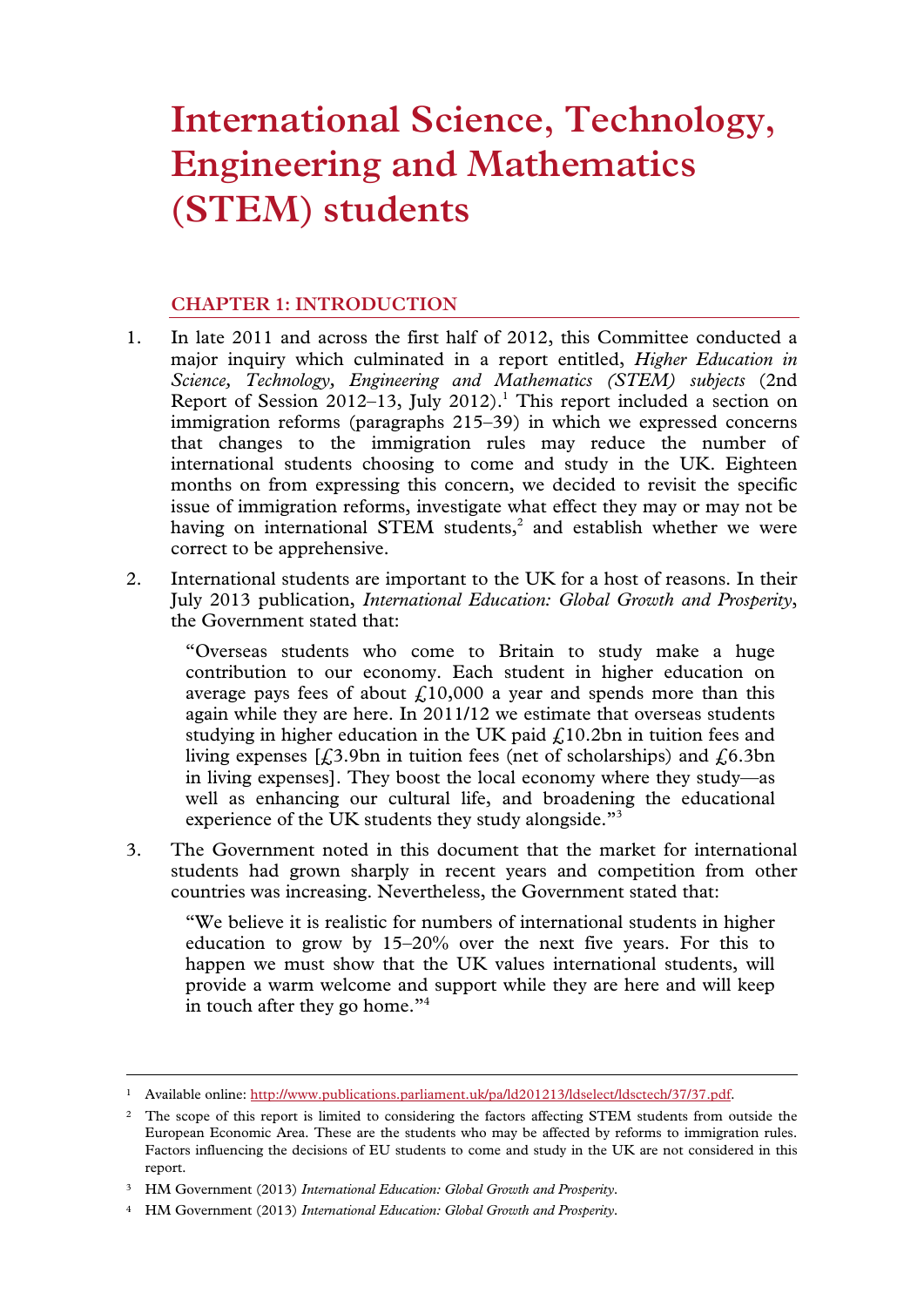#### 8 INTERNATIONAL STEM STUDENTS

- 4. It is against this background that we set out to follow up on our previous report and examine whether the UK is indeed providing "a warm welcome." As Professor Finkelstein, Dean of the Faculty of Engineering Sciences, University College London, put it to us: the welcome begins "from the moment they google UK Visa".<sup>5</sup>
- 5. There is some difficulty in defining STEM subjects, which we identified in our previous report. In this report, as in our previous report, we have adopted a definition used by the Department for Business, Innovation and Skills (BIS) and the Higher Education Statistics Agency (HESA). This definition uses the Joint Academic Coding System (JACS) which classifies all subjects into 21 groups. Within these groups, STEM classifiers are: medicine and dentistry; subjects allied to medicine; biological sciences; veterinary science, agriculture and related subjects; physical sciences; mathematical sciences; computer science; engineering and technology; and architecture, building and planning. While our focus in this inquiry has been on STEM students, we note that many of our observations in this report may well apply to students across all disciplines.
- 6. We were well aware during our inquiry that some provisions in the Immigration Bill, currently before Parliament, were concerned with international students. We briefly allude to these provisions in Chapter 3, but it has not been the purpose of this inquiry to provide a parallel forum for detailed scrutiny of the Bill.
- 7. We would like to thank everybody who provided evidence to this short inquiry, both in writing, and in oral evidence sessions, which we held in February and March. We have not attempted to explore all the many and varied issues which were raised with us; it was simply not possible in the time available. Instead, we have focused on the key issues which were brought to our attention time and again, issues which we may very well return to in the future.
- 8. Finally, we are indebted to our specialist adviser for this inquiry, Professor Sir William Wakeham, whose expertise and experience greatly enhanced our work.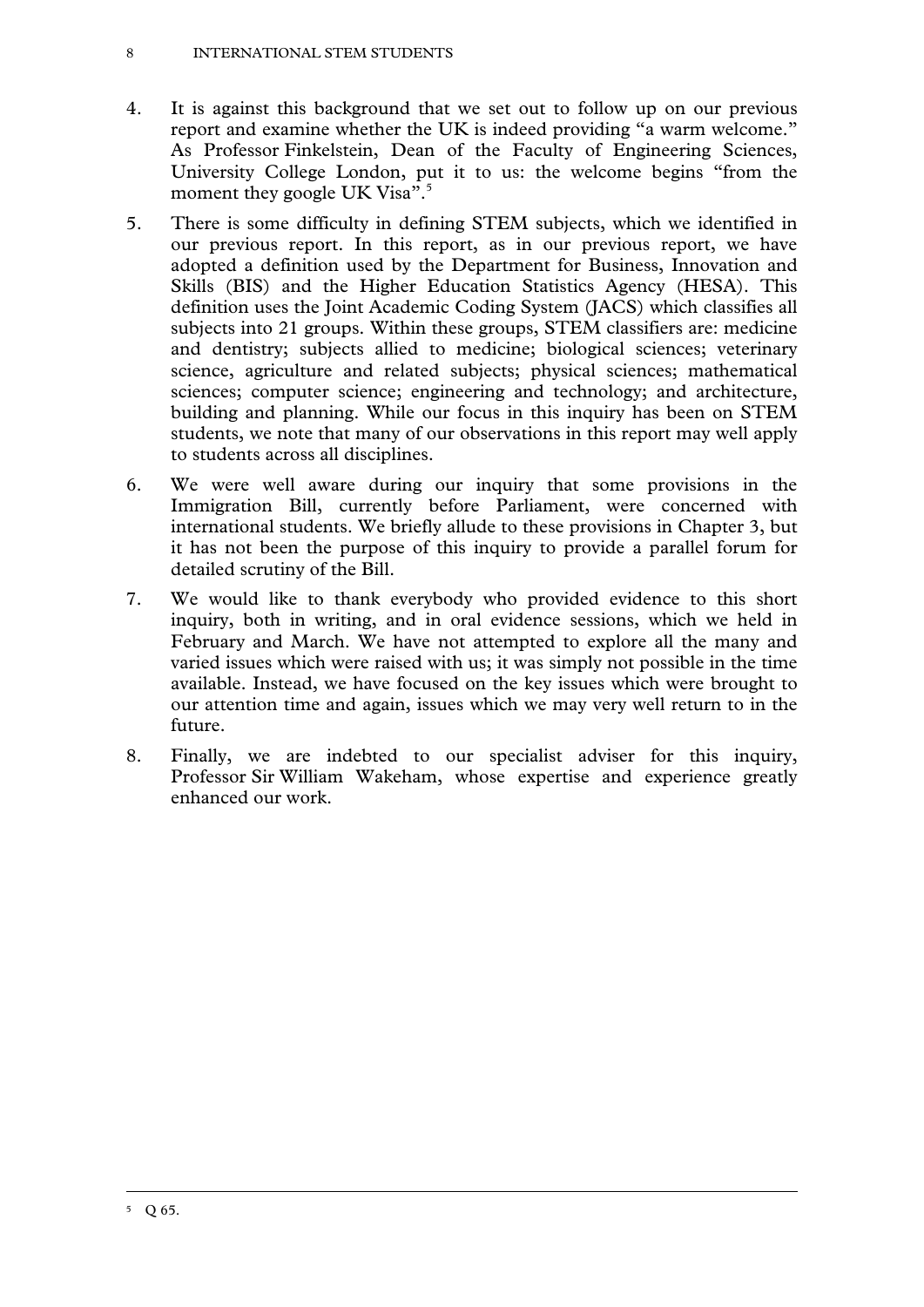# **CHAPTER 2: BACKGROUND AND CONTEXT**

#### **Data on international student numbers**

9. The number of international students coming to study in the UK has increased considerably over the last decade. As can be seen in Figure 1, however, following a period of sustained growth, in 2011/12 there was a fall of 0.4% in the total number of new international students enrolling at UK Higher Education Institutions (HEIs). This was followed in 2012/13 by a further 1% decrease in the total number of new international students. The data indicate that there has been a much larger reduction in the number of new international STEM students compared to students of other disciplines. Between 2010/11 and 2011/12 there was an 8% decrease in the number of new STEM students. This was followed by a further 2% decrease between 2011/12 and 2012/13. Meanwhile, in 2011/12 the numbers of new students of other disciplines continued to rise, but fell slightly in 2012/13.

#### **FIGURE 1**

#### **Number of international STEM and non-STEM entrants to UK Higher Education Institutions from non-EU countries (undergraduate and postgraduate)**



*Source: Higher Education Statistics Agency—data provided by BIS.*<sup>6</sup>

10. When the data are separated by level of study, it can be seen that much of the decline in total international student numbers is accounted for by fewer students taking postgraduate taught courses, particularly in STEM subjects (Figure 2). Between 2010/11 and 2011/12 the numbers of new international students taking postgraduate taught courses in STEM subjects fell by 13%. This was followed by a further fall of 3% in 2012/13. The number of new undergraduates enrolling on STEM courses fell by 5% and then 4% over the same two years. Meanwhile, the number of international postgraduate research students in STEM subjects continued to grow slowly.

Data represent international students studying any Higher Education qualification at a publicly funded Higher Education Institution. International students studying Higher Education qualifications at alternative providers or at Further Education Colleges are not included in these data.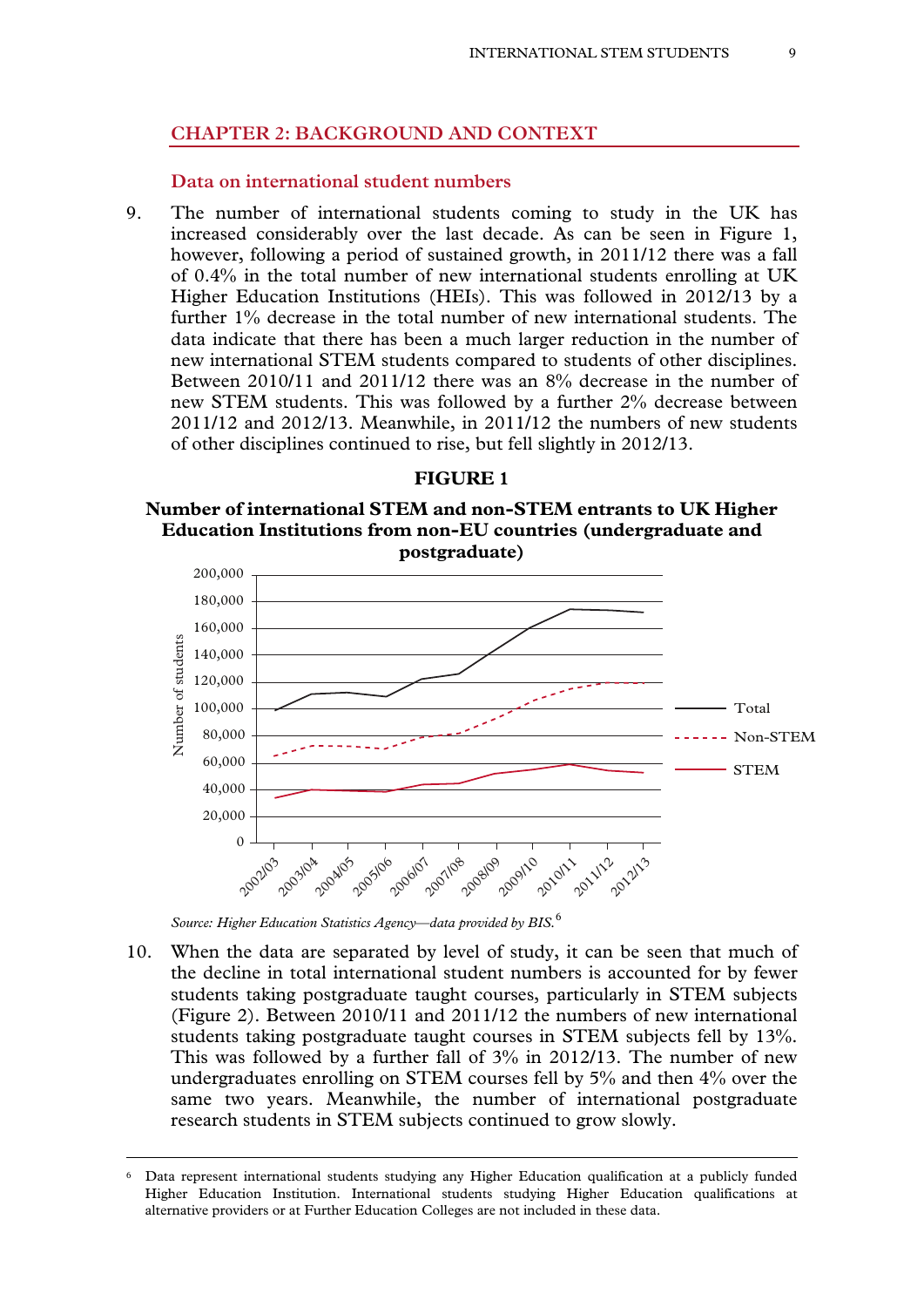

**Number of international STEM and non-STEM entrants to UK Higher Education Institutions from non-EU countries by level of study** 

**FIGURE 2** 

11. Within these data, there are some large differences in the way in which different STEM subjects have been affected (Figure 3). Engineering and technology, computer science and subjects allied to medicine are the three subjects with the highest numbers of international STEM students. All three subjects have seen recent declines in the numbers of new international students taking undergraduate or postgraduate taught courses. At the same time, some other STEM subject areas have seen recent increases in the numbers of new international STEM students taking undergraduate or postgraduate taught courses.

*Source: Higher Education Statistics Agency—data provided by BIS.*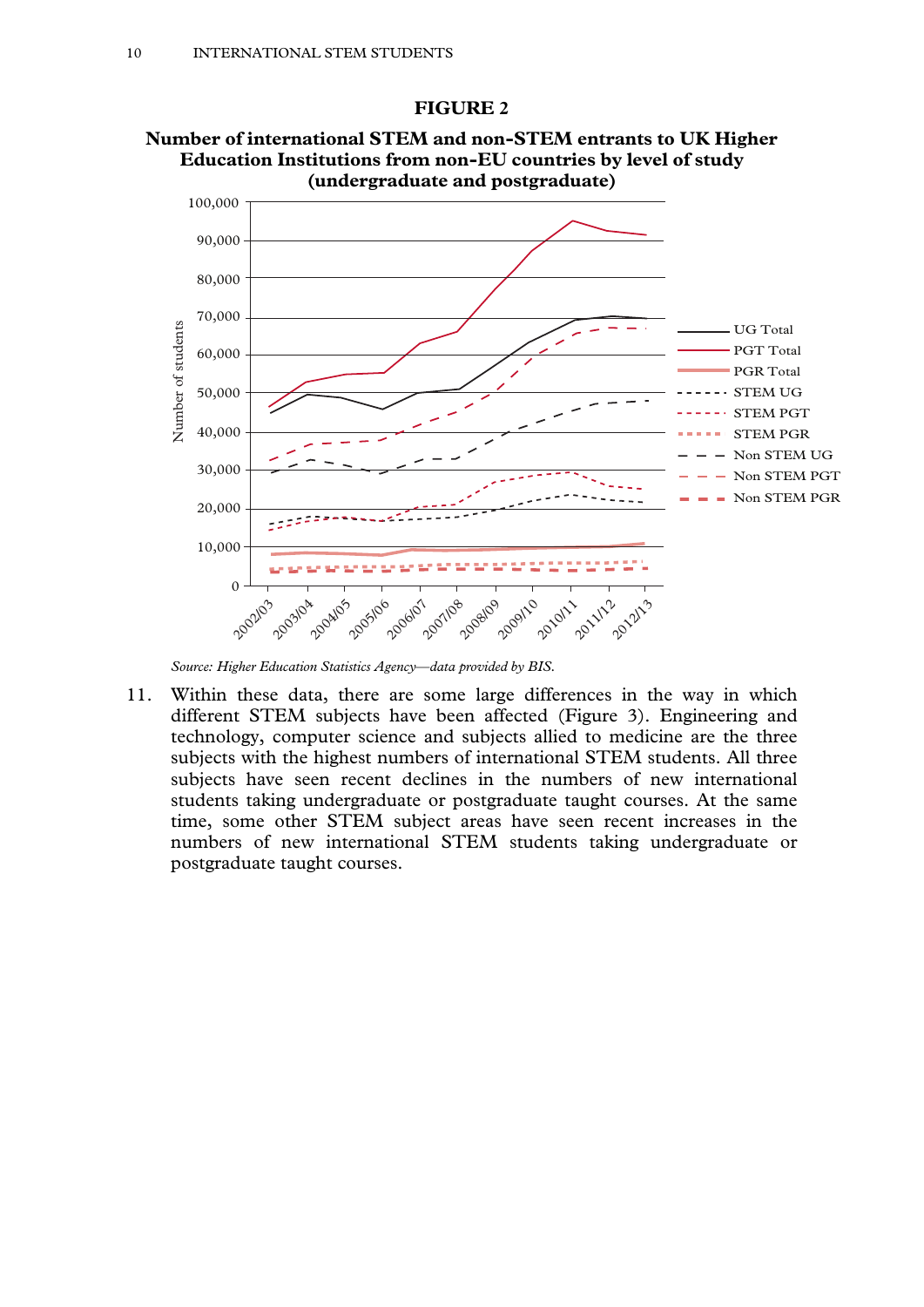



**Number of international STEM entrants in different subject areas. Top panel: undergraduate. Bottom panel: postgraduate taught** 

*Source: Higher Education Statistics Agency—data provided by BIS.* 

12. Whilst the numbers of new STEM students originating from some countries are falling, the numbers from other countries are rising. Figure 4 shows total numbers of new international STEM students from the 10 countries that send most students to the UK. The Department for Business, Innovation and Skills (BIS) told us that:

"We have seen quite significant growth in China and Hong Kong in particular, while in India and Pakistan in particular we have seen some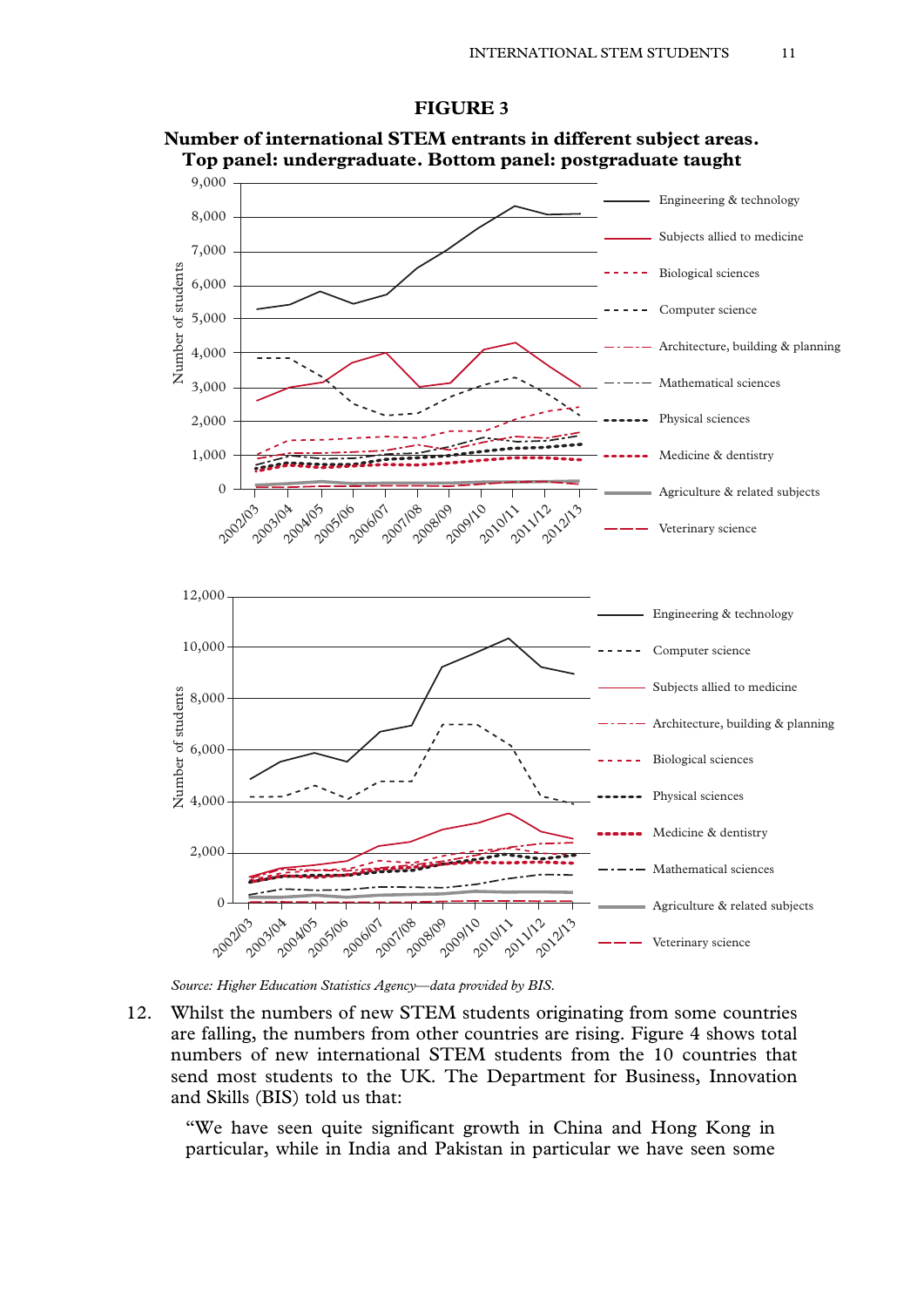reductions. Those reductions have been throughout STEM and non-STEM."7







*Source: Higher Education Statistics Agency—data provided by BIS.* 

- 13. The number of students from India increased rapidly from 2003/04, reaching a peak of nearly 12,000 in 2008/09. In the last two years, there has been a dramatic fall in the number of Indian students coming to study in the UK to around 5,000 students. Although the numbers of students coming from Pakistan and Saudi Arabia are far smaller, a decline in student numbers has also been seen over the past two years. There is also a slight reduction in the number of students from Nigeria following a period of steady growth. Meanwhile, the number of students from China has increased from just below 7,000 in 2008/09 to nearly 12,500 in 2012/13. The data show a volatile recent history in student numbers from both India and China.
- 14. BIS told us that the STEM subjects that Indian students were most likely to study were the three which showed the greatest recent declines in numbers of new entrants: engineering and technology, computer sciences and subjects allied to medicine. BIS suggested that declining overall numbers could be explained by "an India effect that is particularly affecting those subjects within the STEM results."<sup>8</sup> A steep decline is seen in the numbers of students from India taking these subjects (Appendix 4). Meanwhile, the data from China show a large increase in the numbers of new students studying engineering and technology.
- 15. It is important to note that both India and China are important markets for UK universities seeking to attract international students. The population of 20–25 year olds in each country is currently over 100 million.<sup>9</sup> Mr Stevens,

 $7$  O 2.

<sup>8</sup> Q 2.

<sup>9</sup> UN Population Division.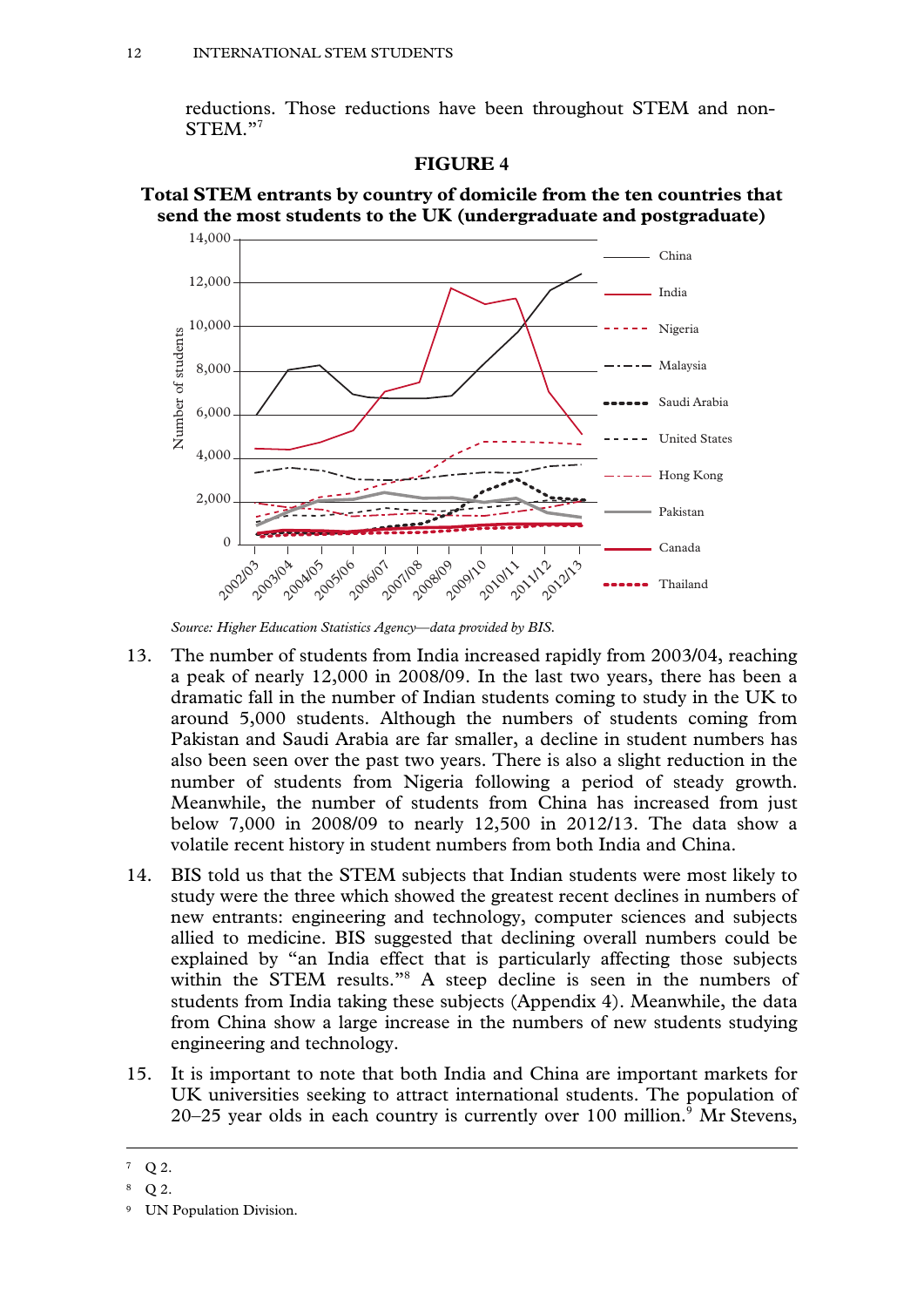International Students' Officer, National Union of Students (NUS), suggested, however, that there was a risk if the UK relied on recruiting Chinese students:

"The numbers from China are not sustainable because of the demographic shift in China. There is going to be a 50% decline in the 20–24 bracket in the next 10 years because of the one-child policy. $10^{\circ}$ 

16. This is the picture at the national level. Universities of course collect their own data. There are indications in the evidence we received that universities have been affected in different ways. Some universities reported that growth in international STEM student numbers remained strong, others reported continued growth but not at the rates which might have been expected, whilst others reported plateauing or declining numbers of international STEM students.<sup>11</sup> Corresponding to the national level data, many universities reported a fall in the numbers of students from the Indian subcontinent.<sup>12</sup> In some cases this fall had been compensated for by increases in the numbers of students from other countries, in particular, China. As might be expected, based on the national level data, universities with a focus on postgraduate taught courses reported declining numbers of international STEM students.<sup>13</sup> There may also be other trends in how different types of university have been affected, perhaps depending on location, the types of course on offer, or their international reputation.<sup>14</sup> Further analysis to understand how different types of university have been affected could be a useful addition to the evidence base.

#### **Interpreting the data: Influencing factors**

17. There are many factors which influence international students when they decide where in the world to study. During this inquiry, we heard a lot of concern about the effects of changes in the immigration rules, or of the perception that these changes have created. This section of the report begins with a description of these changes before moving on to discuss other possible influencing factors. Competition from universities in other countries is fierce and increasing. It is important to remember that there is an extent to which the global market for international students is naturally volatile. It is also important to note the difficulties in separating temporary fluctuations in numbers from altered trends and in establishing a link between cause and effect. Nevertheless, if the Government have ambitions to attract international students to study at UK universities, it is important to identify as early as possible any factors which could inhibit these ambitions.

 <sup>10</sup> Q 19; Note: the UN Population Division data shows a 39% decline in the number of 20–24 year olds between 2010 and 2020.

<sup>11</sup> For example: Q 65 (Professor Finkelstein); University of Oxford; University of Sheffield; Q 34 (Professor Riordan); University of Warwick; Brunel University; Coventry University; Q 33 (Professor Rippon); Q 54 (Professor Gregson).

<sup>12</sup> For example: Q 65 (Professor MacGregor); Q 34 (Professor Riordan); Q 17 (Professor Lockett); Q 18 (Mr Bradley).

<sup>13</sup> Q 33 (Professor Rippon); Q 54 (Professor Gregson).

<sup>14</sup> For example, see Russell Group evidence.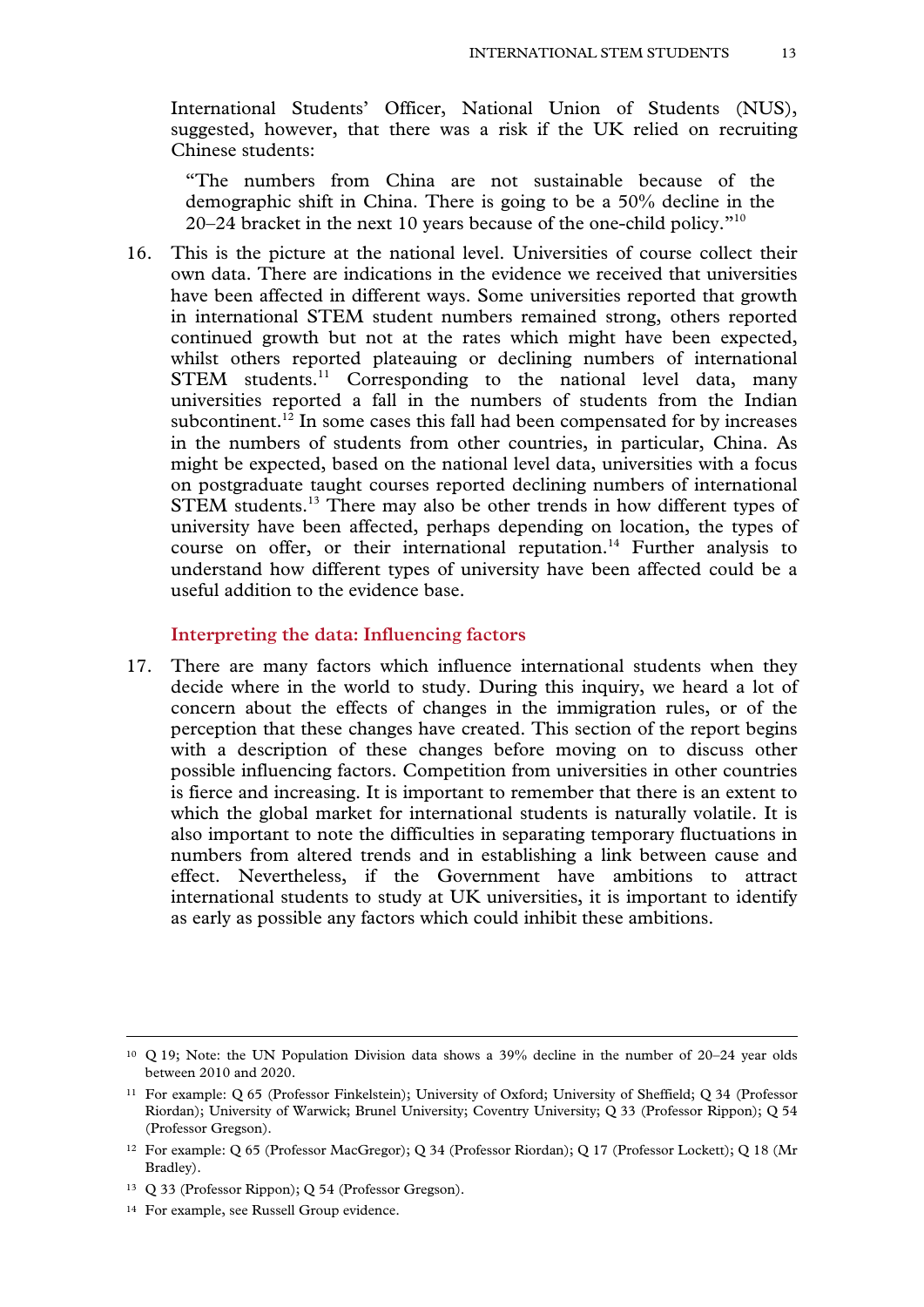# *The immigration rules*

18. The Government have made some significant changes to the immigration rules relating to international students during this Parliament, as summarised in Figure 5.



**FIGURE 5** 

*The Home Office was invited to provide a timeline in order to guarantee accuracy. As no timeline was provided, this information has been extracted from a variety of sources.*<sup>15</sup>

19. We heard concerns about the impact on students and universities of the rate at which the rules are changing. Professor Atkinson from the University of Leicester told us:

"… over the last two to three years there has been a constantly changing pattern of rules. I do not know whether you fully understand, but I do not fully understand the rules, so I think it is hard for the students to keep track of them. The image that is being projected by the UK out into this very competitive international marketplace is one of a lack of welcome, but also of a series of changing rules ..."<sup>16</sup>

20. The UK Deans of Science expressed similar concerns:

"The rules are complex and they keep changing. For example in 2011 there were 8 published revisions and 10 in 2012. Fortunately not all directly impinged on HEIs. Unfortunately, there is limited clear national guidance given on implementing changes so each HEI has to decide on its own interpretation. This can lead to a lack of awareness in parts of a university of what is allowed."<sup>17</sup>

16 Q 55.

 <sup>15</sup> Government; Government further supplementary; Gov.uk*: Immigration Rules: Statement of Changes*. https://www.gov.uk/government/collections/immigration-rules-statement-of-changes; House of Commons Standard Library Note (2011) *Immigration: Tier 4 (student visa) reforms*; Home Office (2012) *Statement of Intent: Changes Affecting Study, Post-Study Work and Maintenance Requirements for Students and Workers.*

<sup>&</sup>lt;sup>17</sup> UK Deans of Science.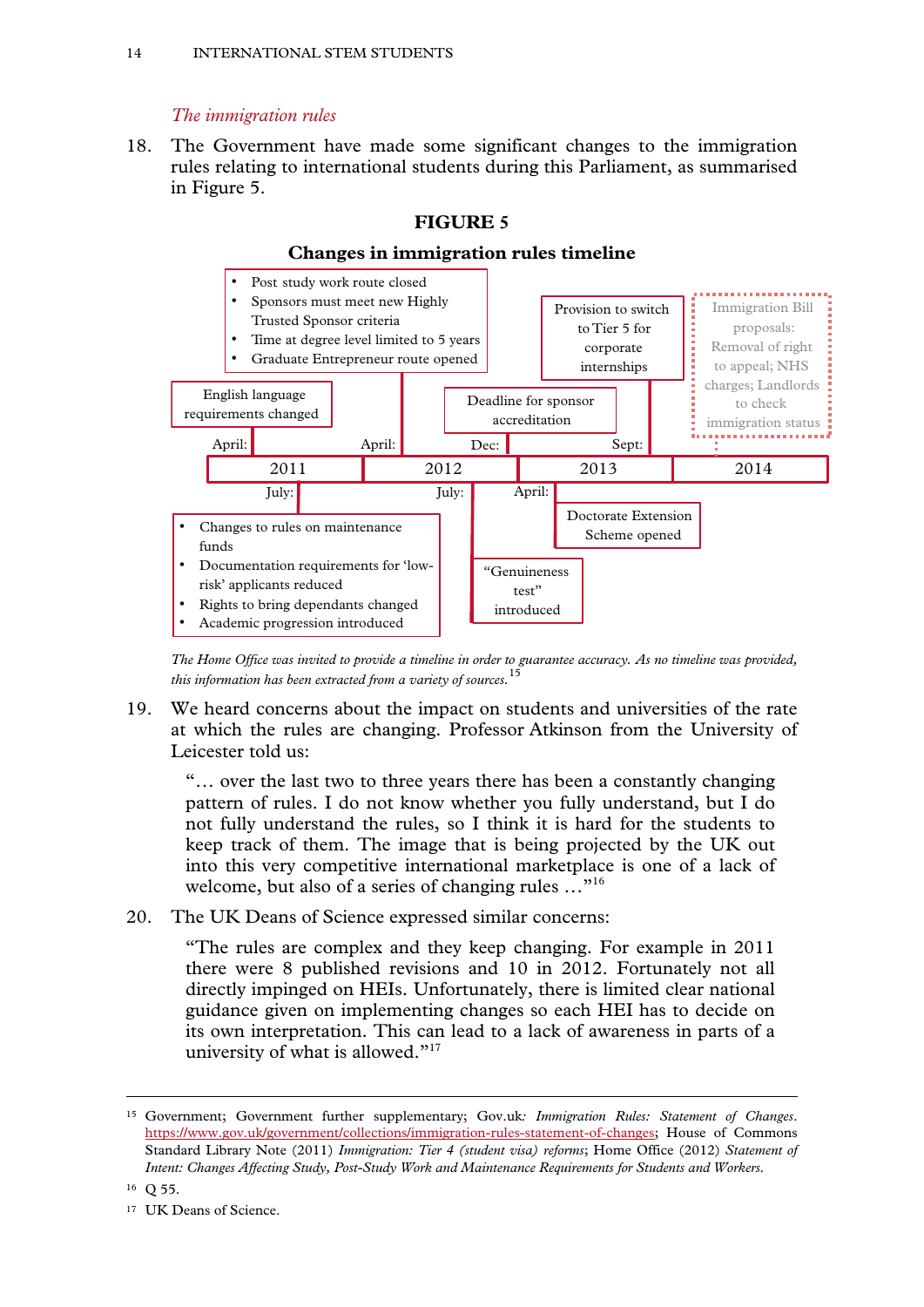- 21. The Government lay statements of changes to the immigration rules before Parliament. In 2013 there were thirteen changes and so far in 2014 there have been three. As the UK Deans of Science note, not all of these are relevant to students and not all are major policy changes such as those set out in Figure 5; some make minor adjustments to the immigration rules. A sponsor must, however, keep abreast of changes to ensure that their advice to students remains relevant.
- 22. The Government introduced its reforms to the immigration rules for students following concerns that the system was being abused. It was intended that the timing of the major policy changes would be phased in order to give the sector time to adjust.<sup>18</sup> The Government's concerns centred around the private Further Education sector, which the Rt Hon Theresa May MP, Home Secretary, described as "essentially unregulated … Although some of them are legitimate, for many their product is not an education, but immigration, together with the ability to work here."<sup>19</sup> Theresa May also noted that: "universities, independent schools and publicly funded further education colleges mostly take their sponsorship duties seriously and act responsibly." The measures, which the Government introduced, were clearly intended to target the problems with bogus students and certain private Further Education colleges. In this respect, the revisions to the immigration rules have clearly had an impact. The numbers of applications for visas for study at Further Education colleges<sup>20</sup> fell by 74% between 2011 and 2013 and by 69% at English language schools.<sup>21</sup> This represents  $65,000$  fewer visa applications in these categories than in 2011.
- 23. We commend the Government's intention to improve standards and reduce abuse of student immigration visas. We can see that action was necessary and the steps taken have indeed reduced visa applications in the areas most open to abuse. We are concerned, however, that the tightening of the visa rules may have had unintended consequences and had impacts on bona fide students at all levels, but particularly on university students, and has certainly contributed to creating a perception that the UK is less welcoming. As recognised by the Government, the problem with abuse of the system was not with universities, who, through their recruitment procedures, took care to ensure that their offer was made to high quality students.
- 24. Although our report concentrates on unintended consequences for university students, it is also notable that Further Education colleges and English language courses can be an important step in recruiting international students to study at UK universities. As Mr Stevens, International Students' Officer, National Union of Students, put it to us: "You are seeing a massive decline, not at university level, but at pre-university level. This is going to have a huge impact down the line … [it is] what is happening at further education and before that is going to be quite critical."<sup>22</sup> It will therefore also

 <sup>18</sup> Government further supplementary.

<sup>19</sup> HC Deb, 22 March 2011, col.856.

<sup>20</sup> Tertiary, Further Education or other colleges.

<sup>21</sup> Home Office (2014) *Tables for Immigration statistics, October to December 2013.*  https://www.gov.uk/government/publications/tables-for-immigration-statistics-october-to-december-2013 (Applicants for visas for study using sponsor acceptances).

<sup>22</sup> Q 19.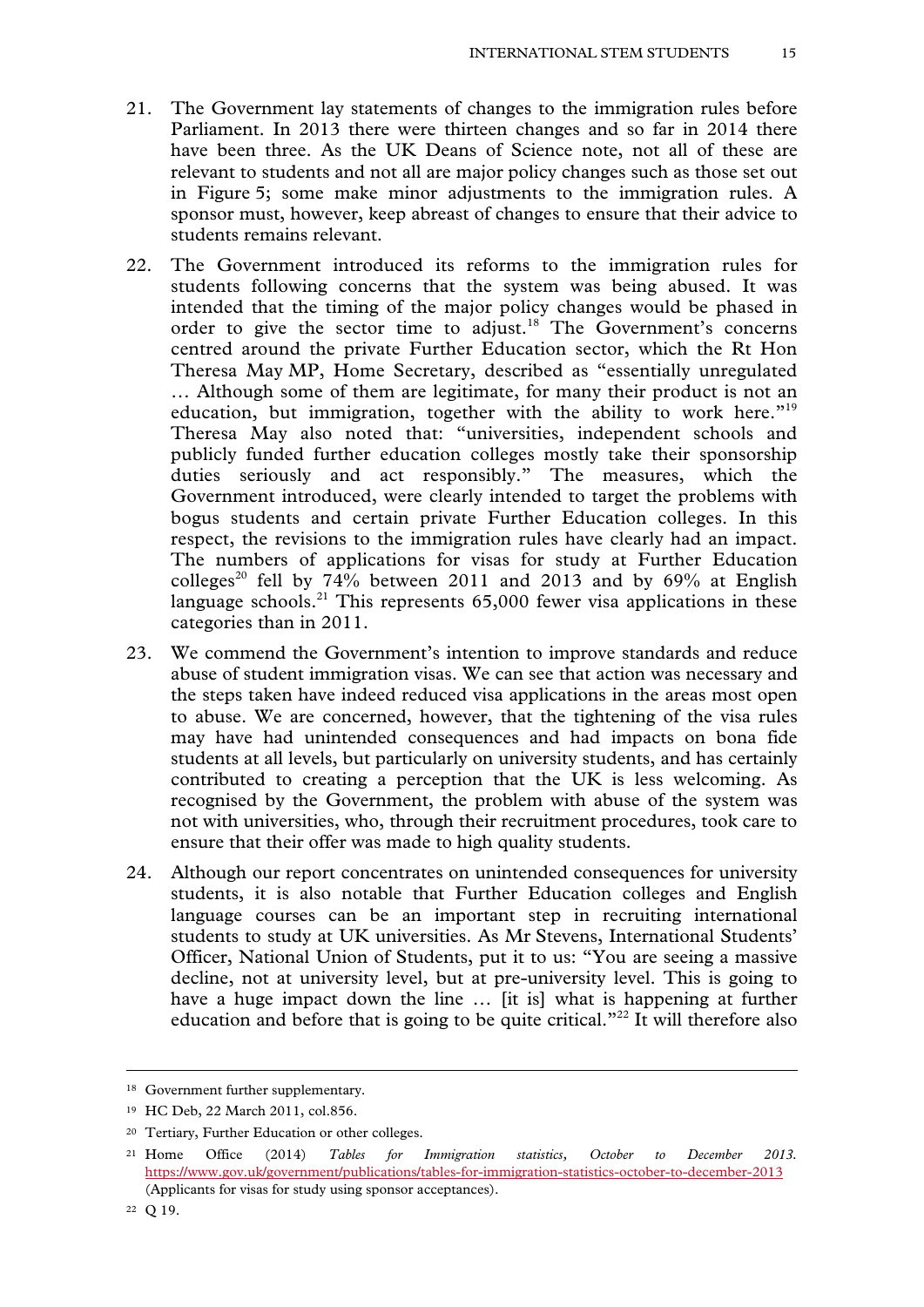be important for the Government to carefully monitor the impacts of its immigration reforms on this sector.

25. As described in Box 1, in order to study in the UK, international students need a Tier 4 student visa. The Government have introduced reforms to the Tier 4 visa requirements. These reforms introduced accreditation requirements for colleges, along with changes to: the standards of English required, working rights and hours,<sup>23</sup> and dependants' sponsorship.<sup>24</sup> As the Government continue to emphasise, no limit has been set on the number of student visas which can be issued.<sup>25</sup>

#### **BOX 1**

#### **Visas**

People from outside the EU who wish to enter the UK to work or study must apply for a visa. Different types of visas are available, depending on the purpose of coming to the UK. Applicants must meet specified criteria, which vary depending on the type of visa. The types of visas, which are most relevant to international STEM students, or recent graduates, are briefly described below.

**Tier 1: Highly Skilled Migrants**. There are several different categories of Tier 1 visa.<sup>26</sup> The category most likely to apply to recent graduates is the Graduate Entrepreneur visa, which was introduced in 2012. This applies to graduates who have "been officially endorsed as having a genuine and credible business idea,"27 by UK Trade and Investment (UKTI) and their Higher Education Institution. The Post Study Work visa used to operate under Tier 1, but this has now been closed.

**Tier 2: Skilled Worker**. The Tier 2 General Visa applies to those who have been offered a skilled job in the UK by a licensed employer. The total number of Tier 2 visas is capped at 20,700 places a year. Recent graduates can switch to a Tier 2 General Visa<sup>28</sup> and do not count against the 20,700 limit, provided they remain in the country. They must earn a salary of at least £20,300.

**Tier 4: Student Visa**. All international students require a Tier 4 visa. To qualify for a Tier 4 General Visa, prospective students need to provide: a valid Confirmation of Acceptance for Studies (CAS) from a fully licensed Tier 4 sponsor; evidence that they have enough money to cover course fees and monthly living costs; evidence that they have a specified level of competency in the English language. Visas are usually limited to a maximum of five years, with some exceptions. PhD students can now apply for a 12 month extension to their Tier 4 visa to stay in the UK after their course has ended under the Doctorate Extension Scheme, which was introduced in  $2013.<sup>29</sup>$ 

<sup>&</sup>lt;sup>23</sup> Undergraduate students are permitted to work up to 20 hours a week during term time.

<sup>&</sup>lt;sup>24</sup> Only postgraduate students on a course longer than 12 months, or Government sponsored students, are able to sponsor their dependants to join them in the UK.

<sup>25</sup> Q 82.

<sup>26</sup> Gov.uk. Work Visas. https://www.gov.uk/browse/visas-immigration/work-visas.

<sup>27</sup> Gov.uk. Tier 1 (Graduate Entrepreneur) Visa. https://www.gov.uk/tier-1-graduate-entrepreneur-visa.

<sup>28</sup> Gov.uk. Tier 2 (General) Visa. https://www.gov.uk/tier-2-general/switch-to-this-visa.

<sup>29</sup> Home Office (2013) *Tier 4 of the Points Based System. Policy Guidance*.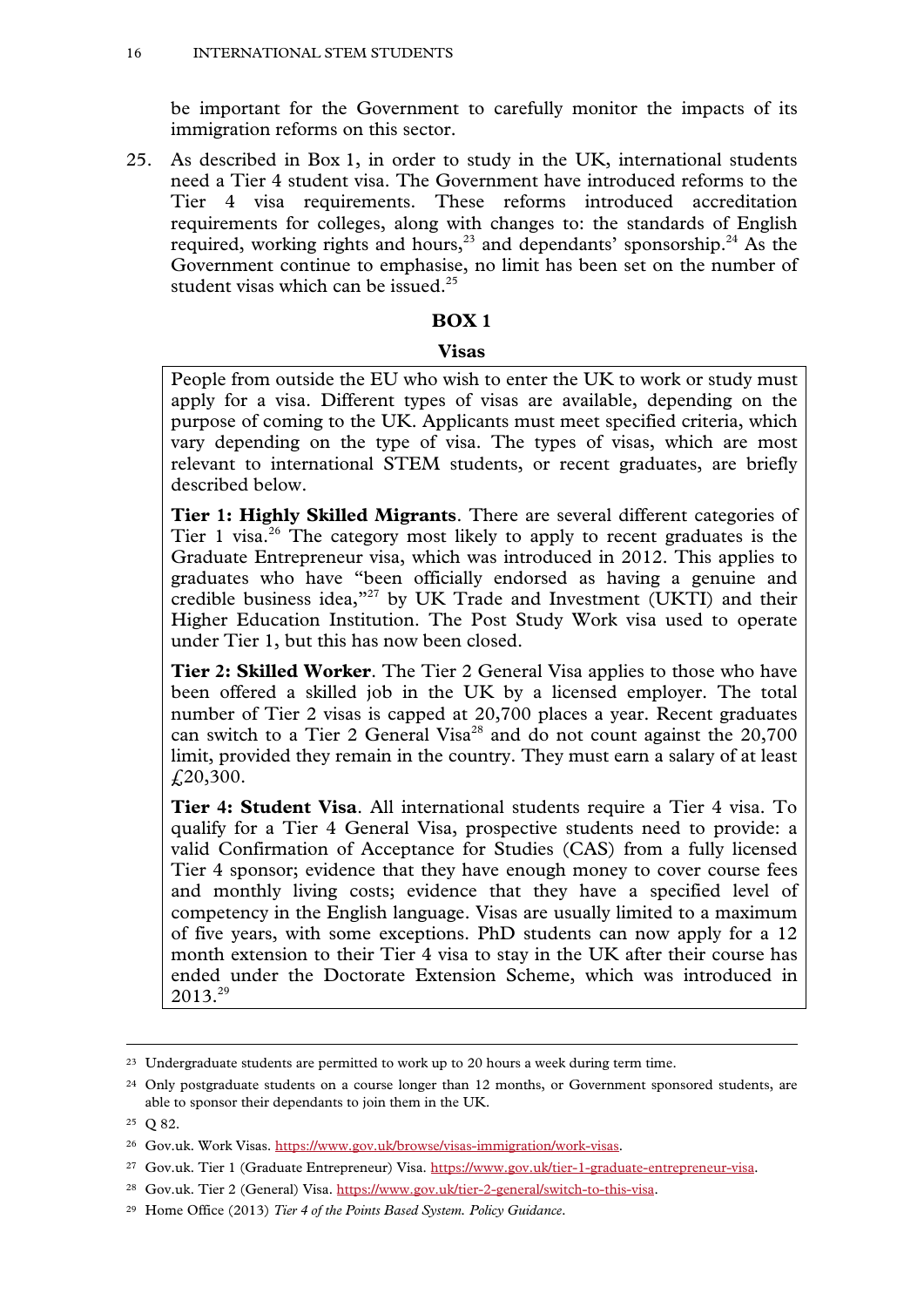**Tier 5: Temporary Worker Visa**. There are several types of Tier 5 visa. People who wish to come to the UK for a short period of time to do work experience, training, research or a fellowship through an approved government authorised exchange scheme can apply for a Tier  $5$  visa.<sup>30</sup> Recent graduates can switch to a Tier 5 visa in order to do a "period of professional training relating to their degree."31 There is no minimum salary requirement.

- 26. To qualify for a Tier 4 visa, the Home Office requires that prospective students provide a valid Confirmation of Acceptance for Studies (CAS) from a fully licensed Tier 4 sponsor along with evidence that they have enough money to cover course fees and monthly living costs.<sup>32</sup> Tier 4 sponsors are required to keep records of the students they sponsor and inform the Home Office if a student fails to attend a course. Tier 4 sponsors are audited to ensure they are compliant, and can have their trusted sponsor status withdrawn if they are found to be in breach of the requirements.
- 27. Universities are responsible for assessing students' academic qualifications and English language abilities before they award a CAS certificate. In addition, students need to provide their original certificates of qualification when they apply for a visa, unless they come from a 'low risk country;' although the criteria used to define what constitutes a low risk country are unclear.<sup>33</sup> They may also be asked to undertake a credibility test interview. These interviews were first introduced in 2012 and have now been extended to over  $100,000$  interviews per year.<sup>34</sup> Applications are refused if, on the basis of this interview, the Home Office is not satisfied that the student is genuine, if they cannot speak English to the required standard, or if the "application is shown to fall for refusal under the General Grounds for Refusal."35
- 28. Previously, international students could apply for a Tier 1<sup>36</sup> Post Study Work (PSW) visa. This enabled international graduates to work in the UK for up to two years after obtaining a UK degree. The Government, however, considered that this undermined the principle that student visas are for temporary migration. $37 \text{ In } 2012$ , the Government removed the PSW route and replaced it with more selective arrangements under Tier  $2<sup>38</sup>$  To qualify for a visa under this route, students must be entering a graduate level job with an offer of employment paying at least  $\hat{\epsilon}$  20,300 a year. The minimum salary required varies depending on the type of job and is set at the tenth

- <sup>36</sup> Tier 1 applies to "High Value Migrants."
- 37 House of Commons Library Standard Note (2013) *Immigration and asylum policy: Government plans and progress made*.
- 38 Tier 2 applies to "Skilled Workers."

 <sup>30</sup> UK Border Agency (2013) *Approved Tier 5 Government Authorised Exchange Schemes*. https://www.gov.uk/government/uploads/system/uploads/attachment\_data/file/270320/gaelist.pdf.

<sup>31</sup> Government.

<sup>32</sup> Home Office (2013) *Tier 4 of the Points Based System. Policy Guidance*. https://www.gov.uk/government/uploads/system/uploads/attachment\_data/file/261401/Tier4migrantguidan ce.pdf.

<sup>33</sup> Q 26 (Daniel Stevens); As defined by Home Office (2014) *Immigration rules. Appendix H*  https://www.gov.uk/government/uploads/system/uploads/attachment\_data/file/279644/Immigration\_Rules\_ - Appendix H.pdf 'Low risk' countries are currently Argentina, Australia, Barbados, Botswana, Brunei, Canada, Chile, Croatia, Japan, Malaysia, New Zealand, Singapore, South Korea, Trinidad and Tobago, or USA and holders of certain types of passport from Hong Kong and Taiwan.

<sup>34</sup> House of Commons Library Standard Note (2013) *Immigration and asylum policy: Government plans and progress made*.

<sup>35</sup> Home Office (2013) *Tier 4 of the Points Based System. Policy Guidance*.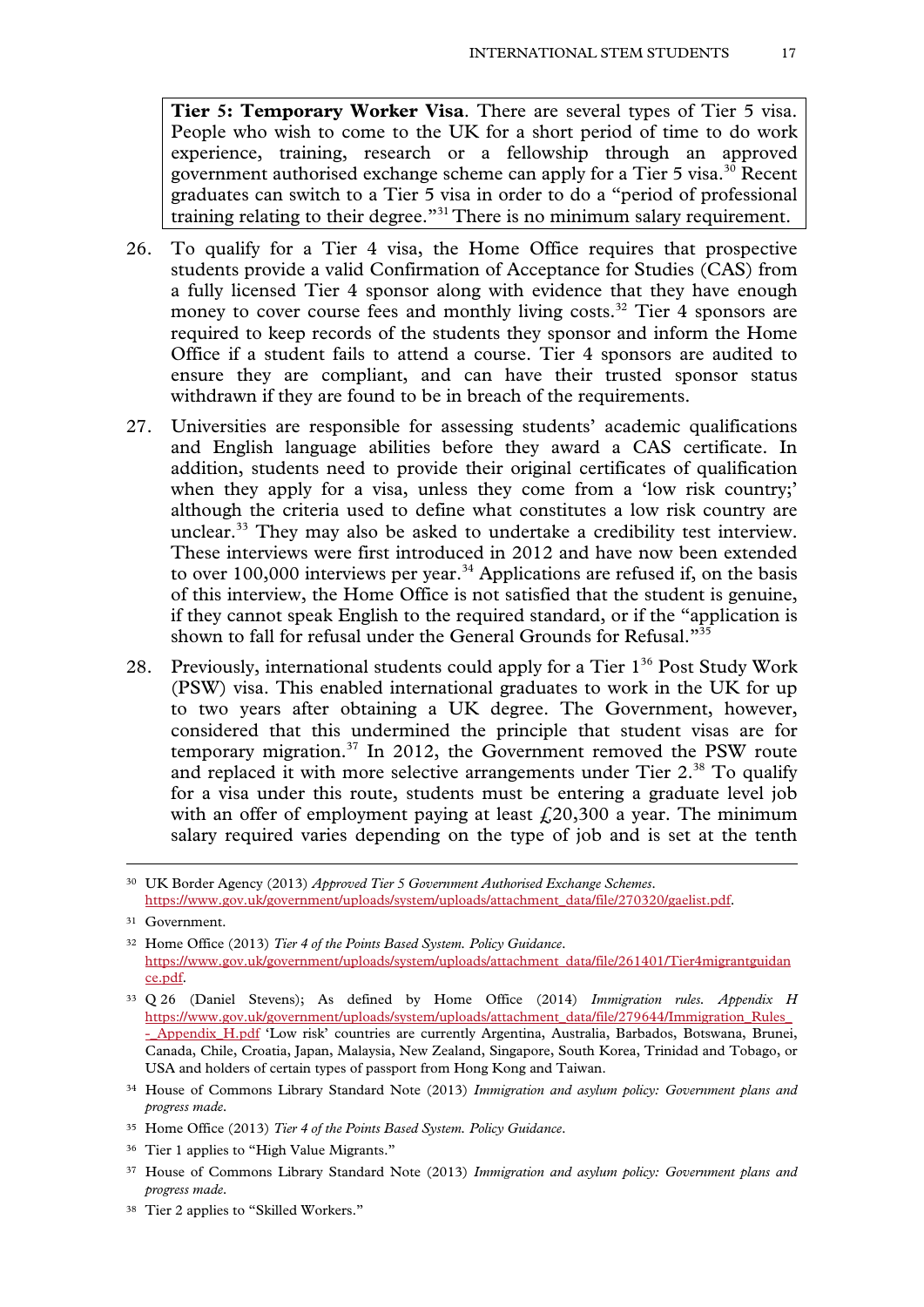percentile of the pay distribution for UK employees in that occupation.<sup>39</sup> Although the total number of Tier 2 visas is capped at 20,700 places a year, graduates transferring from a Tier 4 to a Tier 2 visa do not count against this annual limit providing they remain in the country. A Tier 4 visa typically remains valid for 4 months following the end of a course. The Rt Hon David Willetts MP, the Minister for Universities and Science, confirmed to us that the four months began from the end of the course rather than when results are published.40

29. Since the removal of the PSW route, the Government have introduced a range of additional measures to allow international students to work in the UK following the completion of their studies. The Government described these measures in their written response to this inquiry:

"In April 2012 we also introduced the Graduate Entrepreneur scheme, the first in the world of its kind, so that graduates who wish to stay to develop a business idea can do so. In April 2013 we provided further flexibility for talented graduates to stay and work, introducing the Doctorate Extension Scheme to allow completing PhD students to stay in the UK for an additional year to work, gain experience in their chosen field or set up as an entrepreneur, again with no limit on numbers. There is also provision for graduates who wish to undertake a period of professional training relating to their degree, before pursuing a career overseas, to do this by switching into an appropriate Tier 5 scheme, where there is no salary requirement (other than the national minimum wage). $"^{41}$ 

#### *Other influencing factors*

- 30. Immigration rules are not the only influence on the number of students coming to study in the UK. The Government told us that they: "do not believe that the evidence shows an adverse impact from changes to the immigration rules."42 James Brokenshire MP, Minister for Immigration and Security, pointed to a 7% increase in the number of visa applications from students sponsored by universities in 2013.<sup>43</sup> The number of visa applications, however, also rose in preceding years, without a corresponding increase in enrolments. It remains to be seen whether the 7% increase in applications will result in higher numbers of international students beginning courses at UK universities.
- 31. The Government also suggest that growth in the number of students from China, Malaysia and Hong Kong, along with the increase in the number of postgraduate research students, implies that: "the fall in international STEM students is not driven simply by changes in the immigration policy.<sup>344</sup> The Government consider that: "any impact of the visa regime on the UK's attractiveness to international students has been marginal, and overall

- 42 Government.
- 43 Q 82.
- 44 Government.

 <sup>39</sup> UKVI (2014) Codes of Practice for Skilled Workers: https://www.gov.uk/government/uploads/system/uploads/attachment\_data/file/295801/Codes\_of\_Practice\_-Apr 14 Final Version.pdf

<sup>40</sup> Q 92.

<sup>41</sup> Government.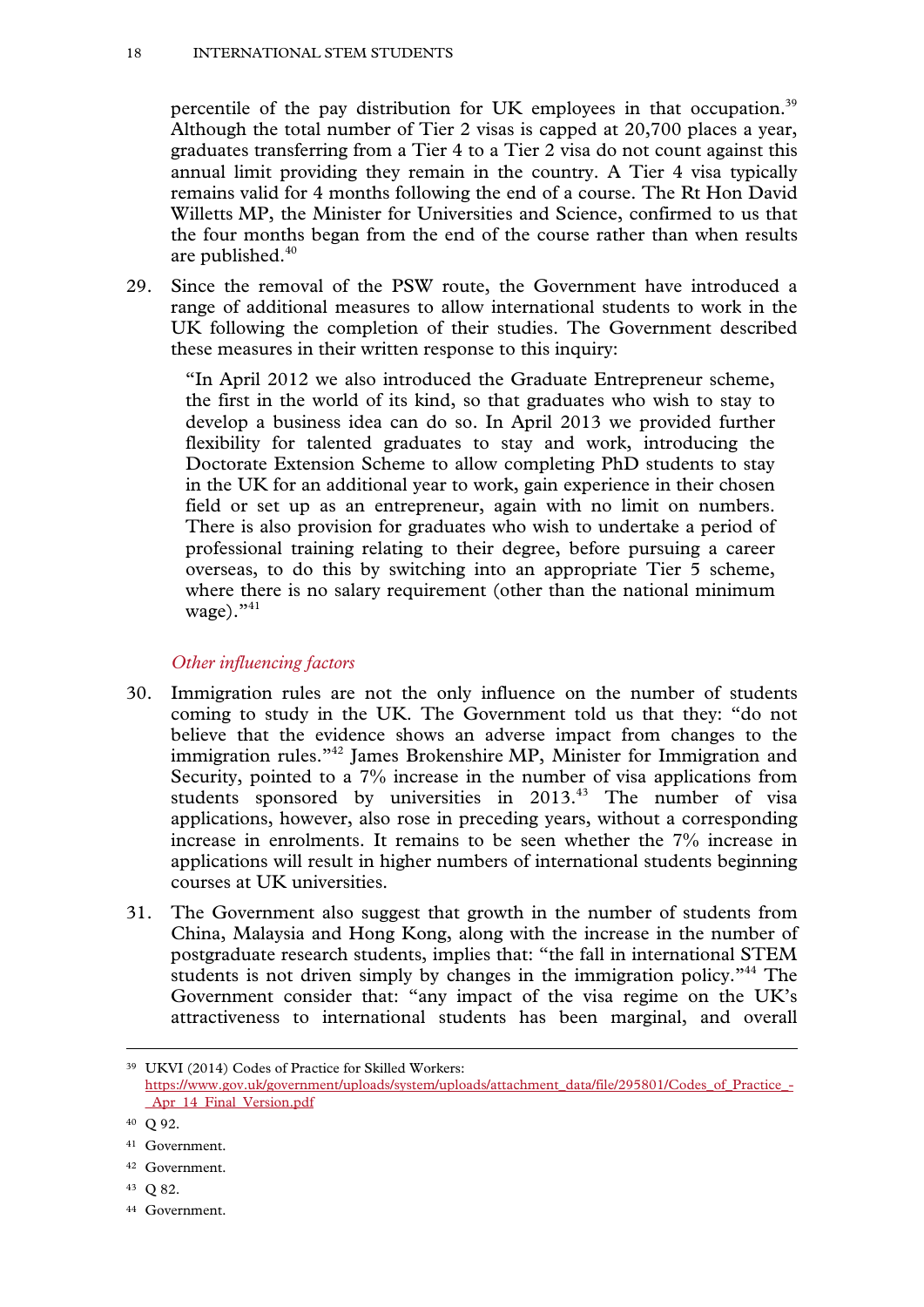nothing like as significant as some of the more alarmist predictions had feared."45

32. The Government told us that they "believe that the largest impact on international students, STEM or otherwise, has come not from any actual policies, but from the way these policies have been misrepresented."46 Mr Williams, Director, Office for Life Sciences, BIS, told us that: "we are in a competitive market and if there are perceived difficulties within the UK these difficulties will get played back by the media in the countries concerned."47 Many witnesses suggested to us that a perception of difficulties with the immigration rules did indeed have a large influence on prospective international students.<sup>48</sup> As RCUK noted:

"Increased political discussion and negative immigration stories in the media, both within the UK and abroad, along with the rapid changes of the UK immigration policies are likely to act as a negative factor when STEM students consider where to study and pursue their future careers."49

33. The UK Deans of Science suggested that the rhetoric associated with the immigration debate had "a negative influence on the attractiveness of the UK as a location for higher education."50 They also pointed to negative coverage of the UK's immigration policies, particularly in the Indian press, but also in China. The Society of Biology told us:

"There is a risk that visa issues experienced by students/academics at any stage in the pipeline will influence colleagues and student agencies in their country of origin. Our members have told us that central student agencies who guide the students on the best countries in which to study are now directing students to universities elsewhere (e.g. the USA) because in their view the visa situation in the UK has become too difficult."<sup>51</sup>

34. We also heard that increased competition for international students from other countries was a potential influence on UK student numbers. As the British Council noted: "Competition for students is growing, especially for the most ambitious students and the market will only become more challenging for the UK as our competitors offer simpler, more attractive and cheaper visa choices for students."52 The Russell Group stated that: "international students are, by their very nature, highly mobile; we face stiff competition to attract them to the UK."53 We heard from numerous sources that countries such as the USA, Australia, Canada, Singapore and Malaysia

51 Society of Biology.

 <sup>45</sup> Government.

<sup>46</sup> Government.

<sup>47</sup> Q 8.

<sup>48</sup> National Union of Students (NUS); Q 36 (Professor Allison); Q 46 (Professor West); Q 47 (Sir Andrew Witty); Q 75 (Professor Fuller and Professor Finkelstein).

<sup>49</sup> RCUK.

<sup>50</sup> UK Deans of Science.

<sup>52</sup> British Council.

<sup>53</sup> Russell Group.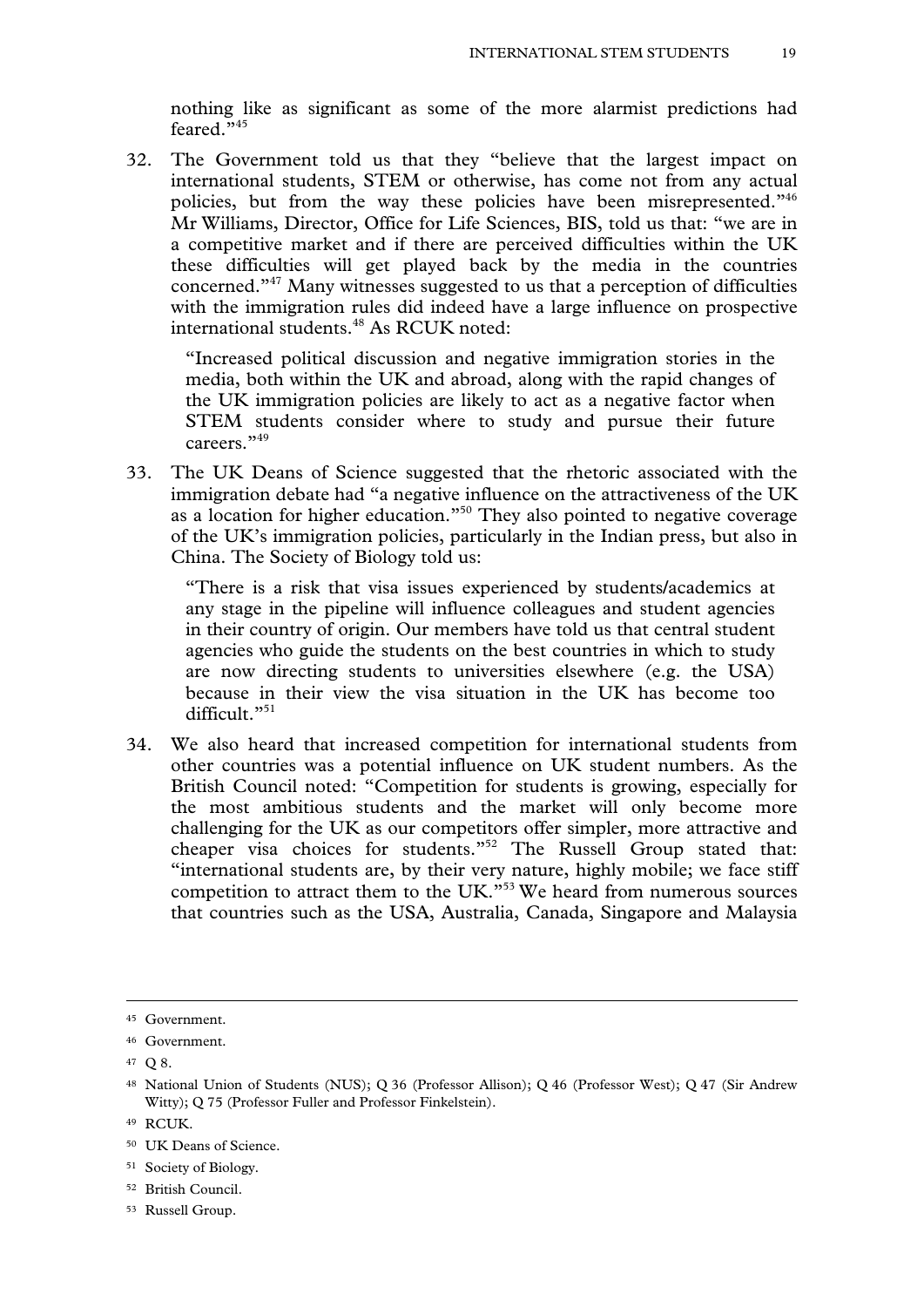were increasingly competitive destinations for international students.<sup>54</sup> We were also told about competition from other European countries, which now offer courses taught in English in addition to more attractive visas and in some cases financial incentives.<sup>55</sup>

35. Other factors which could influence students' choice of where to study include currency fluctuations, tuition fees and cost of living. The Government pointed to the decline in the strength of the rupee against the pound as contributing to the decline in the number of Indian students coming to the UK, stating that: "There were also decreases in numbers of Indian students going to the USA and Australia (2010/11 to 2012/13)."56 Generally, the evidence suggested that currency fluctuations were not a major factor in explaining recent reductions in international STEM students. Daniel Stevens, NUS, pointed to more competitive offers to international students from other countries as being a greater influence than currency fluctuations.57 Professor Riordan, Vice-Chancellor of the University of Cardiff, Chair of Universities UK's International Policy Network and Chair of the UK Higher Education International Unit, told us that the fall in numbers from India was before the loss of value of the rupee and that it was possible to see a fall in applications from India at the point the visa rules changed. Furthermore, he suggested that:

"… it is very hard to prove causation in anything, but this is a complicated area. It is quite easy to see that when the visa rules changed, something happened in India. You could read it in all the newspapers."<sup>58</sup>

- 36. Figure 6 shows the total number of students from India at HEIs in other countries.59 A breakdown by subject area is not available. Between 2010/11 and 2012/13 the UK saw a 42% decrease in the total number of Indian students, whilst the USA saw a 7% decrease. Canada has seen continuing increases in the numbers of Indian students since 2008/09, as has Germany, albeit from low starting levels. After a period of sustained growth, in 2009 Australia saw a sharp drop in the numbers of international students, including those from India.<sup>60</sup> As the British Council told us: "It was recognised by many (including [the Australian] government) that 'a range of factors have contributed to this including increased global competition, changes to Australia's migration settings and a rising Aussie dollar. Many in the sector refer to these, and other factors, as creating 'the perfect storm.'"61
- 37. In 2012/13, Australia saw some recovery in international student numbers, including those from India. The British Council noted that "2009 coincided with tightening of the visa processes, and 2012 coincided with streamlining

 <sup>54</sup> Q 6 (Mr Williams); Q 35 (Professor Riordan); British Council; Engineering Professors' Council; Faculty of Engineering and Physical Sciences, the University of Manchester; Imperial College London; Russell Group.

<sup>55</sup> Council of Professors and Heads of Computing in the UK; Royal Academy of Engineering; UK Computing Research Committee.

<sup>56</sup> Government.

<sup>57</sup> Q 25.

<sup>58</sup> Q 36.

<sup>59</sup> These data are the total number of Indian students at HEIs at all stages of study; data referred to previously in this Chapter was just entrants.

<sup>60</sup> British Council supplementary evidence.

<sup>61</sup> British Council supplementary evidence.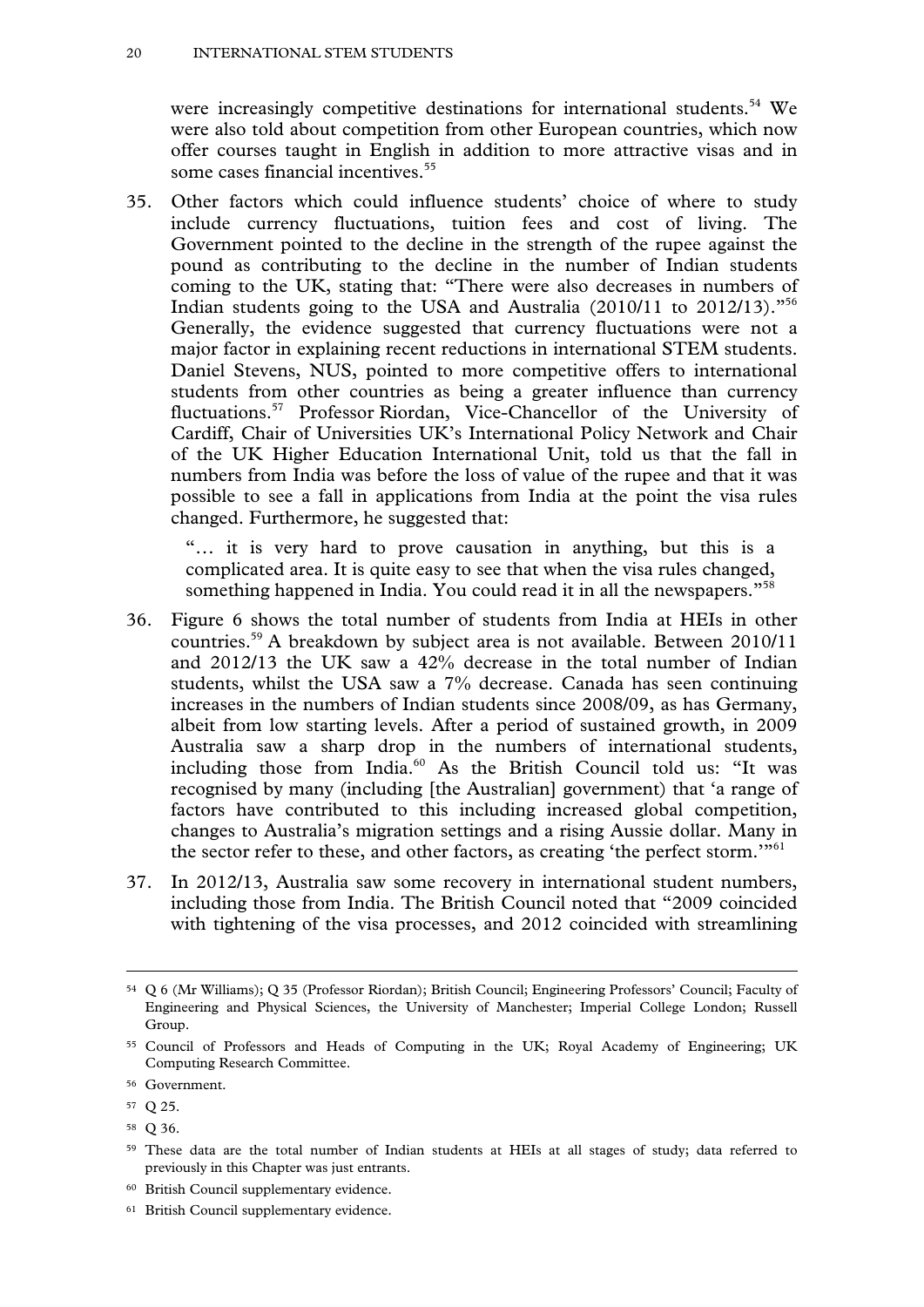of visa processes and re-introduction of post study work opportunities," along with other measures to improve the experience of international students in Australia.<sup>62</sup> These changes were put in place following the  $2011$ *Strategic Review of the Student Visa Programme*. 63



#### **FIGURE 6**

**Total number of students (undergraduate and postgraduate) from India at Higher Education Institutions in the UK, USA, Australia, Canada and** 

- 38. We conclude that there are many potential factors which influence the choices of prospective international students when deciding whether to come to the UK or to study elsewhere in the world. Immigration policies are one of these factors and there is clearly genuine concern that the changes made during this Parliament are deterring students from coming to the UK. The global market for international students is extremely competitive. It is therefore important that the Government carefully and regularly review the package they are offering to international students and ensure that it enables UK universities to remain competitive in attracting international STEM students.
- 39. **We therefore recommend that every two years the Government review comprehensively the experience offered to international students by the immigration process and assess how the rules specifically in terms of entry and the ability of students to stay and work in the UK after completion of their studies—compare with the**

*Data provided by the British Council.*<sup>64</sup>

 <sup>62</sup> British Council supplementary evidence.

<sup>63</sup> Australian Government (2011) *Strategic Review of the Student Visa Programme 2011*. http://www.immi.gov.au/students/\_pdf/2011-knight-review.pdf.

<sup>64</sup> British Council supplementary evidence. Data derived from different national sources (HESA in UK, IIE Opendoors for USA, AEI in Australia, Statistics Canada, and DAAD for Germany) means that there are therefore slight differences in definitions etc. (for instance, in the UK it is students enrolled in publicly funded HE institutions; Australia has a different academic year, Germany have two categories of international student based on where the student previously went to school); and the USA count by nationality, rather than country of domicile).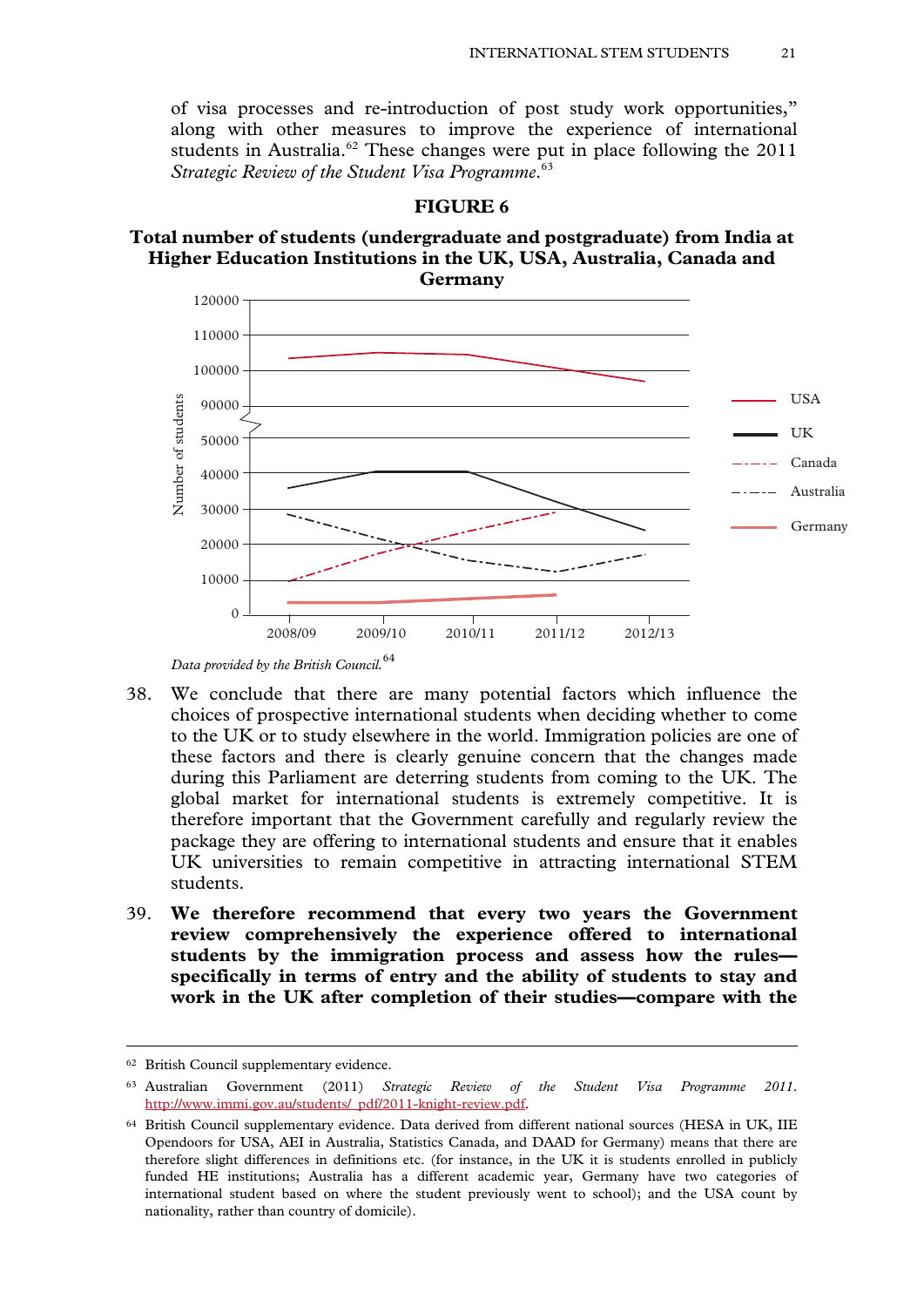# **UK's competitors. The Government should publish a report to Parliament setting out in full their evidence base, analysis and findings of the review.**

40. The following Chapter focuses on specific issues drawn to our attention during this inquiry and makes recommendations which would enhance the UK's offer to international students and enable the Government to achieve their target of growing the numbers of international students in higher education by 15–20% over the next five years. Crucially, we do not believe that these recommendations will infringe on the Government's commitment to tackle abuses in the immigration system or their commitment to reduce net migration.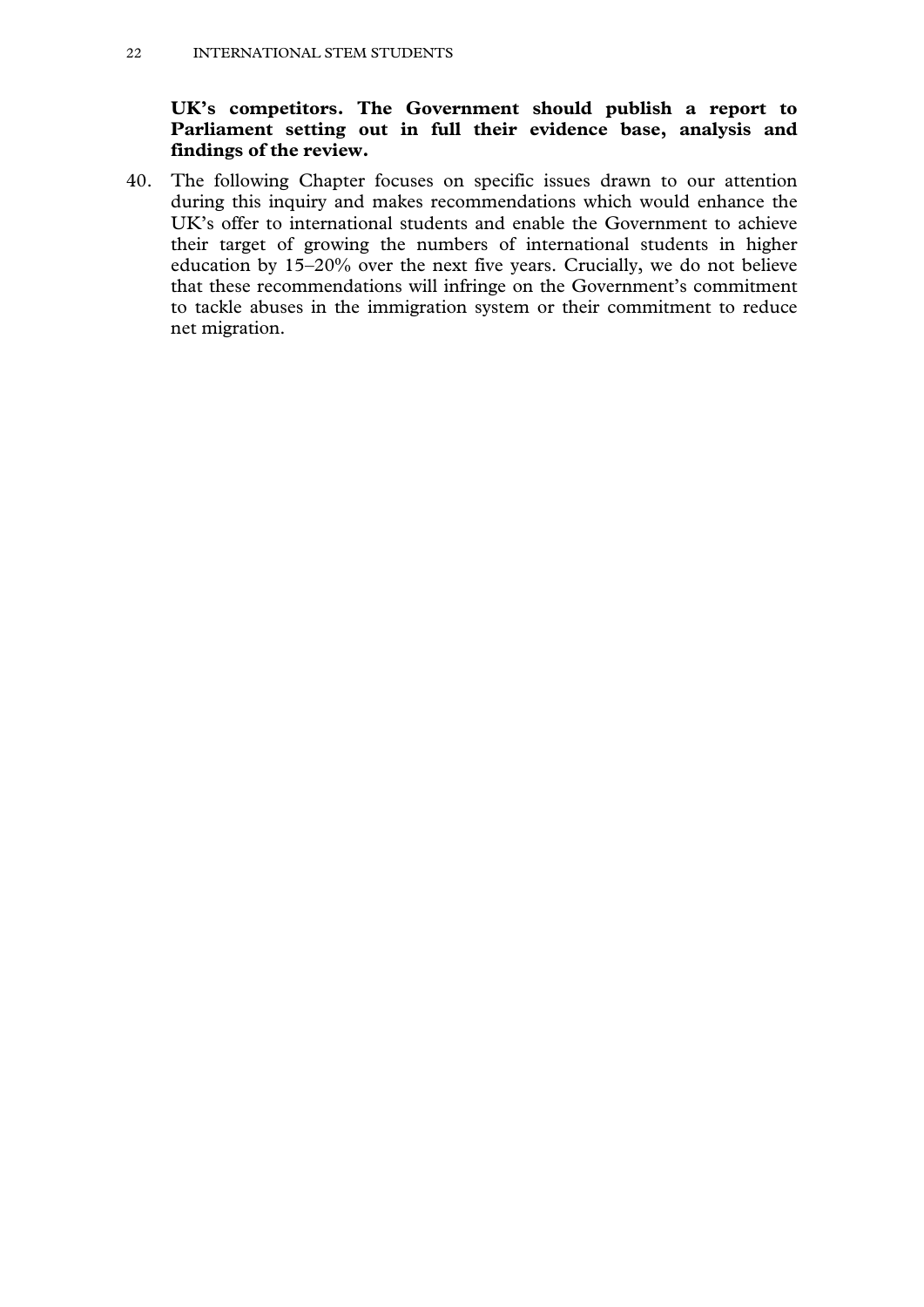#### **CHAPTER 3: KEY ISSUES**

#### **Government policy objectives**

- 41. The Government are committed to reducing levels of net migration. The Prime Minister, in a speech in March 2013, stated that: "net migration needs to come down radically from hundreds of thousands a year, to just tens of thousands."65 At the same time, the Government have repeatedly stressed that they welcome international students and, moreover, have stated that: "it is realistic for numbers of international students in higher education to grow by 15–20% over the next five years."<sup>66</sup> These two policies are contradictory and highlight the conflicting policy objectives of different Government departments. The danger is that in trying to reduce net migration, there will be an, albeit unintended, impact on the recruitment of international students, which the Government say they wish to attract.
- 42. The Home Office is focused on reducing the net migration figures, which include international students, while the Department for Business, Innovation and Skills is committed to growing the numbers of international students. The Royal Academy of Engineering was concerned that:

"… the government's net migration target can only be met by significantly reducing the number of international students coming to the UK. While the Academy recognises there is no cap on non-EU student numbers there is a perception that government is targeting students. This has created a tension between Home Office targets to reduce net migration and BIS targets to expand international student numbers into Higher Education by 15–20%."<sup>67</sup>

43. This tension could be resolved if international students were removed from the net migration figures. As shown in Table 1, net migration figures comprise the immigration of people from outside the EU, inside the EU and returning British nationals, minus the emigration of people from all of these categories. In 2012/13 non-EU immigration, including students stood at 244,000.

|                            | 2011/12 | ---------------<br>2012/13 |
|----------------------------|---------|----------------------------|
| Immigration                | 497,000 | 532,000                    |
| Non-EU immigration         | 269,000 | 244,000                    |
| EU immigration             | 149,000 | 209,000                    |
| <b>British immigration</b> | 79,000  | 79,000                     |
| Emigration                 | 343,000 | 320,000                    |
| <b>Net migration</b>       | 154,000 | 212,000                    |

#### **TABLE 1**

# **Immigration, emigration and net migration**

*Source: Office for National Statistics.*<sup>68</sup>

66 HM Government (2013) *International Education: Global Growth and Prosperity*.

 <sup>65</sup> Speech on immigration and welfare reform. Available online: https://www.gov.uk/government/speeches/david-camerons-immigration-speech.

<sup>67</sup> Royal Academy of Engineering.

<sup>68</sup> ONS (2014) *Migration Statistics Quarterly Report*. http://www.ons.gov.uk/ons/dcp171778\_352080.pdf.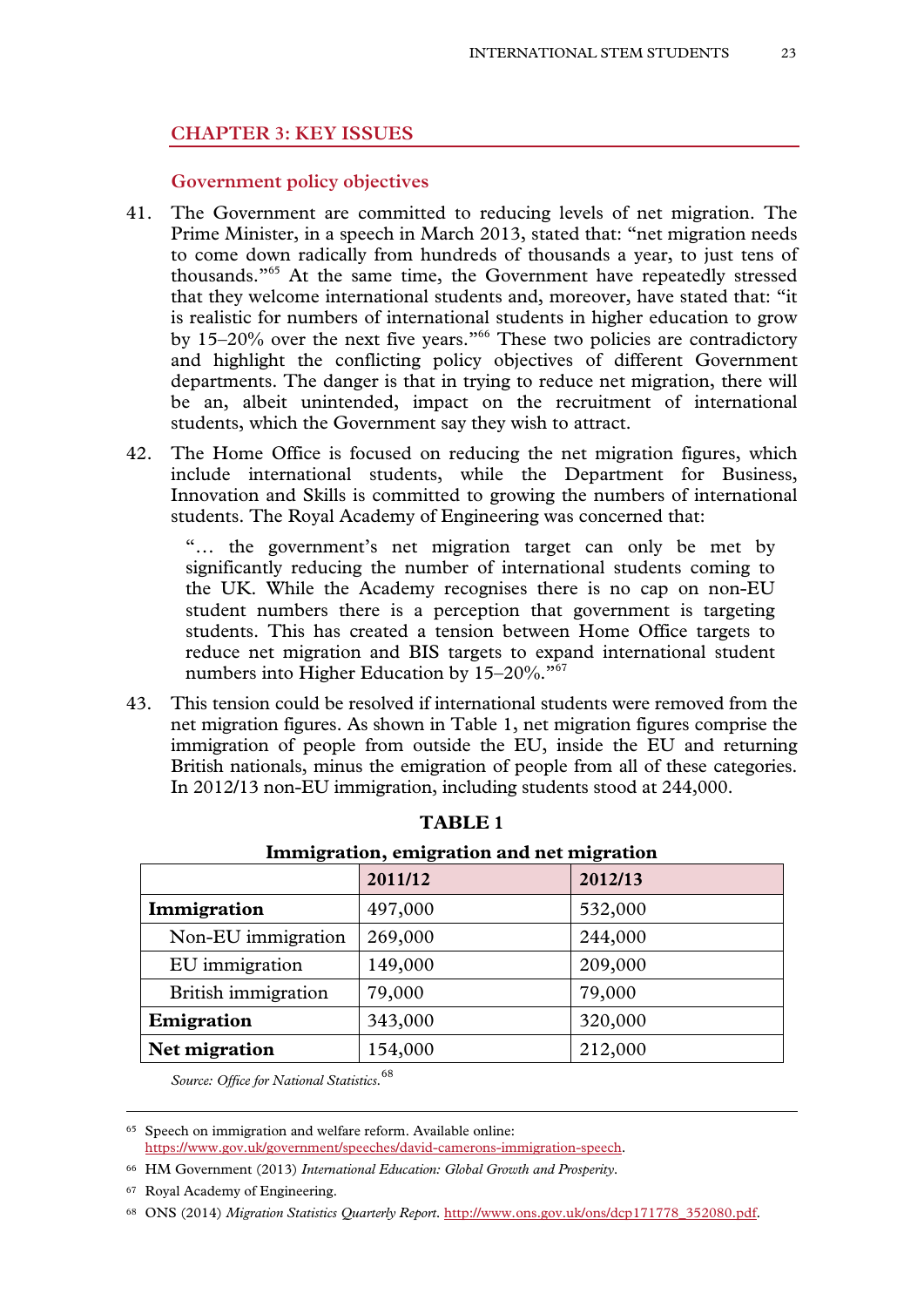- 44. Students make up the majority of non-EU immigrants. In 2012/13 there were nearly 172,000 non-EU entrants to courses at publicly funded UK Higher Education Institutions, $69$  although some of these students may have come to the UK in preceding years.
- 45. In our previous report, we considered in some detail the classification of international students as migrants (paragraphs 237–39) and recommended that: "the Government make a distinction in the immigration statistics between HE students and other immigrants and uses only the latter category to calculate net migration for policy-making purposes." This recommendation was not accepted by the Government.
- 46. We have not been alone in making such a recommendation. We are one of five House of Commons and Lords select committees to have made this recommendation. In January 2013, the chairs of the five committees wrote to the Prime Minster calling on the Government to remove international students from the net migration target and arguing that, "this degree of consensus between committees of both Houses is unprecedented."70 We note that last month the number of committees to make this recommendation became six, as the House of Lords Select Committee on Soft Power and the UK's influence, chaired by Lord Howell of Guildford, recommended that the Government "should remove students from net migration targets, and publish data on how previous progress on migration targets would have looked had the Government not counted students in previous years. The Government must work harder to ensure that their efforts to cut migration by those who would not add to the UK's wellbeing do not prevent those whose presence would further the UK's domestic and international interests from seeing the UK as welcoming."71
- 47. The Government have consistently resisted removing students from net migration figures, explaining that they follow the United Nations' definition and stressing that all migrants, students included, will impact on public services:

"The UN's definition of net migration includes all migrants changing their place of residence for 12 months or more. This acknowledges that all migrants, students included, have an impact on communities, services and infrastructure for the time they are here. Of course, net migration measures the difference between the number of people coming to the UK and the number leaving, so where students return home after their studies, their impact on long-term net migration is minimal. Improvements to ONS (Office of National Statistics)

 <sup>69</sup> Government supplementary written evidence.

<sup>70</sup> The Committees are: the House of Commons Select Committee on Home Affairs, *The Work of the UK Border Agency (December 2011–March 2012)*, 16 July 2012 and *The Work of the UK Border Agency (April-June 2012)*, 31 October 2012; the House of Commons Select Committee on Public Accounts, *Immigration: The Points Based System-Student Route*, 12 July 2012; the House of Lords Select Committee on Science and Technology, *Higher Education in Science, Technology, Engineering and Mathematics (STEM) subjects*, 17 July 2012; House of Commons Select Committee on Business, Innovation and Skills, *Overseas Students and Net Migration*, 4 September 2012; and the House of Lords European Union Sub-Committee F: Home Affairs, Health and Education, *The EU's Global Approach to Migration and Mobility*, 18 December 2012. The letter to the Prime Minister of 30 January 2013 can be found at http://www.parliament.uk/documents/commonscommittees/business-innovation-and-skills/Letter%20to%20the%20PM%2020130130.pdf.

<sup>71</sup> Select Committee on Soft Power and the UK's Influence, *Persuasion and Power in the Modern World*, 28 March 2014, paragraph 235

http://www.publications.parliament.uk/pa/ld201314/ldselect/ldsoftpower/150/150.pdf.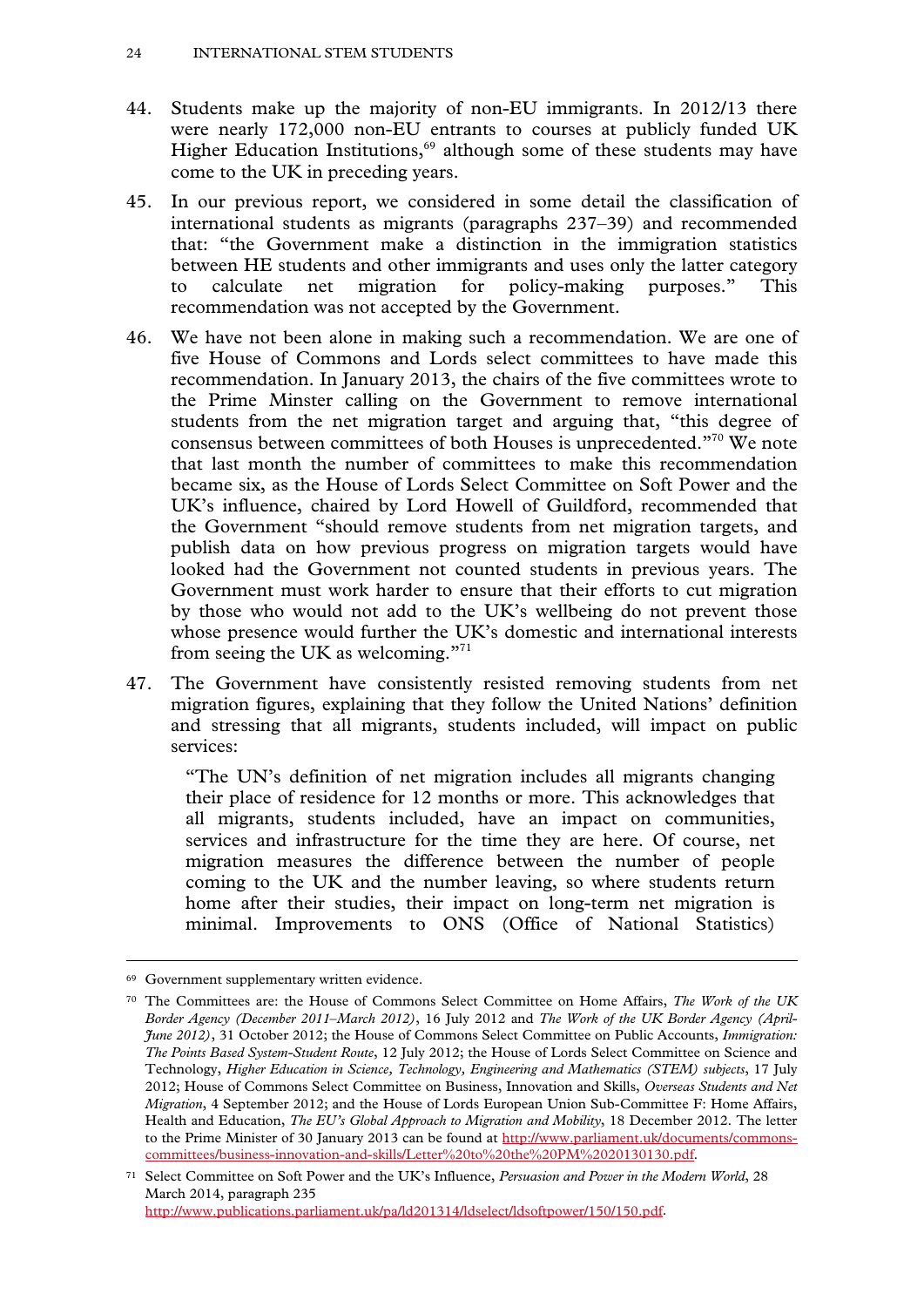methodology will make it possible, in due course, to determine with greater certainty how many students fall into this category, and how many stay for longer periods."<sup>72</sup>

- 48. Whilst we look forward to improvements to ONS methodology—it would be highly desirable if it were possible to have a better understanding of students' movements—we remain perplexed by the Home Office's stance. A more nuanced approach to immigration figures would support policies from the Department for Business, Innovation and Skills aimed at attracting international students to the UK.
- 49. During this follow-up inquiry, we have been repeatedly told that the Government should remove international students from the net migration target. The British Council, which "supports the exchange and mobility of students, scholars and academics into and from the UK … plays a leading role in promoting UK HEIs to international students … and presents the UK as an attractive destination to prospective students,"73 told us:

"The vast majority of international students coming to the UK return home at the end of their course or else after gaining an extra 6–18 months of professional experience. They are not long term migrants; they are temporary visitors, paying guests in the UK who bring significant benefits to the UK economy. We believe that students should be excluded from the net migration figures and that, subject to appropriate checks, institutions should be trusted to be the best judges of whether a student is genuine and eligible to come and study in the  $UK. "74"$ 

50. The Russell Group put it to us that:

"… the fact that students are still included in the net migration target could lead to the perception that the UK is not 'open for business', affecting the UK's ability to compete effectively in the international education market."75

- 51. Universities UK explained that: "We are not calling on government to cease reporting these figures to the UN, which they are obliged to do, but rather to exclude students from efforts to drive down net migration."<sup>76</sup> We agree with this view. Government policy is contradictory with policies and departments pulling in different directions. Students, who are generally temporary migrants—most return to their countries of origin soon after completing their studies—should be taken out of the immigration debate. We believe that it would be squarely in the Government's interest to adopt a more nuanced approach to the immigration statistics and as a result a more mature appreciation of how different migrants contribute to the UK.
- 52. The Government have argued consistently that they should follow the UN's definition of net migration when compiling immigration statistics and the net migration target. They have argued so in the past, however, against a

- 74 British Council.
- 75 Russell Group.
- 76 Universities UK.

 <sup>72</sup> Supplementary evidence from the Home Office to the House of Lords Committee on Soft Power and the UK's influence. Available online: http://www.parliament.uk/documents/lords-committees/soft-power-ukinfluence/SoftPowerEvVol1-as-of-12March.pdf.

<sup>73</sup> British Council.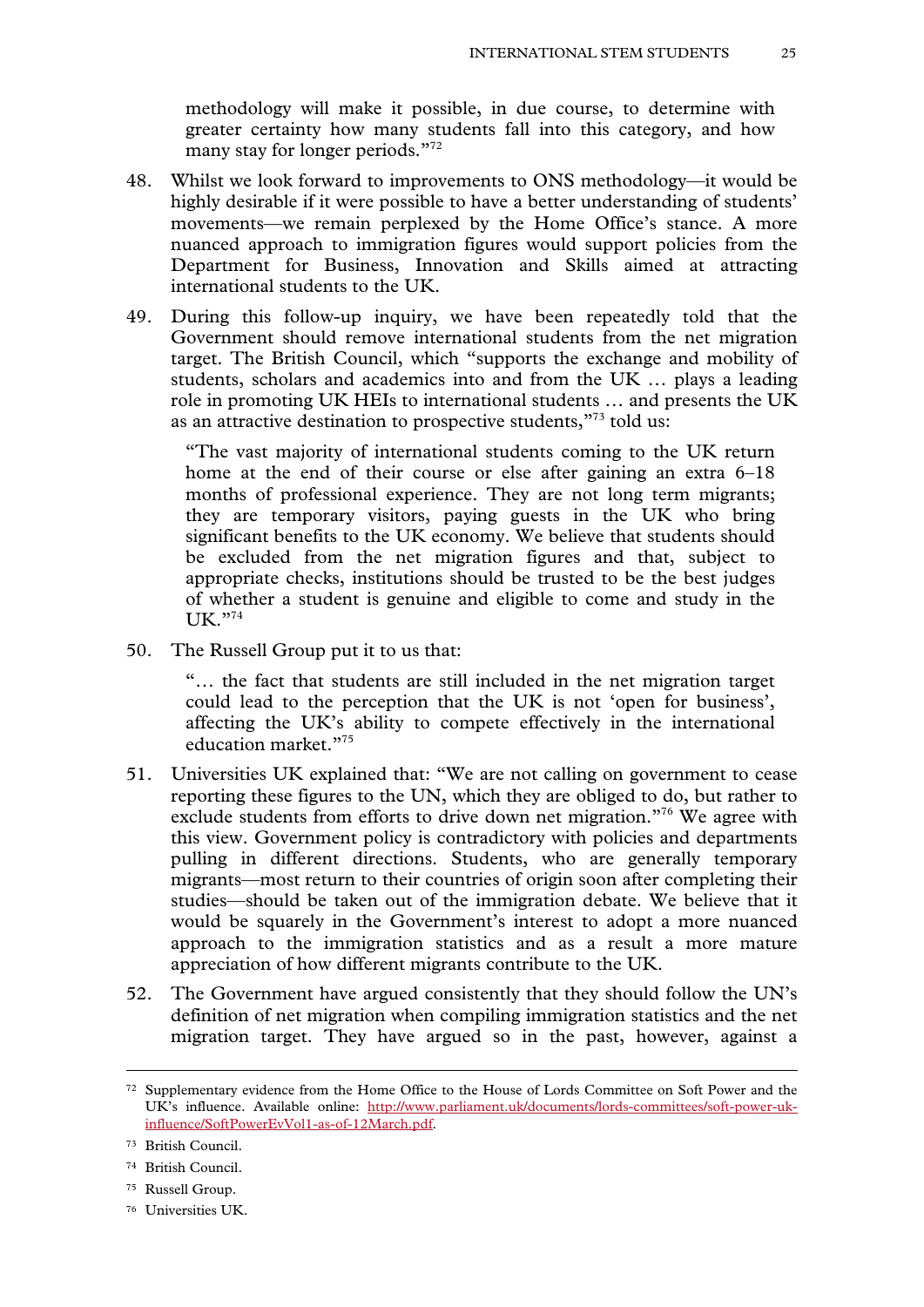#### 26 INTERNATIONAL STEM STUDENTS

background of rising numbers of international students choosing to study in the UK. This is no longer the case and there is evidence that prospective students are being deterred from coming to study in the UK due to the polarising and occasionally toxic debate over immigration in which international students are unjustly caught up.

53. **We recommend that the Government distinguish in the immigration statistics and the net migration target between students—holding Tier 4 visas—and other immigrants. In addition, the Government should treat student numbers separately for immigration policy making purposes.**

#### **Tier 4 student visa requirements**

- 54. As described in Chapter 2 of this report, during this Parliament there have been a number of changes to the immigration rules affecting international students. We received evidence that in some cases these changes are deterring international STEM students from applying to study the UK. We also heard from universities that in some cases immigration rules are preventing them from recruiting the best students, who then go on to study in competitor countries. This section of the report sets out some of the evidence we received about issues associated with the Tier 4 student visa requirements.
- 55. We heard concerns about the increasing costs of Tier 4 visas. The Engineering Professors' Council expressed concern that the costs of a Tier 4 visa are set to increase by  $10\%$  each year for the next two years.<sup>77</sup> Others pointed to the relatively high charges for visas in the  $UK^{78}$  as illustrated in Table 2.

|             | Cost of basic international student visa <sup>79</sup>                                      |  |
|-------------|---------------------------------------------------------------------------------------------|--|
| Australia   | $f(317 \text{ (AU$535)}$                                                                    |  |
| UK.         | $\text{\pounds}298$ (with an increase to $\text{\pounds}310$ in April 2014)                 |  |
| <b>US</b>   | <b>SEVIS</b><br>$\text{\textsterling}224$ (Basic fee \$160 and<br>administration fee \$200) |  |
| Denmark     | £188 (€224)                                                                                 |  |
| New Zealand | $f,141$ (NZ\$270)                                                                           |  |
| France      | £,132 (€99 <sup>80</sup> + €58 excise stamp fee)                                            |  |
| Sweden      | $f(96 \text{ (SEK } 1,000))$                                                                |  |
| Ireland     | £,84 (€100 multiple entry visa)                                                             |  |
| Canada      | $\text{\textsterling}74 \text{ (CAD$125)}$                                                  |  |
| Germany     | £,50 (\$60)                                                                                 |  |

**TABLE 2** 

# **Comparison of student visa fees in the UK and nine competitor countries**

*Source: Russell Group.* 

 <sup>77</sup> Engineering Professors' Council.

<sup>78</sup> Q 62 (Sir Peter Gregson); Russell Group.

<sup>79</sup> Based on exchange rate on 6 November 2013.

<sup>80</sup> The long stay student visa is renewable annually at a cost of  $\epsilon$ 30.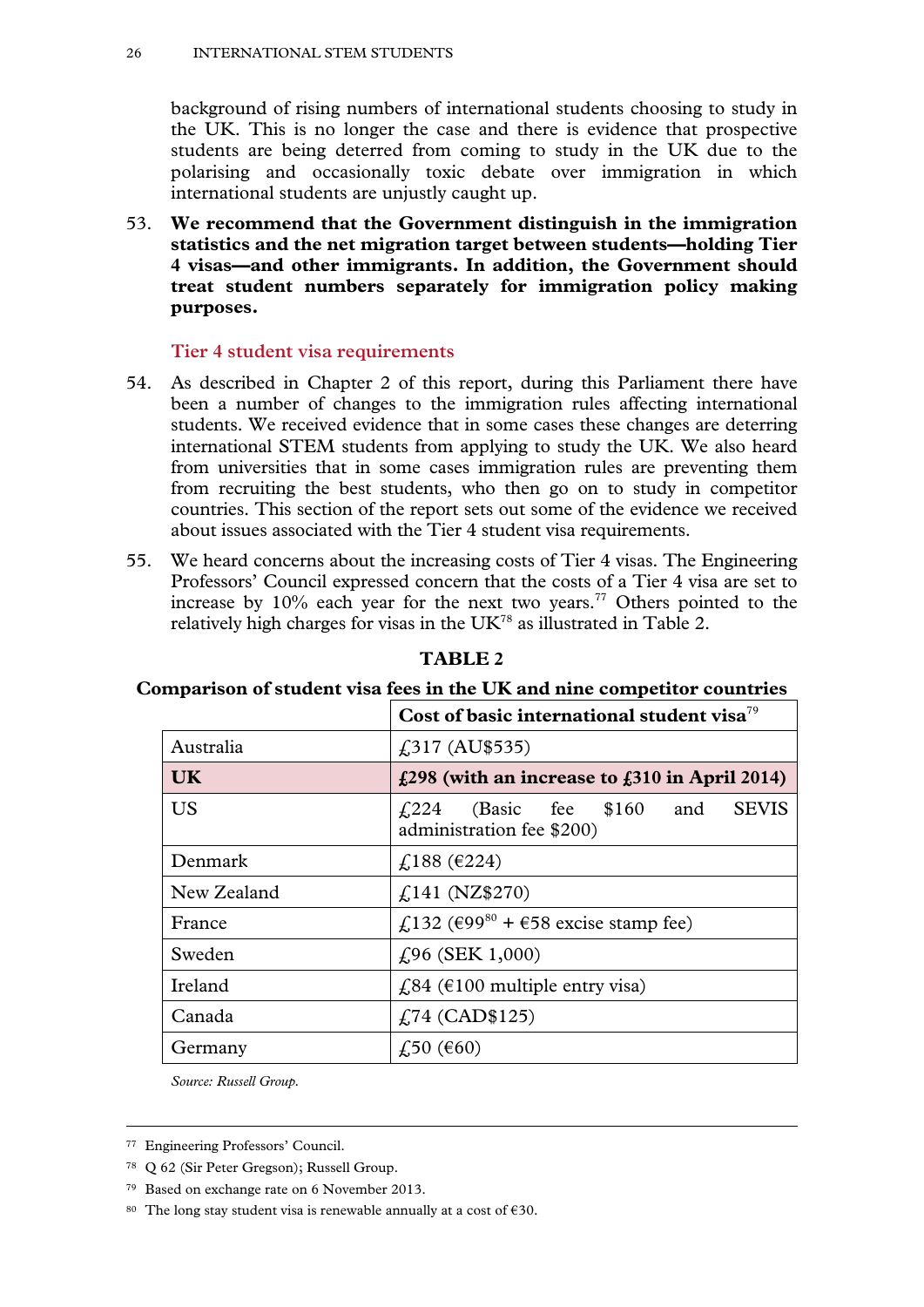56. In 2012, the Home Office introduced credibility interviews, which were intended to counter problems with bogus students. We heard concerns, however, that genuine students were also being adversely affected by such interviews, or were being deterred from applying. Million+ pointed to visas being refused on arbitrary grounds and suggested:

"The massive extension of credibility interviews has undermined the points-based system which was introduced to reduce the arbitrary decision-making which had undermined the probity of the student visa applications process previously."81

57. The National Union of Students told us that:

"the training and guidance given to staff members conducting these interviews has raised concern within the sector, especially given the varied nature of the courses students will study and the specific questions they are asking. In addition, international students are not given any feedback if they fail an interview and cannot appeal the decision. This has provided another barrier in the application process which can potentially dissuade international students with a questionable level of benefit."<sup>82</sup>

58. In 2011, the Government introduced the requirement that students applying for Tier 4 visas must show academic progression. This was intended to prevent students from "staying for years and years by changing courses, often without showing any tangible academic progress."<sup>83</sup> We heard, however, that this requirement was also causing problems for universities wishing to offer places to genuine students:

"One of the immigration rules that most frequently prevents an international student studying with us is the 'academic progression' regulation. This affects students who have already studied in the UK at a certain academic level and wish to undertake another course at the same level. In certain circumstances, this is not permitted by the Home Office and we have to decline applications from otherwise qualified applicants. During the period 2012–13 to 2014–15 we have declined 109 applicants (for all courses rather than just STEM programmes) on this basis. Analysis shows that 22% of the 109 applicants were STEM related."<sup>84</sup>

59. The UK Deans of Science also identified the academic progression rule as a problem, particularly in STEM subjects:

"Many postgraduate qualifications are used to change career direction or to gain a completely new set of skills that are not possessed by the applicant in spite of having a postgraduate qualification. This is especially true of STEM subjects where knowledge can rapidly become out-dated and/or very specific, cutting edge knowledge may be sought."85

60. The University of Oxford told us:

"The academic progression requirement that students need to progress to a higher degree based on the relevant NQF level, to extend a visa or

 <sup>81</sup> Million+.

<sup>82</sup> NUS.

<sup>83</sup> HC Deb, 22 March 2011, col.857.

<sup>84</sup> Brunel University.

<sup>85</sup> UK Deans of Science.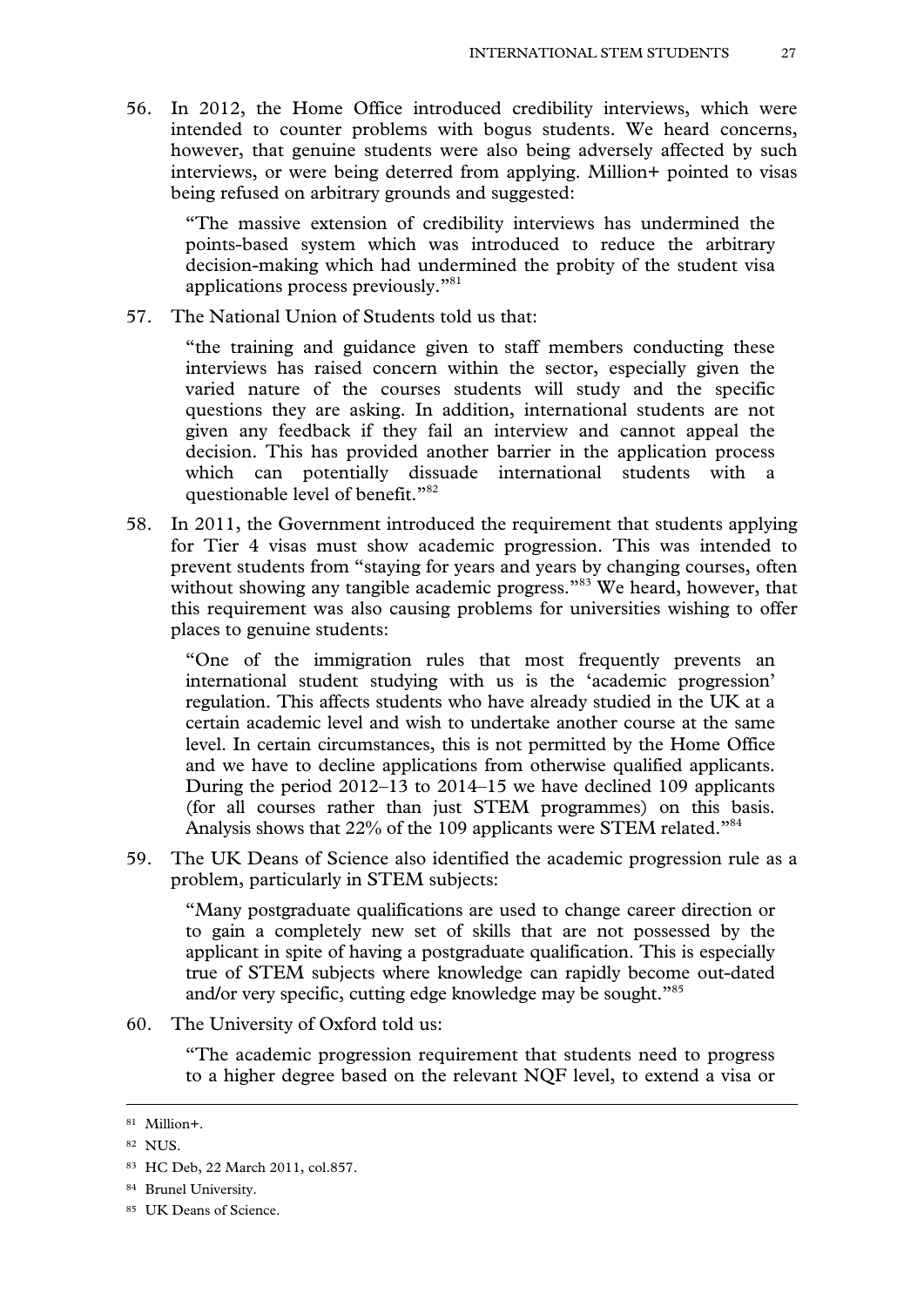#### 28 INTERNATIONAL STEM STUDENTS

start a new course, seems an unnecessary interference in academic judgement by the Home Office. A recent case study example at Oxford involved a student studying on a DPhil course who transferred to an MLitt degree (a lower NQF level) and was refused a visa extension despite his research and subject being in the same area. The decision did not take into account the nature of doctoral studies and how the student was moving between course levels."86

- 61. In 2012, the Government introduced a five year limit on the length of a student visa, with exceptions for PhD and longer professional qualification courses. In their evidence, the Government stated that: "those studying the following STEM subjects: architecture; medicine; dentistry; veterinary medicine and science are exempted from the time limit on study." Despite this, we received some reports of problems with restrictions on the length of student visas.<sup>87</sup> The National Union of Students told us that: "Regardless of the length of their degree, Tier 4 visa holders were restricted to maximum five years of study with exceptions for some courses and PhD students. This significantly impacted students on courses in Scotland as their undergraduate courses are 4 years long, limiting access to many combined masters and postgraduate study."88
- 62. Another issue was that of international students being unable to interrupt their studies for medical or personal reasons without forfeiting their visa. Brunel University told us that as a result: "we have students here struggling to keep up… who really should be taking time out… we are very conscious that we cannot simply advise a student to take time out from their course as this could effectively end their studies here."89 Cancer Research UK told us: "We believe that this presents an unfair disadvantage to international students and in particular, to females who would, in most instances, be required to leave the UK because of a pregnancy ...."<sup>90</sup>
- 63. In addition to problems with the immigration rules themselves, we also heard about problems with the way the rules are implemented and processes associated with the rules. We heard examples of cases where visas had been refused for seemingly trivial reasons. For example, Professor Rippon, from Aston University, told the Committee of a case where a visa was refused because a student had the correct funds in their bank account for 27 rather than 28 days.<sup>91</sup> Professor Riordan noted a similar issue with a student whose bank balance dipped  $\dot{\mathcal{L}}$  20 below the required level owing to a delayed bank transfer $^{92}$
- 64. After a visa has been granted, students may also experience problems. The National Union of Students told us of cases where students had to queue overnight to register with the police and questioned the criteria used to identify 'high risk' countries.<sup>93</sup> However, Professor Finkelstein, Dean of the Faculty of Engineering Sciences, University College London told us: "After

- 91 Q 36.
- 92 Q 36.
- 93 NUS; NUS supplementary evidence.

 <sup>86</sup> University of Oxford.

<sup>87</sup> Pharmacy Schools Council; University of Oxford.

<sup>88</sup> NUS.

<sup>89</sup> Brunel University.

<sup>90</sup> Cancer Research UK.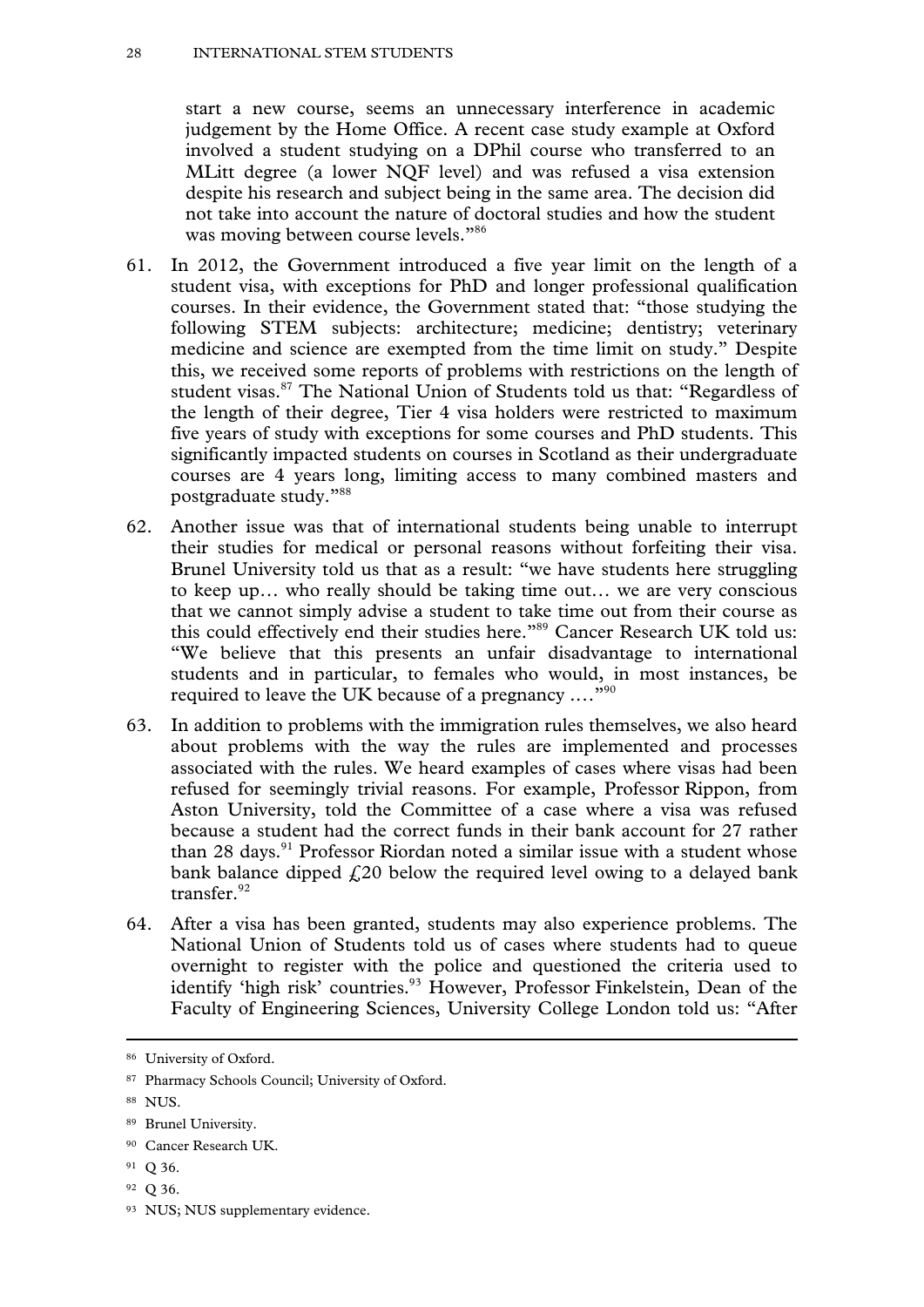the situation where there were appalling and chaotic scenes outside registration places in London, it has now been changed so that institutions handle the largest part of that responsibility. I am told that those problems are no longer as serious as they were."<sup>94</sup> Professor Fuller, Head of the Graduate School (Research and Innovation) at Plymouth University, told us:

"We have had incidences where the police have taken their passports away for processing but have not given them back for seven days, and of course students cannot open a bank account unless they have their passport so they then cannot draw down their money, so then we have to lend them money for the first week for them to live off. That is just a matter of putting the process right ..."<sup>95</sup>

- 65. In 2011, the Government introduced the requirement for sponsors of student visas to hold Highly Trusted Status. In 2012, London Metropolitan University had its license revoked. HEFCE noted that this occurred at the busiest point in the academic cycle and that it had a "damaging effect on the UK's reputation as a place of study for international students."96 The British Council described "countering the negative international press coverage [of the case as] a real challenge."97 The National Union of Students expressed concerns about how "revocation of an institution's highly trusted sponsor status is handled."<sup>98</sup>
- 66. The evidence we received suggested that universities may be fearful of being judged as non-compliant with the Highly Trusted Sponsor requirements:

"In line with the majority of the sector, the College has identified that retaining our Highly Trusted Sponsor status is critical to the business model of the College, and has invested significantly in processes and measures so that the College is fully compliant with the Home Office requirements. However, whilst the 'business of compliance' has become increasingly complex and costly, it is recognised as an essential cost in terms of securing a sustainable approach to international recruitment."99

- 67. We heard that some universities have therefore adopted extreme measures in order to ensure that they meet sponsor compliance requirements.<sup>100</sup> For example, the National Union of Students told us of cases where international PhD students were required to travel long distances to have their passport checked at a different campus or where international students had their fingerprints taken before each lecture to monitor attendance.<sup>101</sup>
- 68. We received evidence of problems with the Tier 4 immigration rules, the way in which the rules are implemented, and the processes associated with the rules. We recognise that the Government's intention is to target bogus students whilst continuing to attract high quality international students. We suggest, however, that there have been unintended consequences of some of the changes made to the Tier 4 visa rules and processes.

 <sup>94</sup> Q 75.

<sup>95</sup> Q 75.

<sup>96</sup> HEFCE.

<sup>97</sup> British Council.

<sup>98</sup> NUS.

<sup>99</sup> Imperial College London.

<sup>100</sup> Million +.

<sup>101</sup> NUS.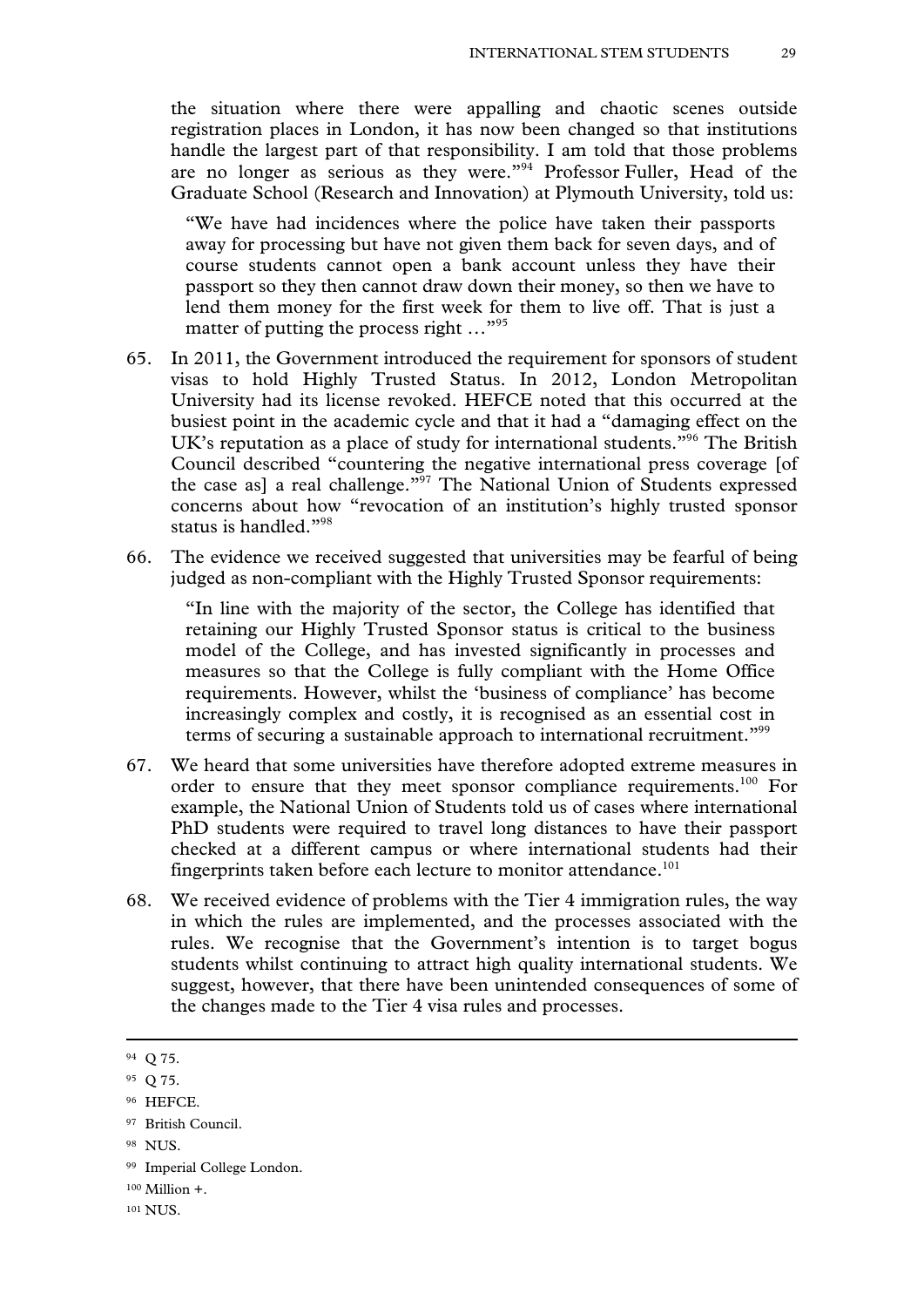- 69. **We recommend that the Home Office, together with BIS, take immediate steps to streamline the Tier 4 visa process, remove unnecessary obstacles and improve the experience for international students from the point of application to departure.**
- 70. **In particular, we recommend that the Government: bring the costs of applying for a Tier 4 visa in line with the UK's competitor countries; improve the training and guidance given to staff conducting credibility interviews; ensure that international students who need to interrupt their studies for personal or medical reasons are able to resume their studies afterwards; and ensure that their own rules for academic progression within the visa process do not inhibit legitimate transfers between courses for the purposes of gaining new skills.**
- 71. **We also recommend that universities adopt a proportionate approach to the management of the risks to their Trusted Sponsor status.**

**Academic Technology Approval Scheme (ATAS)** 

72. The Academic Technology Approval Scheme<sup>102</sup> is a scheme designed to ensure that those applying for postgraduate study in certain sensitive subjects do not acquire knowledge that could potentially be used in Weapons of Mass Destruction programmes. The sensitive subjects listed cover a very wide range of different subject areas, from Botany to Artificial Intelligence.<sup>103</sup> We heard of significant concerns about the scheme:

"The ATAS procedure is clearly not working. It is under-resourced and should be properly staffed, more narrowly focussed, then explained more clearly to applicants and universities alike."<sup>104</sup>

73. Professor Sir Peter Gregson, Chief Executive and Vice-Chancellor, Cranfield University, told us about the difficulties that ATAS presented to his institution:

"At Cranfield, because of our offering, 50% of our students have to get ATAS approval first of all. ATAS is administered by the FCO. Visas are administered by the Home Office. All sorts of issues mean that it is just more and more difficult for students to find their way through the approvals process … we are finding it more challenging when we are trying to present a welcoming front internationally … we have had instances, both last year and this year, when actually the approval times for ATAS were well outside target times and led to students, who would in previous years have secured approval, not securing it in time to be able to take up their place at Cranfield."105

74. Similar views were widely reflected in the evidence we received. The University of Oxford pointed to: "delays of up to 30 days in the processing of ATAS applications, which meant that a few students were late starting their

 <sup>102</sup> Gov.uk Academic Technology Approval Scheme: https://www.gov.uk/academic-technology-approvalscheme (accessed April 2014).

<sup>103</sup> Home Office (2014) Immigration Rules Appendix 6: https://www.gov.uk/government/uploads/system/uploads/attachment\_data/file/279748/Immigration\_Rules\_ - Appendix 6.pdf.

<sup>104</sup> iCHEMe.

<sup>105</sup> Q 55.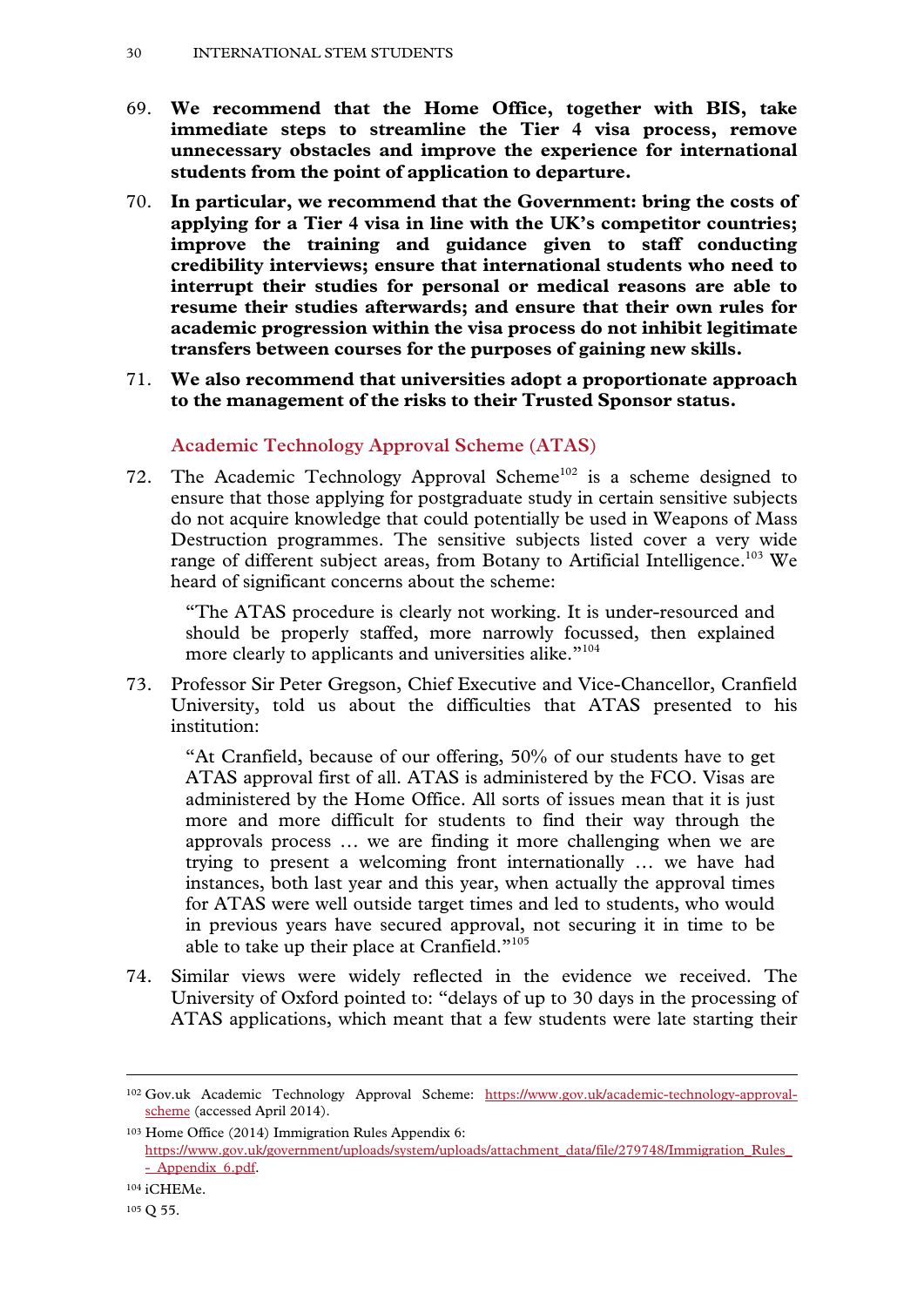studies," and also called for greater transparency.<sup>106</sup> The University of Manchester told us that the problems in part resulted from the scheme being inadequately supported and staffed. Imperial College London expressed major concerns:

"We have seen increased complication and delay in this process, and this is an issue that has negatively impacted STEM providers across the sector. At Imperial there is a concern that we have lost some applicants as a result of the problems encountered."

- 75. Imperial noted that the Academic Registrars Council (ARC) has been in dialogue with ATAS representatives and has identified a number of key questions. These included the need for: clarification as to which subjects are covered by ATAS; improved turnaround times; and streamlining of the ATAS process.<sup>107</sup>
- 76. Whilst it is of course important to have an effective scheme in place for security purposes, it would seem that there are some problems with ATAS and it is not working well for significant actors in the STEM community. These concerns about the scheme are serious and worrying. ATAS is seemingly not always well understood, under-resourced, bureaucratic and inconsistent. Moreover, it may be resulting in some high quality applicants being lost and choosing to study elsewhere in the world.
- 77. **We recommend that the Government immediately improve the design and operation of the Academic Technology Approval Scheme so that it is fit for purpose. We recommend that the scheme is better resourced, particularly for the period in the year when it is most in demand, streamlined and explained much more clearly to both universities and applicants.**

#### **Post Study Work Route (PSW)**

- 78. In our previous inquiry, we received a good deal of evidence expressing concern about the closure of the post study work route (PSW) (paragraphs 226–27). The PSW visa gave international graduates the right to remain in the UK to work for up to two years after obtaining a UK degree.<sup>108</sup> After this time, a graduate would usually need to seek sponsorship from their employer for a Tier 2 visa.
- 79. In our previous inquiry, we were told that the PSW route was highly valued by international students as a way of gaining work experience before often returning to their countries of origin. In 2012, the PSW route was closed and replaced with more selective arrangements under Tier 2, notably making a job offer paying more than  $f(20,000)$  a year a requirement for a visa. In addition, the period during which graduate level employment could be sought was cut from two years to a period of four months after course completion. In our previous inquiry, several witnesses suggested that this could make it much more difficult for talented international graduates of UK universities to enter the UK workforce. Moreover, at this time we heard that

 <sup>106</sup> University of Oxford.

<sup>107</sup> Imperial College London.

<sup>108</sup> Home Office (2013) *Tier 1 (Post-Study Work) of the Points Based System—Policy. Guidance*: https://www.gov.uk/government/uploads/system/uploads/attachment\_data/file/261421/tier1poststudyworkg uidance1.pdf.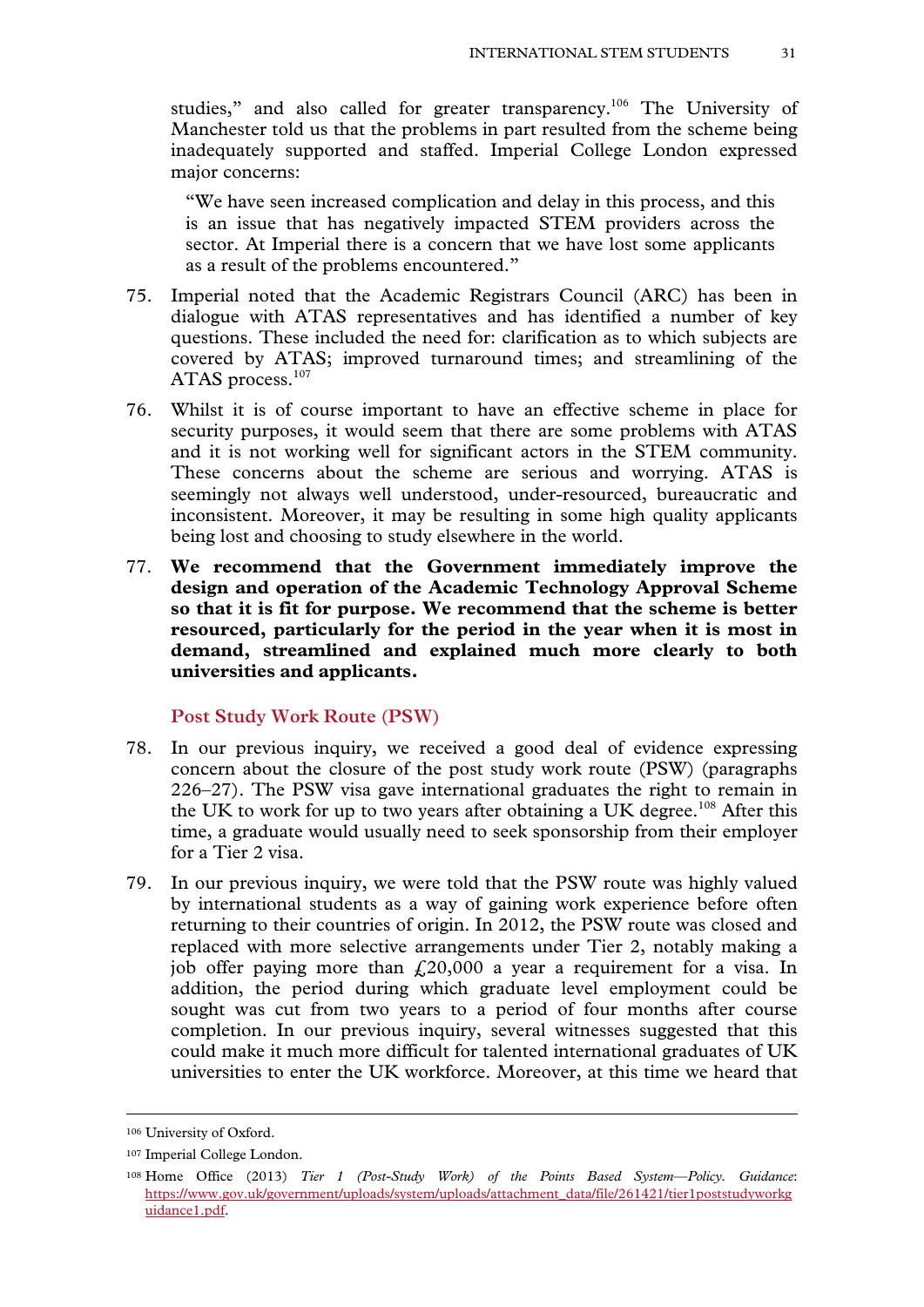it may act as a deterrent in terms of prospective students deciding to come to the UK to study.

- 80. In 2012, the Home Office told us that the  $\text{\textsterling}20,000$  threshold had been set following guidance from the Migration Advisory Committee. In our previous report we recommended that the Migration Advisory Committee review the  $f<sub>1</sub>(20,000)$  threshold and monitor the impact of the changes on both the number of graduates who stay on to work in the UK and on the number who decide not to study here. The Government, in their response, stated that they had asked the Migration Advisory Committee to review the Tier 2 Codes of Practice which set minimum appropriate pay rates by occupation above the general minimum level of  $f<sub>1</sub>(20,000)$ . In addition, the Government stated that they would monitor the numbers switching from a Tier 4 student visa to Tier 2 on completion of their studies, noting, however, that it would be difficult to identify easily those students who had decided not to study in the UK because of the reforms to PSW as there were many reasons that international students considered when choosing where to study. As well as closely monitoring the impact of immigration reforms, the Government said that they would be looking closely at the experience of other countries and the measures they were taking to attract international students.
- 81. Against this background, we sought evidence in this follow-up inquiry on the PSW route. It was quickly apparent to us that it was a major issue. The National Union of Students, for example, told us that:

"… the incentives the UK offered have deteriorated significantly in recent years. In 2011, the Post-Study Work route was closed. The UK has replaced this with a Tier 2 route which has experienced numerous difficulties and has been found to be both inaccessible and less competitive than the offer provided by competitor countries."<sup>109</sup>

- 82. At the same time, we heard that the opportunity to work abroad for a period of time following graduation was highly valued by international students and influenced their decision on where to choose to study. $110$
- 83. There may be differences in how important the post study work arrangements are for prospective international students coming from different countries. Mr Williams, Director, Office for Life Sciences, BIS, suggested that:

"If one were speculating, one might say—and there seems to be some evidence—that the post-study work arrangements as they previously were appeared to be quite attractive to Indian and Asian subcontinent students. Those arrangements might be less attractive or less important to Chinese students. This is pure speculation."111

84. The suspicion that the Indian sub-continent had been particularly affected was supported by the Engineering Professors' Council, who told us: "Students are often seeking to gain some work experience to go along with their investment in a UK education."112 The Russell Group suggested that

 <sup>109</sup> NUS.

<sup>110</sup> NUS.

<sup>111</sup> Q 6.

<sup>112</sup> Engineering Professors' Council.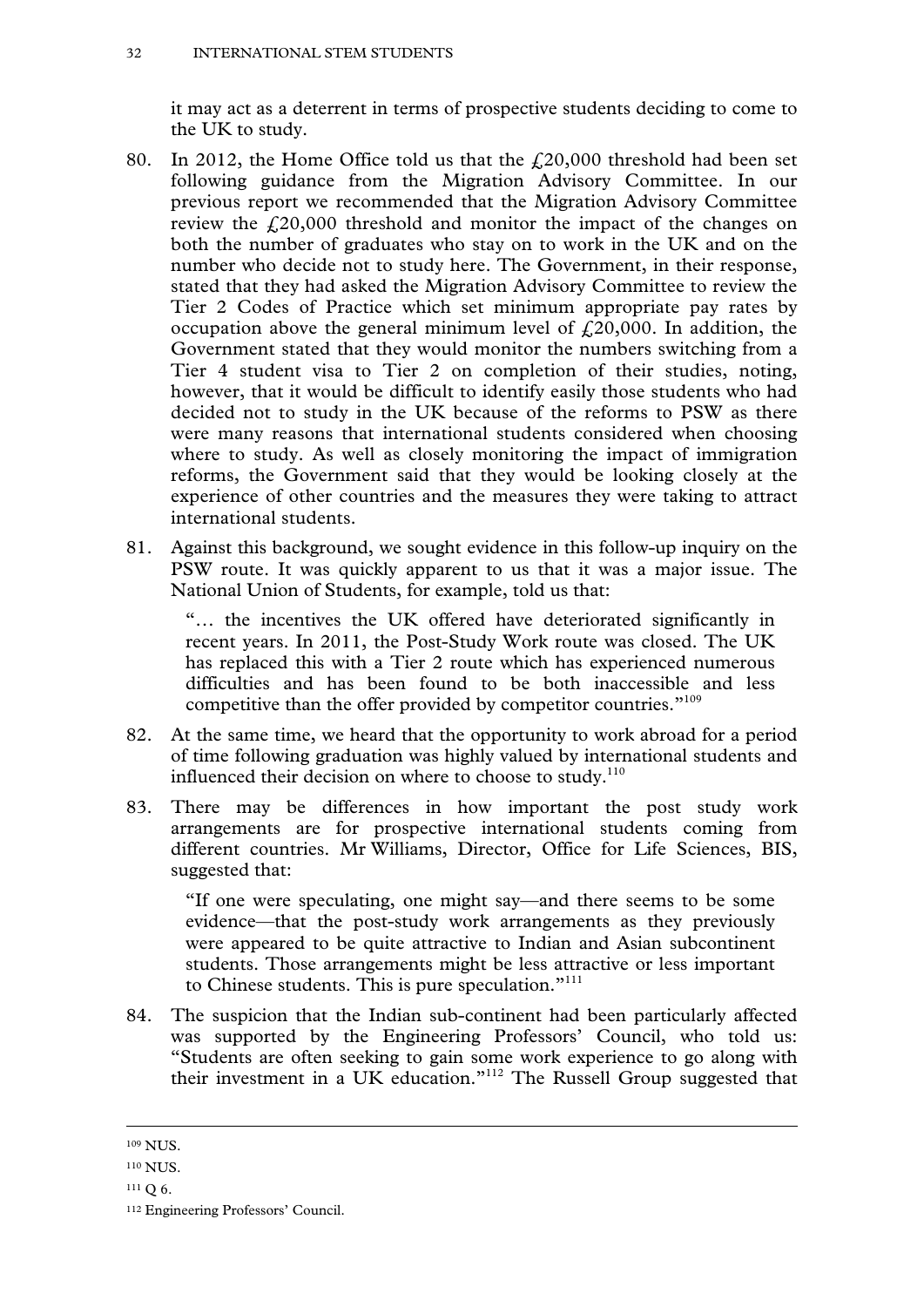"one of the reasons for the fall in international student numbers from countries such as India is the reduction of the post-study work period from 2 years to 4 months."113

85. Professor Atkinson, CBE, FREng, Head of Department of Engineering, University of Leicester, Vice-President, Royal Academy of Engineering and Chair of the Standing Committee on Engineering and Training, and Immediate Past President, Engineering Professors' Council, offered further explanation. She suggested that Indian students were particularly affected as they were often self funding, taking out a personal loan to pay for their studies and that working in the UK after completing their studies enabled them to repay some of the loan and gain valuable experience. Professor Atkinson suggested students from other countries, in receipt of bursaries from their Government, or coming from prosperous families, would not be deterred in the same way:

"We can track fairly precisely an adverse effect from the removal of the post-study work for two years, which has affected Indian students in particular. The reason for that, and the reason why it particularly affects postgraduate taught, is that doing an MSc is a discretionary purchase. They are doing MScs really for career advancement and for their personal and professional development. Generally in India it is a family decision, and they take out a loan, which is secured against the house, the family home. When they come to the UK, when the two years post-study work route actually existed, it enabled them to repay at least part of the loan via some work in the UK. Indeed, gaining some work experience in the UK was an important part of career development …"114

- 86. Professor Atkinson noted that the undergraduate market had not been affected to the same extent because students were generally sponsored by their Governments or might come from more prosperous families: "…there is a strong view across the sector, particularly from those who are at the coalface of international recruitment, that [this is why] the removal of poststudy work has had a big effect on postgraduate taught recruitment rather than the undergraduate cohort."<sup>115</sup>
- 87. We heard that the UK's post study work offer is no longer competitive against that of other countries. The Russell Group told us that the UK has: "one of the shortest post-study work periods for international students among key English-speaking and European markets."116 Table 3 provides a comparison of post study work periods in the UK and seven competitor countries. It illustrates that the countries which compete with the UK for international students have much more flexible post study work policies.

115 Q 55.

 <sup>113</sup> Russell Group.

<sup>114</sup> Q 55.

<sup>116</sup> Russell Group.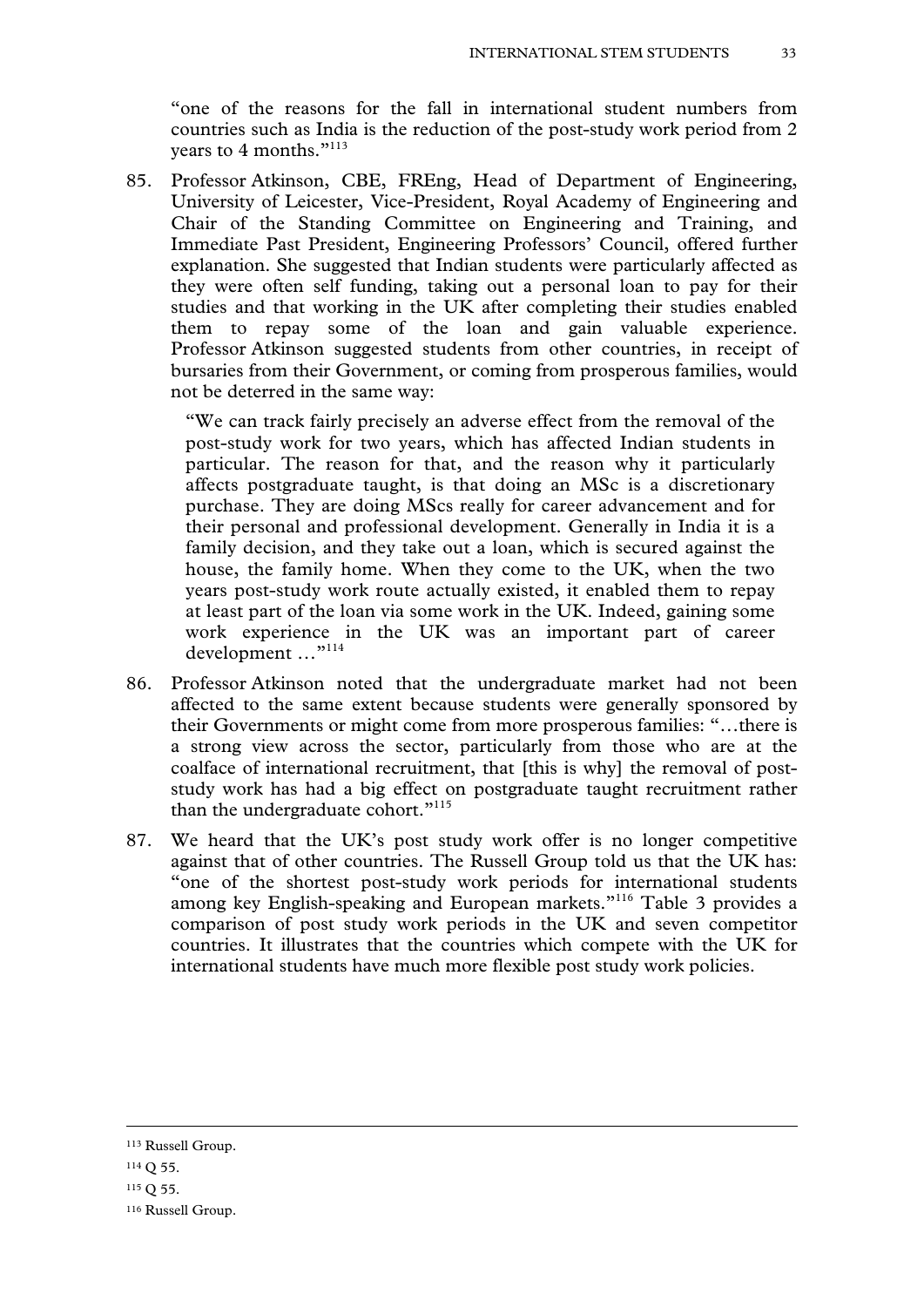#### **TABLE 3**

**Comparison of post study work periods in the UK and seven competitor**  countries<sup>117</sup>

|                                                   | Length of time                                                                            | <b>Restrictions/benefits</b>                                                                                                                                                                                                                                                                                                                                                                                                                                                |
|---------------------------------------------------|-------------------------------------------------------------------------------------------|-----------------------------------------------------------------------------------------------------------------------------------------------------------------------------------------------------------------------------------------------------------------------------------------------------------------------------------------------------------------------------------------------------------------------------------------------------------------------------|
| UK                                                | 4 months<br>from the end of the<br>$course$ <sup>118</sup>                                | Graduates<br>seek<br>can<br>employment and work on<br>full-time temporary<br>a<br>basis subject to usual<br>student<br>employment<br>restrictions e.g. cannot<br>be self-employed.<br>PhD graduates<br>can<br>remain in the UK for 12<br>the<br>months<br>under<br><b>Contract Contract Contract Contract Contract Contract Contract Contract Contract Contract Contract Contract Co</b><br>Doctorate<br>Extension<br>Scheme with<br>no<br>restrictions on type of<br>work. |
| <b>Denmark</b>                                    | <b>months</b> with<br>6<br>an<br>option to extend for a<br>further 6 months once<br>only. | During the<br>6<br>month<br>period<br>post-study,<br>graduates<br>seek<br>can<br>employment and work up<br>to 15 hours a week, as<br>well as full-time during<br>the months of June, July<br>and August.                                                                                                                                                                                                                                                                    |
| <b>Ireland</b><br>(Graduate employment<br>scheme) | 12 months                                                                                 | Graduates can work up to<br>40 hours a week under<br>student visa arrangements<br>and/or seek employment<br>and apply for further<br>permission to remain.                                                                                                                                                                                                                                                                                                                  |
| France                                            | 12 months                                                                                 | graduates<br>Masters<br>or<br>above can work in any<br>salaried job for up to<br>$60\%$ of the official work<br>week.                                                                                                                                                                                                                                                                                                                                                       |
| Germany                                           | 18 months                                                                                 | No limit on number of<br>hours that can be worked<br>during this period.                                                                                                                                                                                                                                                                                                                                                                                                    |

<sup>&</sup>lt;sup>117</sup> Table provided by the Russell Group. It refers to the time period for which graduates can stay in the country in which they studied post-graduation in order to find work whilst still remaining **on a student visa**. UK graduates securing a graduate-level job (salary of  $\text{\textsterling}20,300+$ ) can apply to stay on a Tier 2 visa.

<sup>118</sup> Q 92 (Minister for Universities and Science, Rt Hon David Willetts MP).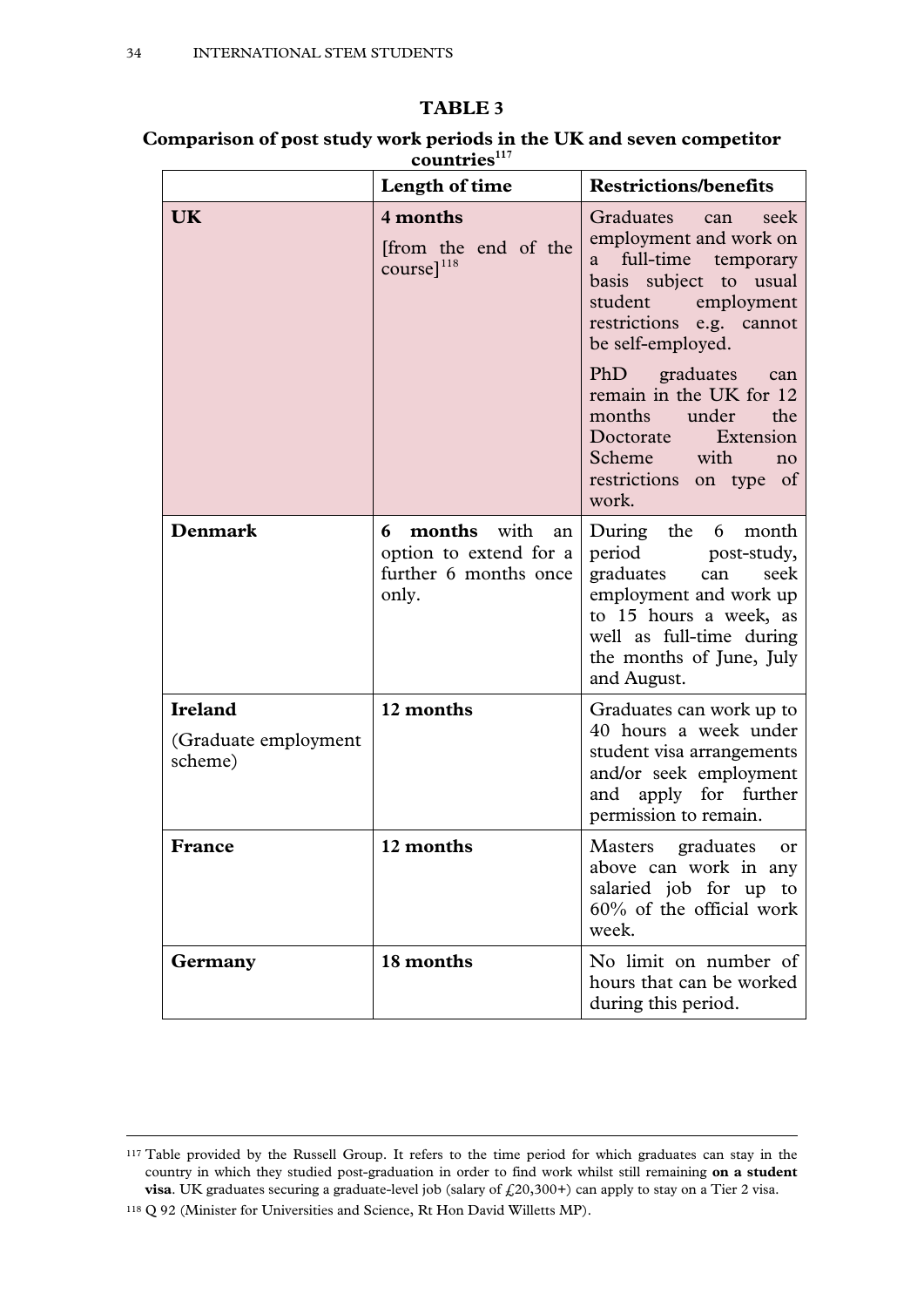| Length of time                                                                             | <b>Restrictions/benefits</b>                                                                                                                                                                                                                                                                                                                                                                           |
|--------------------------------------------------------------------------------------------|--------------------------------------------------------------------------------------------------------------------------------------------------------------------------------------------------------------------------------------------------------------------------------------------------------------------------------------------------------------------------------------------------------|
| 12<br>months<br>29<br>$\prime$<br>months for<br><b>STEM</b><br>graduates.                  | <b>Under Optional Practical</b><br>Training, a graduate can<br>undertake<br>temporary<br>work related<br>their<br>to<br>major or course of study.<br>Available to Bachelors,<br>Masters graduates<br>and<br>above, with the option to<br>undertake<br>another<br>12<br>following<br>months<br>a<br>further level of study.                                                                             |
| 8<br>months<br>Between<br>and 3 years dependent<br>on duration of course<br>studied.       | Must have studied on a<br>programme longer than 8<br>months on a full time<br>basis. Some restrictions<br>those<br>who<br>for<br>have<br>received<br>scholarship<br>funding.                                                                                                                                                                                                                           |
| Between 18 months<br>and 4 years dependent<br>on visa<br>stream<br>and<br>length of study. | Under<br>the<br>Graduate<br>Work Stream, graduates<br>with<br>skills<br>and<br>qualifications that relate<br>to an occupation on the<br>Skilled Occupation List<br>are granted a visa for 18<br>months.                                                                                                                                                                                                |
|                                                                                            | Under the Post-Study<br>Work Stream, a graduate<br>must have studied for at<br>least 2 years. The visa<br>for two<br>four<br>lasts<br>to<br>years, depending<br>on<br>qualification obtained: 2<br>for<br>years<br>an<br>undergraduate<br><sub>or</sub><br>postgraduate taught, 3<br>years for postgraduate<br>research, 4 years for a<br>doctorate.<br>Both visas allow travel,<br>work and/or study. |
|                                                                                            |                                                                                                                                                                                                                                                                                                                                                                                                        |

88. For example, we heard about the flexibility of post study work arrangements in the USA where students:

"are given a five-year visa for a four-year course. Interestingly enough, they are given a choice: they can either use up the additional one year at the end of graduation, in the way that I am describing; or if they chose to work in America during their summer vacation, they use up that year. That is available to them essentially for work experience in the host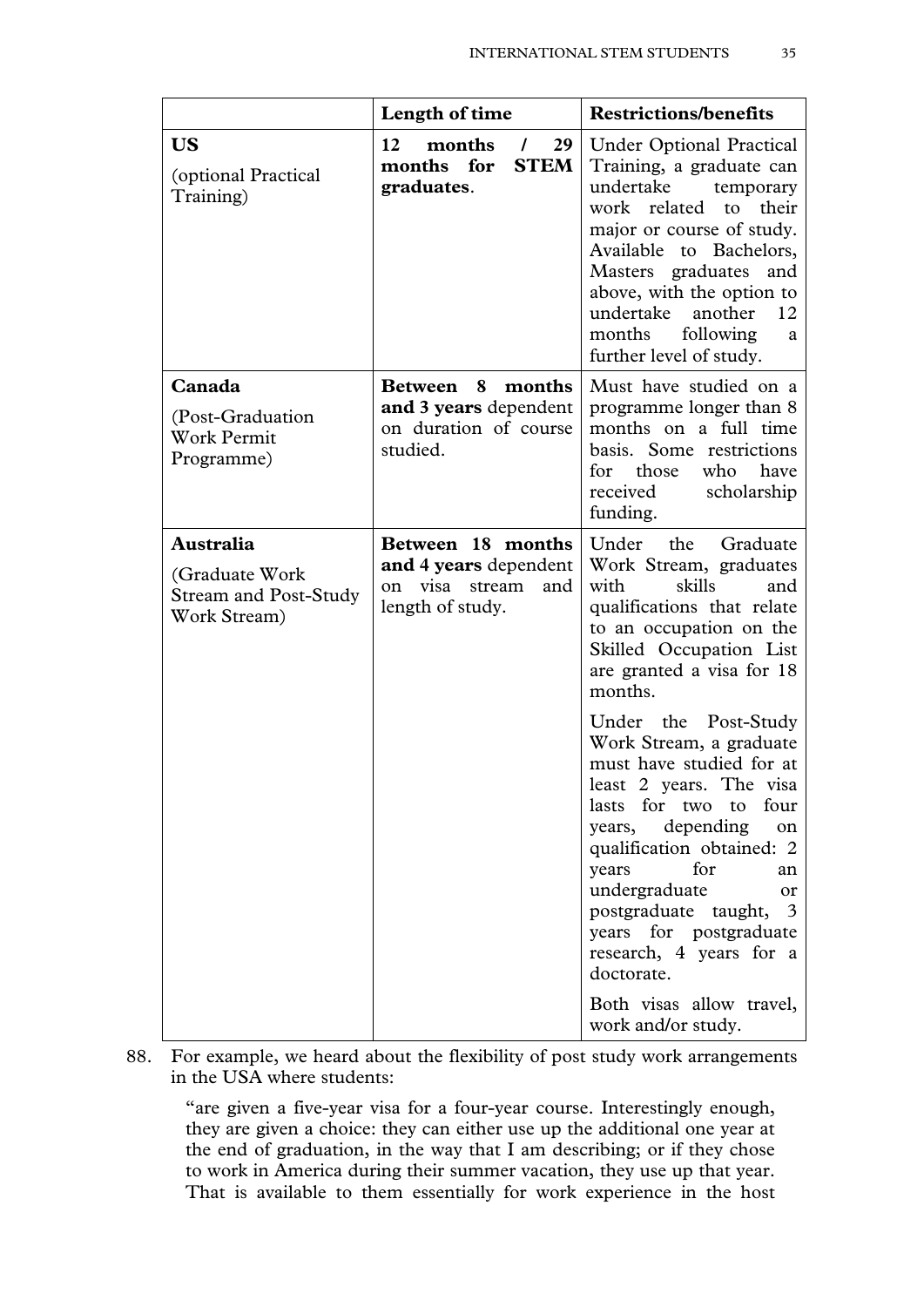country of the education, and is very attractive for people who go to school in the US."119

89. We heard that the removal of the PSW visa is causing problems for employers. Mr Lockett, Pro-Dean, Faculty of Engineering, Science and the Built Environment, London South Bank University, explained how the new system differed from the previous PSW and the bureaucratic burden had been increased:

"The problem is that the previous work-study visa meant that an employer could simply interview you and offer you a job. The new rules mean that not only do they have to do that, but they have to then go through the bureaucracy of getting a Tier 2 visa, which is not always easy. There are many additional processes that an employee goes through, so the inhibition for an employer to take on international students is much higher. There is much additional bureaucracy, so they are simply not going to do it."<sup>120</sup>

- 90. The Recruitment and Employment Confederation told us that their members: "report that STEM graduates—many with shortage skills in high demand—are finding it very difficult to pursue post-study employment in the UK."121 Mr Thomas, Head of Employment and Skills Policy, EEF (the manufacturers' organisation, formerly the Engineering Employers' Federation), told us that the four month period caused difficulties for employers, specifically on account of the need to obtain a sponsorship license.<sup>122</sup> Employers wishing to employ non-EEA graduates need a sponsorship license. The types of job that the employer offers must be classified as a graduate level job. UKVI (UK Visas and Immigration, formerly the UK Border Agency) provides a 144 page guidance document for businesses wishing to apply for licenses to sponsor Tier 2 or Tier 5 visas.123 UKVI state that eight out of ten applications are dealt with in less than eight weeks.<sup>124</sup>
- 91. The Recruitment and Employment Confederation note that: "it is extremely difficult to convince employers to sponsor [students] through Tier 2, given the cost, complexity and uncertainty of the process."125 EEF told us that whilst large companies with substantial resources and knowledge of the immigration system might deem four months to be a satisfactory period of time to get sponsorship, small and medium sized enterprises (SMEs) would struggle much more:

"Whilst non-EEA graduates retain the opportunity to switch from Tier 4 (Student) to Tier 2 (Highly-skilled migrant) visa for four months after graduation, it is highly unlikely those that are not already sponsors will be able to secure their sponsorship licence within this short timeframe.

125 REC.

 <sup>119</sup> Q 46 (Sir Andrew Witty).

<sup>120</sup> Q 23.

<sup>121</sup> REC.

<sup>122</sup> Q 56.

<sup>123</sup> UKVI (2014) Tier 2 and 5 of the Points Based System Guidance for Sponsors: https://www.gov.uk/government/uploads/system/uploads/attachment\_data/file/282898/Tier\_2\_and\_5\_Spon sor\_Guidance.pdf.

<sup>124</sup> Gov.uk, UK visa sponsorship for employers; Apply for your license: https://www.gov.uk/uk-visasponsorship-employers/apply-for-your-licence (accessed April 2014).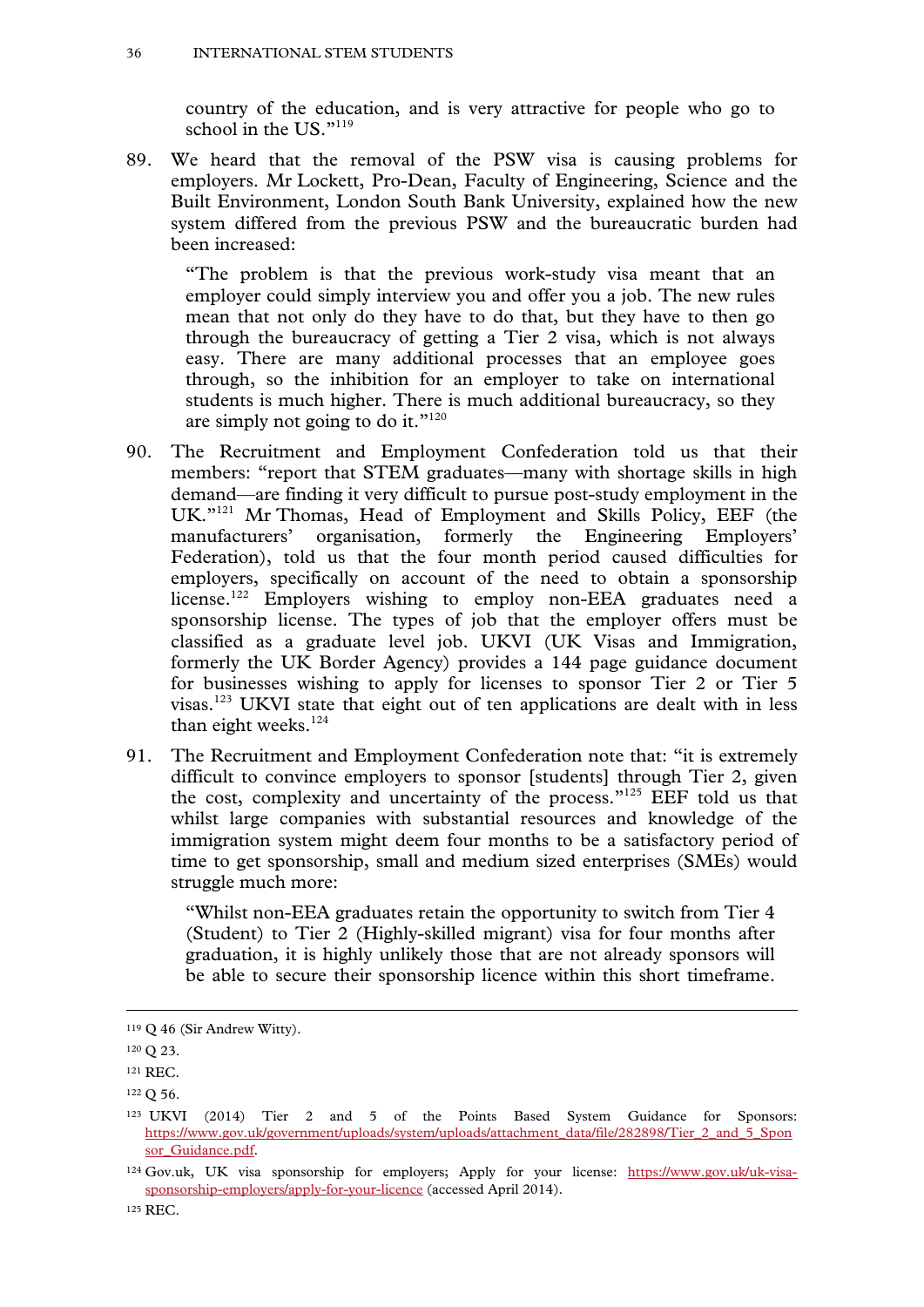Therefore SMEs, often without HR departments, are disadvantaged as they are unlikely to be able to commit the time and resources to navigating through what is a complex, and time-consuming migration system."<sup>126</sup>

- 92. Mr Thomas, EEF, told us that business found "navigating the immigration system costly, painful and expensive" and that "the impression that they have from navigating the system and the inspections is one again of guilty until proven innocent."127
- 93. Sir Andrew Witty, Chancellor of the University of Nottingham and Chief Executive of GlaxoSmithKline (GSK), told us that the new arrangements were:

"not great for employers, because it makes it very difficult for us to plan ahead too much who we want to take. Everything ends up being a little frozen, and then suddenly it thaws and everything has to be done in a very short time. If you have institutions that graduate, let us say, two or three months after somebody has finished their finals, by the time they physically have their degree they have vanishingly small amounts of time to successfully secure the role."<sup>128</sup>

94. Mr Thomas told us that around 70% of EEF's members had taken external advice on the immigration system and that this was necessary "to have any realistic chance of navigating this system … which adds substantially to the cost of the exercise …" He considered, "it must be baffling to anyone who does not have a fair degree of existing knowledge."129 The Engineering Professors Council told us: "The change in policy regarding the requirement for company sponsorship to remain in the UK after studies on a Tier 2 visa, rather than an automatic 1 year visa extension, while theoretically straightforward, companies seem reluctant to do the paperwork." $130$ Meanwhile EEF called on government to make it simpler for manufacturers to recruit non-EEA students and pointed to the results of their recent survey showing:

"Almost half of manufacturers disagreed that the process of recruiting a non-EEA graduate was easy, and over half (53%) found the process very-time consuming. Worryingly, four in ten companies said they had difficulties securing a sponsorship licence and almost half had difficulties obtaining a visa for the graduate."<sup>131</sup>

95. The Confederation of British Industry called for customer service, communications and processing times for sponsorship licenses to be improved:

"UK Visas and Immigration (UKVI) customer services and processes must continue to improve, and at a faster pace, to minimise the burden on businesses of these processes."132

 <sup>126</sup> EEF.

<sup>127</sup> Q 58.

<sup>128</sup> Q 46.

<sup>129</sup> Q 56.

<sup>130</sup> Engineering Professors' Council.

<sup>131</sup> EEF.

<sup>132</sup> Confederation of British Industry.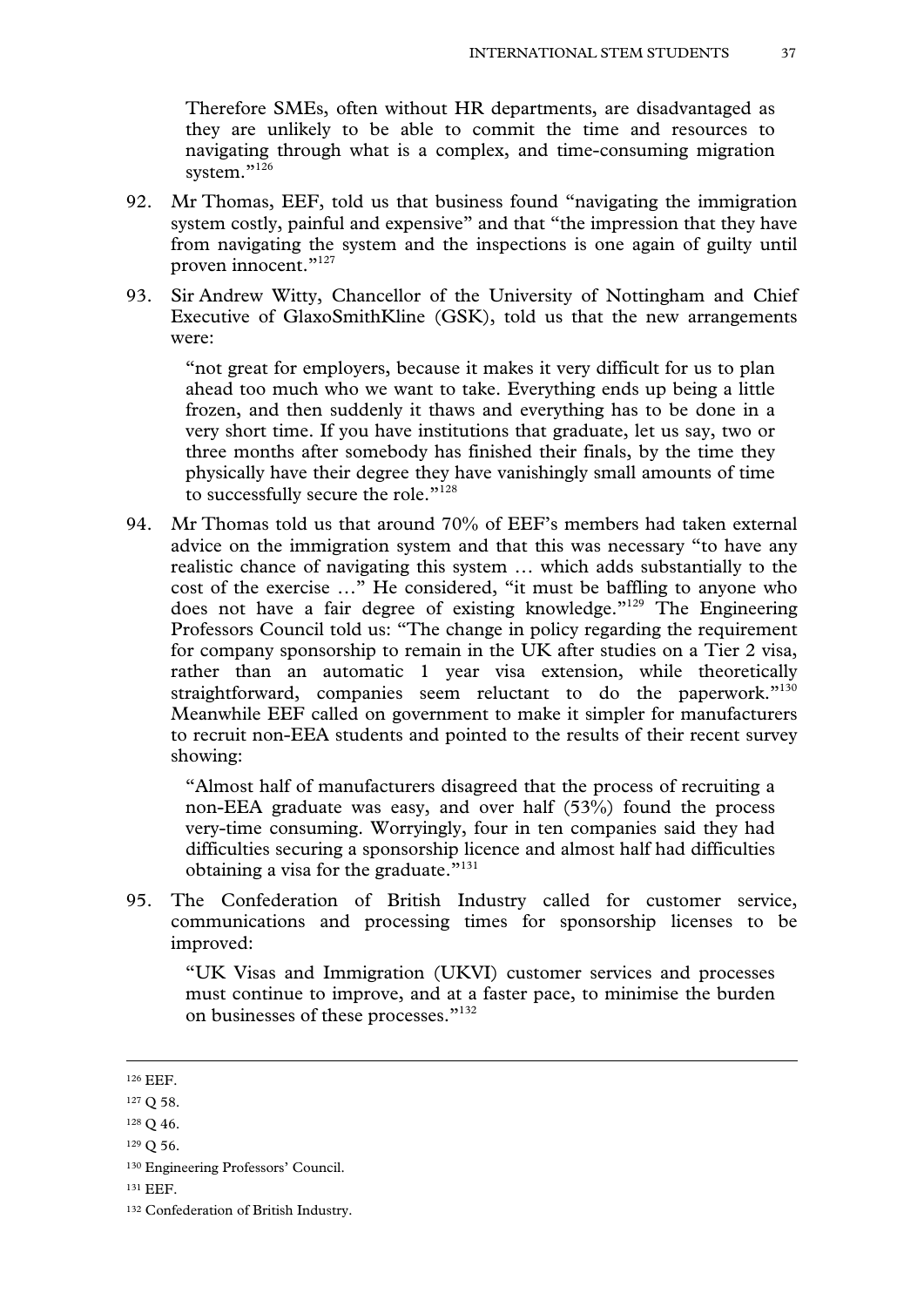- 96. The Government maintained that: "it is also easy for businesses to become a Tier 2 sponsor if they are not already—they can apply online in 30 minutes. We do recognise, however, the importance of highly skilled, highly trained international graduates to STEM employers and we are in conversation with businesses from those sectors on how we might improve the system further."133
- 97. A large volume of evidence urged the Government to review the post study work arrangements and increase the length of time available to students to seek work. Professor Colin Riordan, Vice-Chancellor of the University of Cardiff, Chair of Universities UK's International Policy Network and Chair of the UK Higher Education International Unit, put it to us that:

"The post-study work visa is a big issue, and it is something the Government can influence. It is not about saying that it has to be five years. You can go closer. We could look at how to make the UK more competitive without causing a problem in migration. I am sure that could be done."<sup>134</sup>

98. Sir Andrew Witty, Chancellor of the University of Nottingham and Chief Executive of GlaxoSmithKline (GSK), argued that four months was an inadequate amount of time and that students should have a year's grace:

"We would recommend giving people a year's grace from when they graduate to be able to secure the role. We do not think it should be forever, but we also think that where we are at today is too short and that there are efforts to try to diminish that, but in a way we are creating even more complexities … I do not think it should be too long, but it feels to me that four months is too short. A year feels sensible."135

99. Sir Andrew Witty<sup>136</sup> and Professor Gelenbe, Department of Electrical and Electronic Engineering, Imperial College London and member of the UK Computing Research Committee, both expressed concern that the four month period was distracting students from their studies:

"With respect to the taught postgraduate courses, one sees that the short four-month post-study work period is having an adverse effect in that students become much more career-conscious during their studies when they should actually be concentrating on their courses and then on their projects. They already start scurrying off to interviews, getting part-time jobs and so on. That is probably a negative effect on their studies."<sup>137</sup>

- 100. It is also notable that the four month period begins from the end of the course rather than when results are published.<sup>138</sup> This may cause difficulties as employers may wish to be clear about actual rather than putative qualifications.
- 101. In addition to reported difficulties with the post study work period, we also heard about problems with the minimum salary requirements. To qualify for a Tier 2 visa, students must secure a job with a minimum salary of at least

 <sup>133</sup> Government.

<sup>134</sup> Q 40.

<sup>135</sup> Q 46.

 $136 \Omega$  46.

<sup>137</sup> Q 45 (Professor Gelenbe).

<sup>138</sup> Q 92.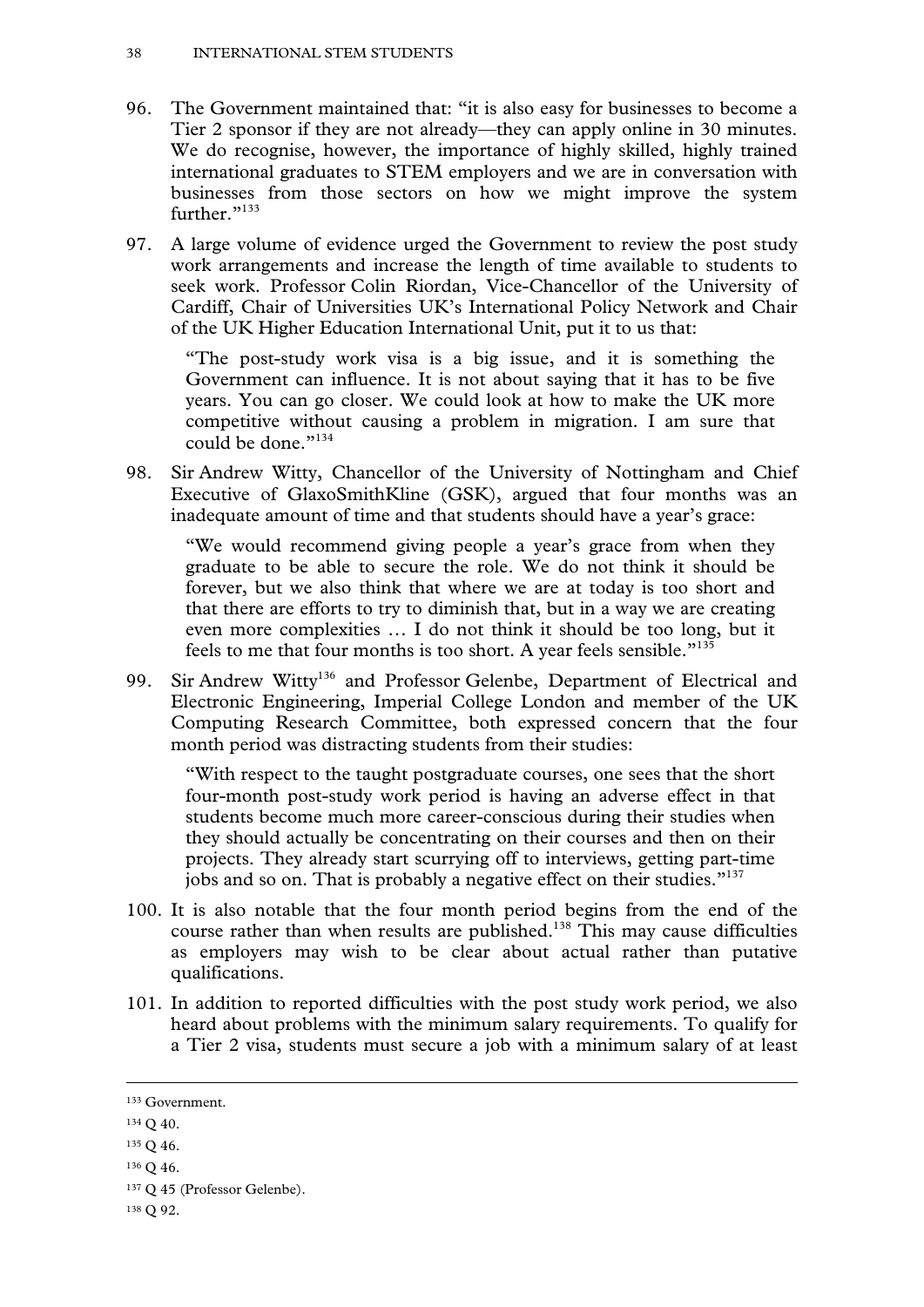$\text{\emph{1}}20,300$  per annum. Universities UK explained that, whilst the minimum salary was  $f(20,300)$ :

"This figure can be higher for some sectors or positions, where it is judged that a higher salary requirement is appropriate. For example, a mechanical engineer must earn a minimum of  $f<sub>1</sub>(24,100)$ , an electrical engineer £23,600 and a design engineer £24,800."<sup>139</sup>

102. Professor Rippon, Pro Vice-Chancellor for International Relations, Aston University, told us that the minimum salary requirements caused a significant problem for their graduates in subjects allied to medicine.

"It is also about the salary level as well. For our pharmacy students, or the optometry students in particular, the idea that you require a salary of, I think,  $\ell$  20,300—I am not quite sure where that came from—is completely unrealistic. No pre-registration student is going to be able to command a salary like that."<sup>140</sup>

103. The Faculty of Engineering and Physical Sciences at the University of Manchester also raised concerns about the Tier 2 threshold of  $\text{\textsterling}20,300$ . They told us that in 2013/14:

"… the Careers Service at The University of Manchester advertised over 2000 graduate jobs specifically targeting STEM students. Reviewing the salaries of the 900 opportunities, where salary was stated, the minimum salaries for Tier 2 visa sponsorship were met in only 55% of cases. Within this analysis there were over 200 IT graduate positions advertised that did not meet the minimum salary level for Tier 2 sponsorship. These 900 posts analysed did not include the additional "graduate internship" positions that are popular with students for gaining graduate experience and popular with smaller employers as a route to graduate hiring. In the majority of cases, the absolute minimum salary of  $\text{\textsterling}20,300$  was not met with graduate internships."<sup>141</sup>

- 104. The Confederation of British Industry suggested to us, however, that the minimum salary should not cause significant difficulties across STEM as a whole: "the minimum salary level should not cause significant difficulties in STEM sectors, given STEM graduates have higher earnings on average than non-STEM graduates."142 We suggest that the evidence we received casts doubt on this assertion.
- 105. Following the closure of the PSW route, the Government have introduced measures to allow international STEM graduates to stay and work in the UK. As described in Chapter 2, these include the Graduate Entrepreneur scheme, the Doctorate Extension Scheme and provision to switch to Tier 5.143
- 106. The evidence we received, however, indicated some scepticism about the success of these measures. Universities UK expressed concern about the administrative burden placed on universities, who are required to sponsor graduates on the Doctorate Extension Scheme and were: "unclear as to the

 <sup>139</sup> Universities UK.

<sup>&</sup>lt;sup>140</sup> O 40.

<sup>141</sup> University of Manchester.

<sup>142</sup> Confederation of British Industry.

<sup>143</sup> Government.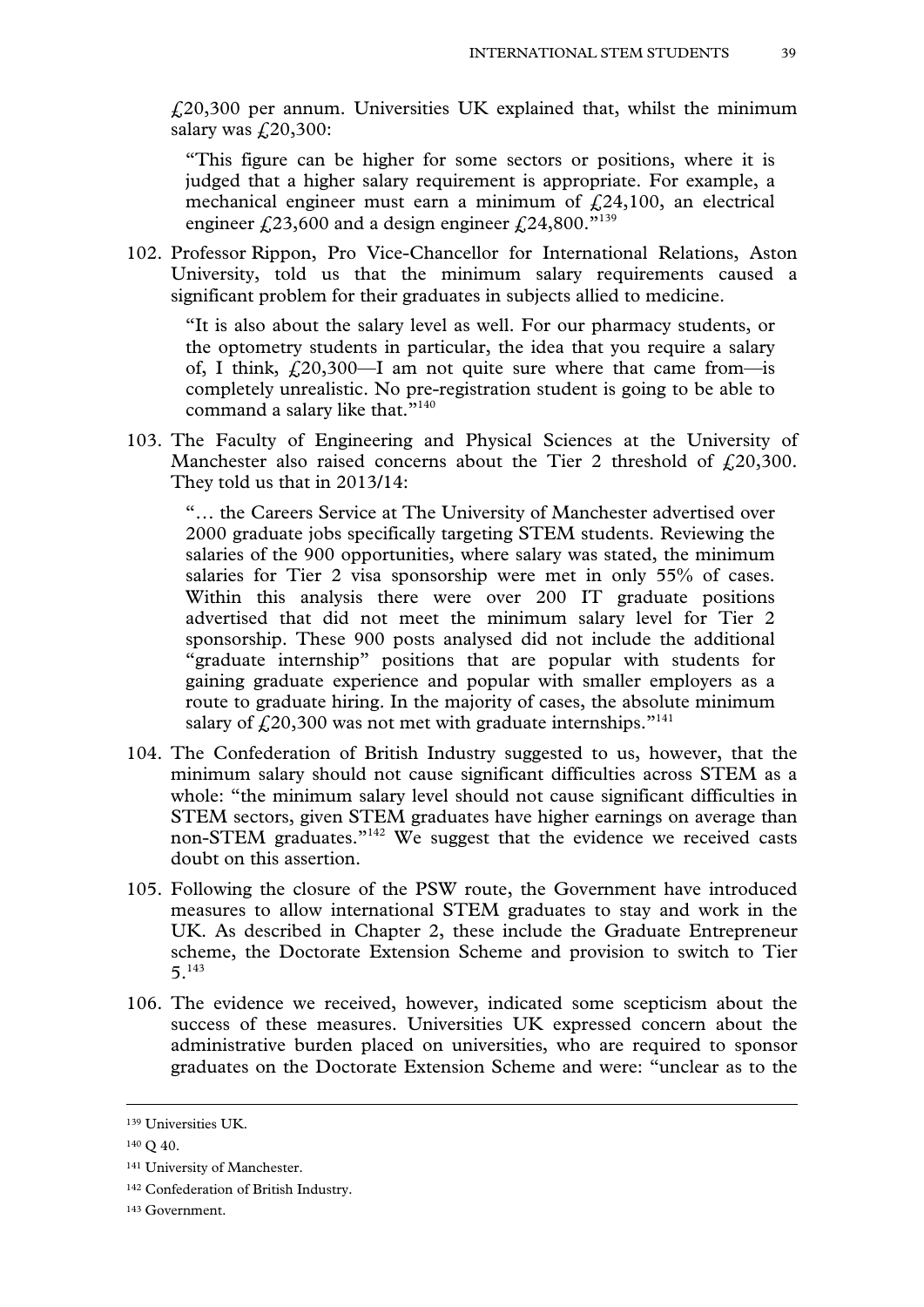purpose or benefits of such continued sponsorship arrangements."<sup>144</sup> EEF told us that although the Government have made it easier for graduate entrepreneurs to switch to Tier 2 or Tier 5 "we do not see this having any real impact on manufacturers' ability to fill their vacancies."<sup>145</sup> The University of Manchester described the Tier 5 route as "unpopular with both our students and employers … We are not familiar with any students actually taking a Tier 5 experience at Manchester."146 Aston University indicated that there could be challenges in finding organisations which would act as sponsors.  $147$ 

- 107. Sir Andrew Witty suggested that the entrepreneurial exemption "… seems to be more and more complexity to address what I think is a pretty simple problem: just giving people the breathing space and the confidence to let them finish their course successfully, and then engage with the jobs market ..."<sup>148</sup> He suggested that: "From a personal perspective and from a GSK perspective, we would always favour a simple solution to the identified problem, rather than complex ways to chip away at the problem."
- 108. It is not clear to us that the various measures introduced by the Government compensate for the simplicity and attractiveness of the previous PSW. We also note that Migration Watch UK do not perceive any significant immigration risk in reinstating the PSW for STEM students.

"The [PSW] scheme was described by the independent Migration Advisory Committee as 'probably one of the most generous schemes of its type in the world'.149 … There would be no significant immigration risk in reinstating the original post study work conditions provided that it was confined to students of STEM subjects and to employment related to their studies."<sup>150</sup>

- 109. **In conclusion, it is clear to us that the closure of the previous post study work route has had a deleterious effect on international students. Four months is too short a post study work period and it is at least questionable whether £20,300 is an appropriate figure across all STEM disciplines. It is also unclear how this figure was arrived at. The previous post study work route was simple and competitive; current arrangements are far less so.**
- 110. **We therefore recommend that the Government immediately reinstate the previous post study work route as it was simple, competitive and effectively enabled qualified STEM students access to the UK jobs market. If the Government do not agree with this recommendation they should explain why this is the case to Parliament and, within current arrangements, at least review the appropriateness of the £20,300 starting salary figure across all STEM disciplines and the**

 <sup>144</sup> Universities UK.

<sup>145</sup> EEF.

<sup>146</sup> University of Manchester.

<sup>147</sup> Q 34 (Professor Rippon).

<sup>148</sup> Q 46 (Sir Andrew Witty).

<sup>149</sup> Migration Advisory Committee, *Analysis of the Points Based System: Tier 1*, December 2009, p. 8. Available online:

http://webarchive.nationalarchives.gov.uk/20100422120657/http://www.ukba.homeoffice.gov.uk/siteconten t/documents/aboutus/workingwithus/mac/pbsanalysis-09/041209/mac-december-09?view=Binary.

<sup>150</sup> Migration Watch UK.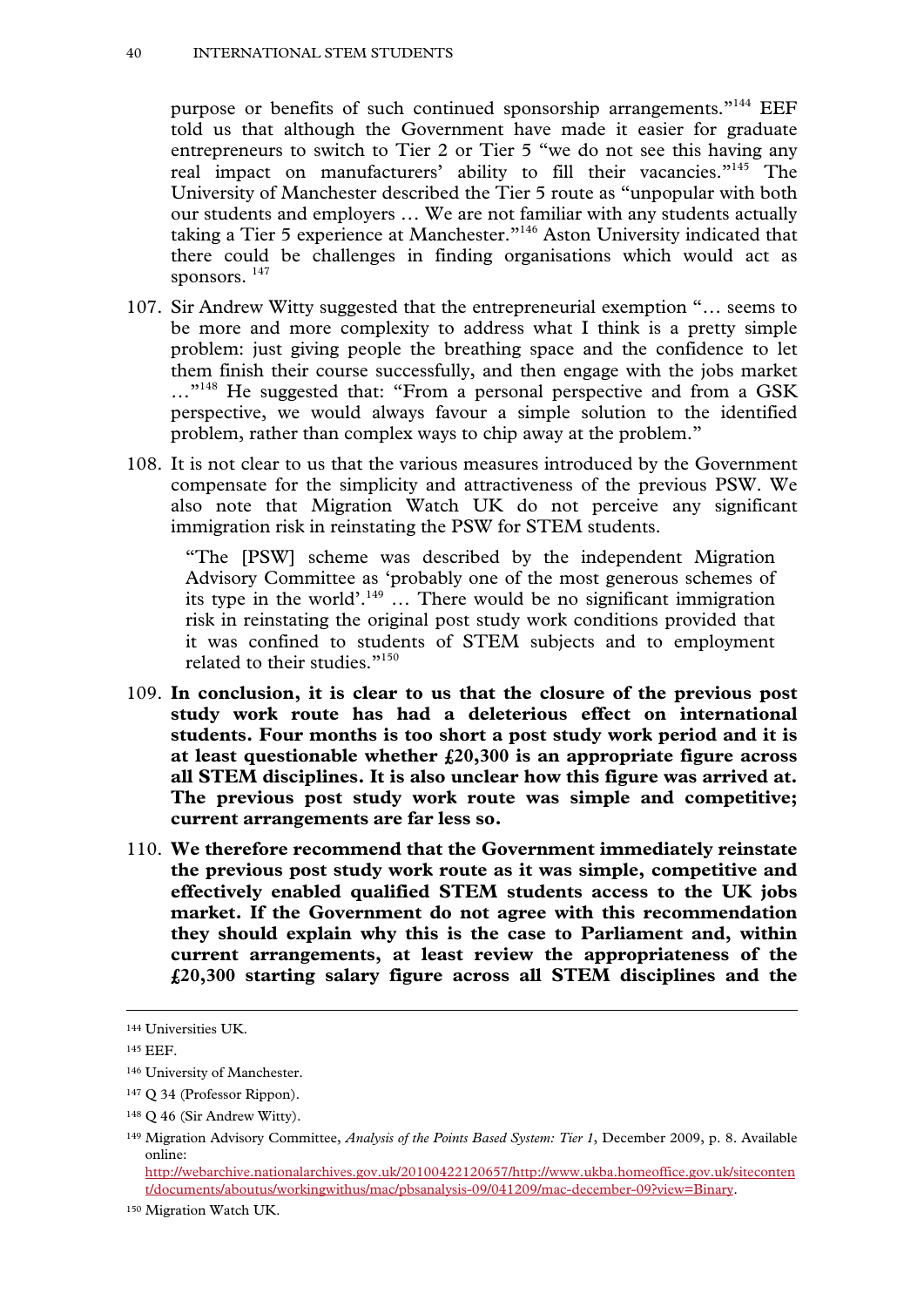# **length of time afforded to STEM graduates to seek work in the UK. The review should be completed by autumn 2014 and a report to Parliament published.**

#### **Taught Masters**

- 111. In our previous report (paragraphs 240–51), we noted a potential compound effect of policy reforms on the provision of taught Masters courses in the UK. We observed that the new higher fees regime, combined with a lack of student finance, could deter UK students from taking taught Masters courses, whilst changes to immigration rules could deter international students. We also noted that by the time the effect is quantified and analysed it may be too late to take remedial action. We called on the Government to set up an expert group to consider the supply and demand for postgraduate provision. The Government declined to establish a group to undertake this function. The Government instead told us that HEFCE's work, involving stakeholders, would be sufficient to "identify any potential mismatch between supply and demand for postgraduate provision, including in STEM disciplines. $\overline{5151}$
- 112. In their submission to this follow-up inquiry, HEFCE told us that: "The past decade has seen increasing numbers of EU and overseas students, particularly at taught Masters level, and we aim to monitor the risks and opportunities arising from this."152 HEFCE also noted that since 2010/11 there had been a 3% decline in the total number of new students taking postgraduate taught courses in all subjects, but a larger 20% decline in the number of new students taking postgraduate taught courses in STEM subjects. Figure 2 in Chapter 2 of this report provides further information on the changes in numbers of postgraduate taught students. Despite these changes, in their evidence to this inquiry, HEFCE reported that they were:

"… not aware of any HE (Higher Education) institution whose financial viability has been put at risk as a result of changes in international student numbers. HE institutions are autonomous and free to determine the scope or nature of their provision: they regularly review their course offer and content in relation to student demand."153

- 113. HEFCE noted an apparent reliance on international students in some subjects, particularly at the Masters level. They did not consider any subject area to be at immediate risk at the national level, but noted the need for continued monitoring.
- 114. Nonetheless, during this inquiry, we heard that postgraduate taught (PGT) courses in some STEM subjects were vulnerable to declining international student numbers. The Science Council expressed ongoing concerns that the combined effects of the withdrawal of funding together with negative perceptions of current immigration policies: "threatens the sustainability of many postgraduate courses ..." and that this would also impact on UK students.<sup>154</sup> The British Council warned that:

 <sup>151</sup> Government Response to the 2012–13 Higher Education in STEM subjects report. Available online: http://www.parliament.uk/documents/lords-committees/sciencetechnology/STEMsubjects/GovtresponseHEinSTEMreportupdate.pdf.

<sup>152</sup> HEFCE.

<sup>153</sup> HEFCE.

<sup>154</sup> Science Council.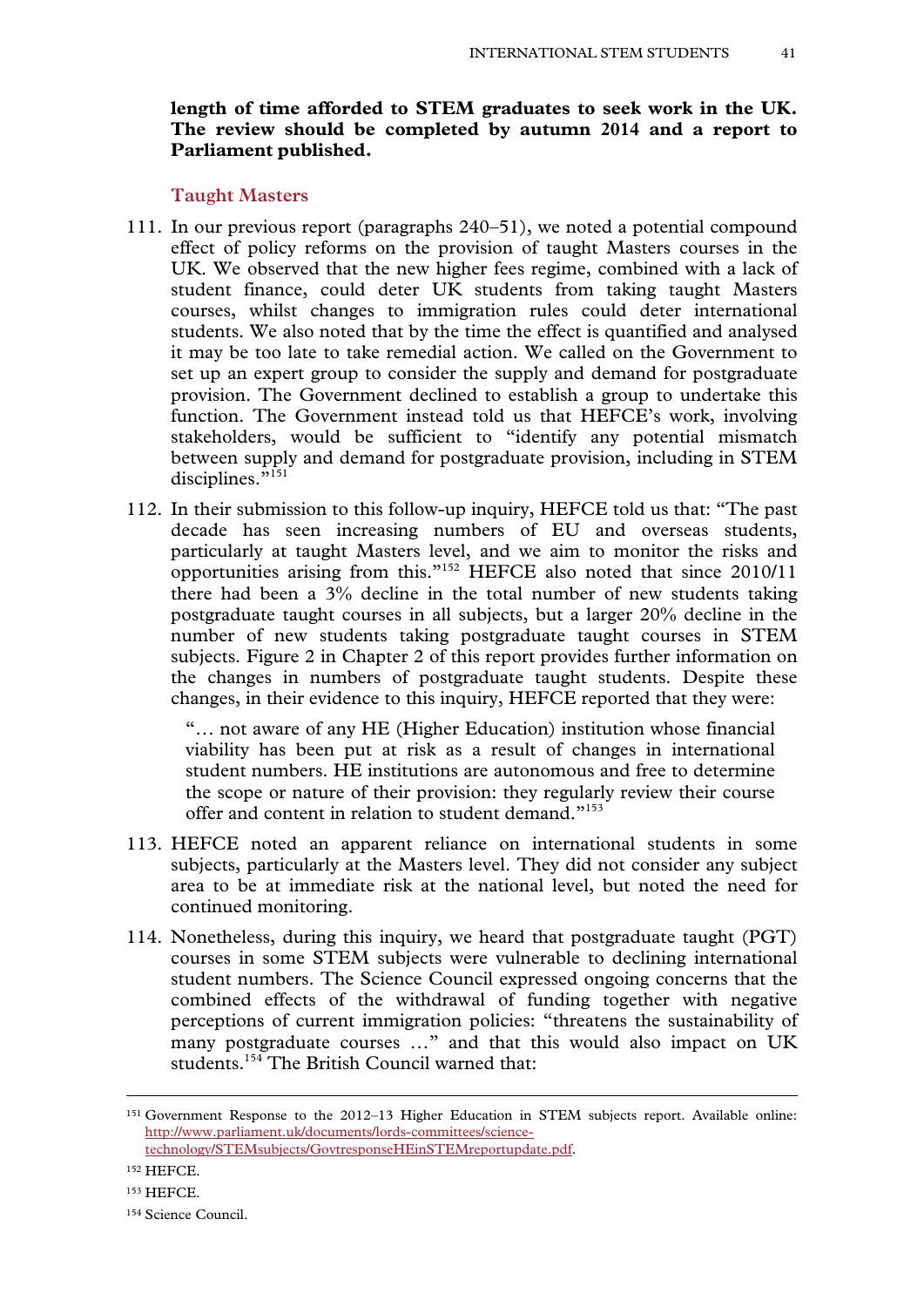"A reduction in the numbers of international students taking taught courses in STEM will affect the diversity and plurality of the UK's academic offer, reducing the attractiveness of the sector and potentially creating a cycle of decline. Any reduction in the range of courses on offer also restricts the choices on offer to UK students with potential implications to the skills base for the UK economy in key industrial sectors<sup>"155</sup>

115. The University of Leicester suggested that postgraduate taught courses had been particularly severely affected because:

"Unlike a Bachelor's degree which is seen as a pre-requisite for many careers, for most students a Master's degree is a "discretionary purchase". It is desirable, but not essential, and the decision may easily be delayed or deferred … Master's programmes are therefore especially vulnerable to changing market conditions, and this does lead to increasing concerns about the longer-term viability of some STEM subject Masters' degree programmes in our portfolio."<sup>156</sup>

116. Whilst universities are able to respond to a changing market and are free to determine which courses they offer, we heard that declining numbers of international students risked making the provision of some STEM courses unviable. At a national level, nearly half of all students on computer sciences and engineering and technology postgraduate taught courses are international students.157 Professor Atkinson noted that falling international student numbers on postgraduate taught courses was bound to affect the financial situation of university departments.<sup>158</sup> Mr Bradley from the University of Manchester told us that whilst in the short term falling numbers of international student numbers were not threatening the viability of courses: "we would not be running many of our postgraduate taught master's courses if it was not for the international students that we have on the courses. That is pretty much the case for virtually all our STEM subjects, with one or two exceptions."<sup>159</sup> Imperial College did not report problems with recruitment of international students, but noted that up to one-third of their Masters courses were reliant on international students to remain economically viable. Meanwhile, we learnt that Aston University had seen a 70% fall in numbers of taught postgraduate international students since 2009.160 Brunel University told us that falling overseas numbers could jeopardise important courses for domestic/EU students:

"Falling overseas numbers could make critical courses/strategically important courses less viable for home/EU students. 30–40% of our students on STEM PGT courses are from overseas. So our postgraduate provision for STEM is critically dependant on overseas students. For example in 2013/14, for the course 'International Systems Management' 30% of the students are Home/EU and 70% are overseas students; these courses could not run without overseas students."<sup>161</sup>

159 Q 20.

 <sup>155</sup> British Council.

<sup>156</sup> University of Leicester.

<sup>157</sup> UK Deans of Science.

<sup>158</sup> Q 54.

<sup>160</sup> Q 33.

<sup>161</sup> Brunel University.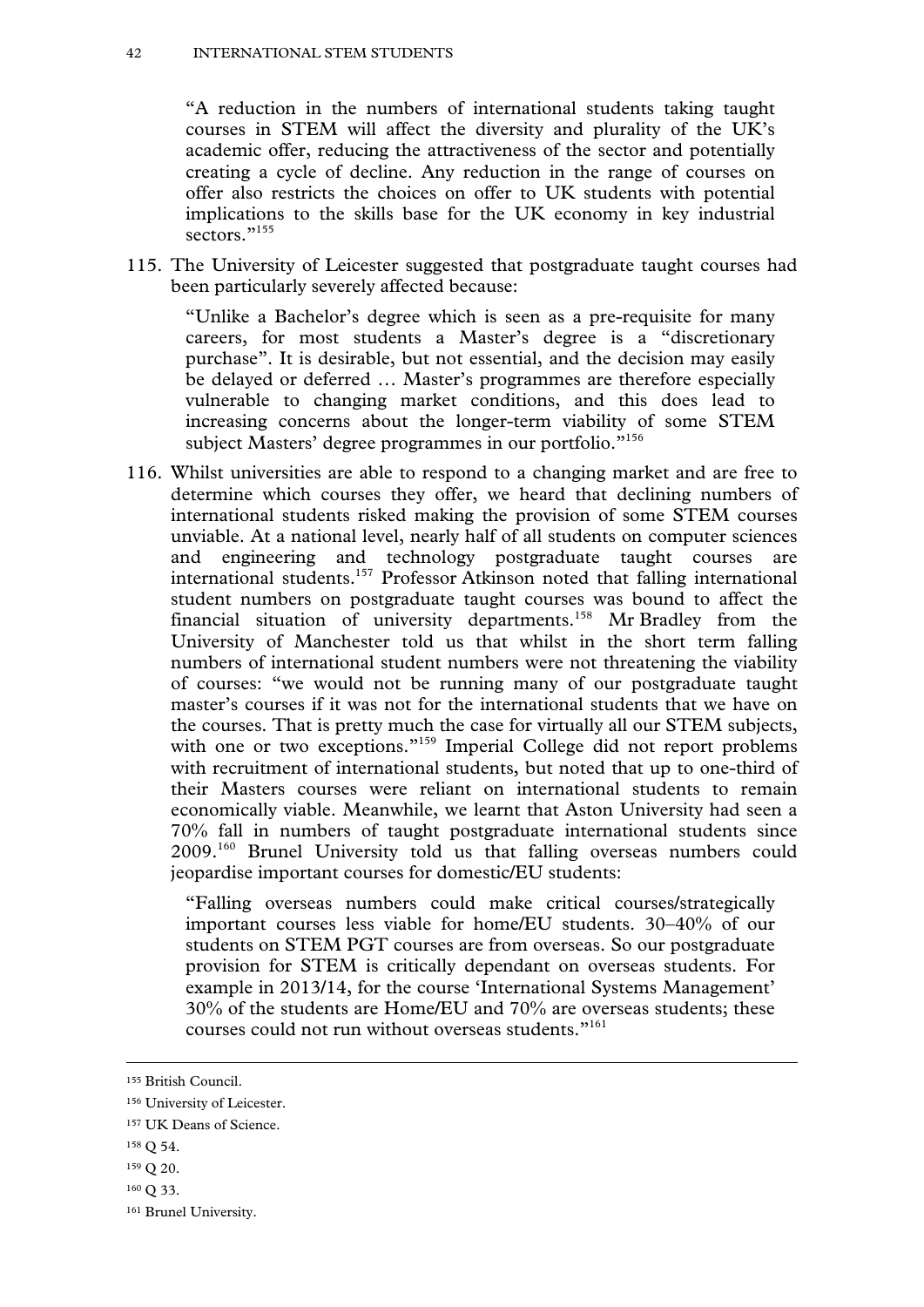117. We heard that taught Masters courses in certain STEM subjects were particularly vulnerable to declining international student numbers:

"As a direct impact of the policy changes, one university department highlighted the closure of both an MSc programme (Molecular Biotechnology) and an MRes programme (Bio-sensing Technology) because they were aimed at the international market, India in particular. The changes have also put under threat their MSc programmes in Science Communication and Advanced Forensic Analysis."162

118. The Institution of Chemical Engineers suggested that the quality of chemical engineering courses could be threatened by a reduction in the numbers of international students and the corresponding loss of revenue. Professor Atkinson, Leicester University, pointed out that:

"Engineering is distinctly affected as opposed to the other physical sciences, because there is a tradition of recruiting postgraduate taught students in engineering … Engineering, which again feeds into the engineering employers, is the second highest recruiter of postgraduate taught students other than business, so it has had this disproportionate effect on engineering and engineering departments, but also probably on engineering employers."<sup>163</sup>

As the British Council told us, UK universities also rely on their postgraduate taught programmes to support their research programmes.<sup>164</sup>

- 119. It is clear from the evidence that international students often make up a high proportion of students enrolled on STEM taught Masters courses. In some subject areas and at some institutions this can be more than half of the students enrolled on a course. The evidence suggested that postgraduate taught courses are particularly vulnerable to changing market conditions and are threatened not only by changes to immigration rules, but also by changes to funding, fees and student finance. Taught Masters are important to the health of research at UK universities and also to UK employers seeking to recruit skilled STEM professionals. Employers need a training pipeline equipped to supply these skilled professionals.
- 120. **We recommend that BIS immediately establishes a working group to review the impact of actual, and potential, reductions in the numbers of international students on the provision, sustainability and quality of taught Masters courses in STEM subjects in the UK. BIS should ensure that UK and international students continue to have access to taught Masters courses in order to meet the needs of the industrial strategy, health strategy and wider national interests. This working group should include representation from HEFCE, industry and the Higher Education sector. The group should report by autumn 2014 and publish its findings openly.**

#### **Policy Stability**

121. As set out in Chapter 2, there has been a great deal of change in immigration policy over recent years. We were told that frequent changes to the rules and

 <sup>162</sup> Science Council.

<sup>163</sup> Q 55.

<sup>164</sup> British Council.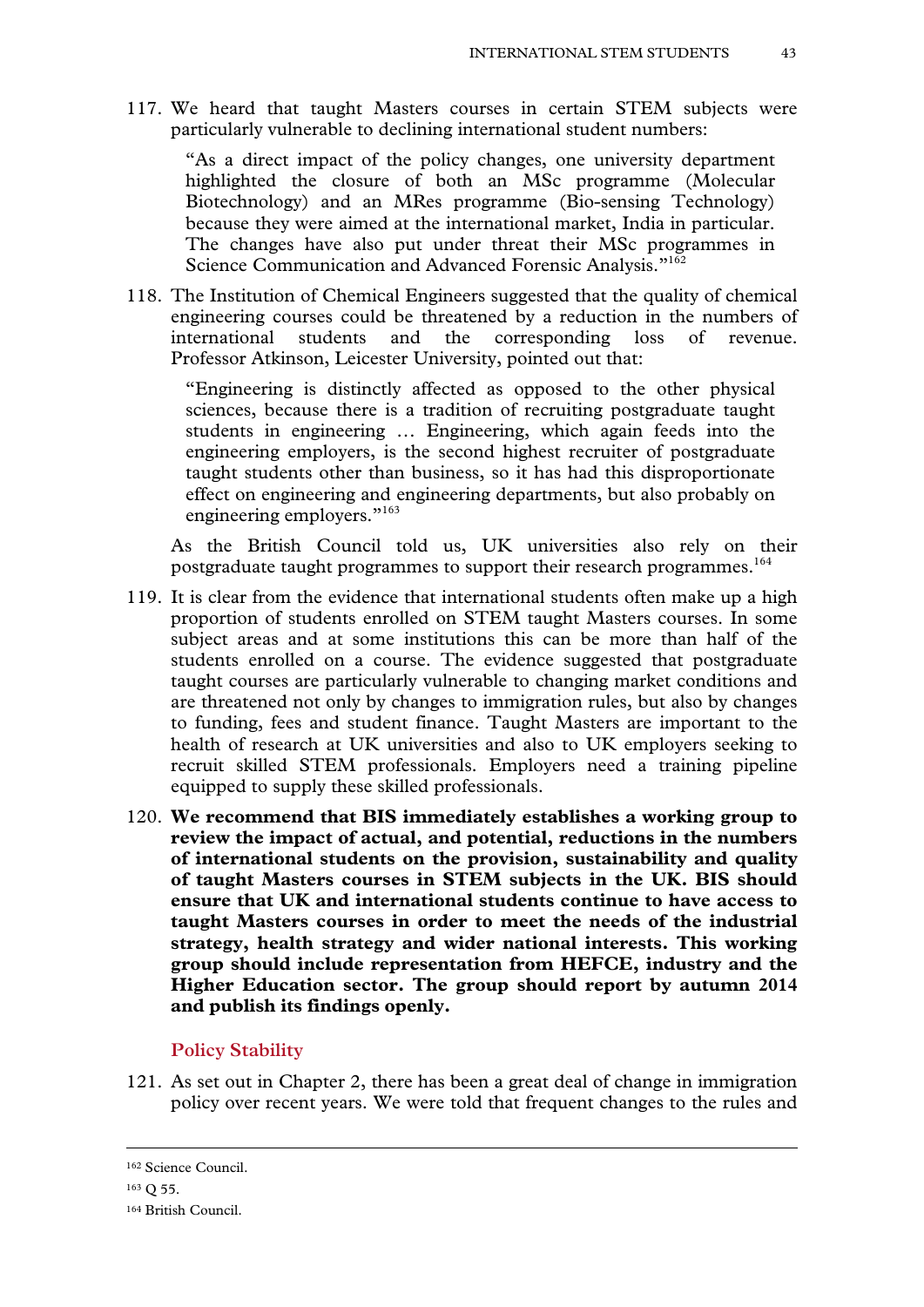the lack of stability were making it difficult for institutions and students to keep abreast of the latest developments and plan accordingly. The British Council told us that:

"The pace of change is also a problem. Students considering the UK as a destination can be confused and put off by the rapid changes in immigration processes and guidance with some left in doubt as to whether they can even complete their studies. A period of calm and stability in the visa system would be invaluable."<sup>165</sup>

122. Sir Andrew Witty, Chancellor of the University of Nottingham and Chief Executive of GlaxoSmithKline (GSK), put it to us that:

"In addition to the notion of new regulation, there have been very frequent changes—multiple changes—of regulation over the last two or three years. That does not make it easier for people from outside the country to understand how to engage with the country. Change is sometimes almost as bad as the substance in the sense of how frequent it is, giving an impression of an ever-moving target."<sup>166</sup>

123. Professor West, Vice-Chancellor, University of West England, and Chair of Universities UK's Health Policy Network, put it in the following terms:

"The change element … is very important, because many of these students will be using support frameworks in country—agents and university offices—to help them navigate their way through. If the rules keep changing, they may be being misadvised as they put their applications in. Again, if we can keep things simple, clean and clear, we are more likely to attract and retain the very best."<sup>167</sup>

124. Professor Atkinson stressed how difficult it was for students and academics alike to keep track of the rules.<sup>168</sup> The NUS told us that: "International students have no certainty if the rules will change during the duration of their studies."169 We heard that shifting rules had 'moved the goalposts' and had a serious impact on students' education. When changes to immigration rules are made part way through a student's course, this can have a major impact on individuals or groups of students. The evidence we received contained several examples of such cases, three of which are provided in Boxes 2 and 3 as illustrative case studies.

#### **BOX 2**

#### **The impact of changing immigration rules**

Changes in immigration rules can have major impacts on students who are part way through a course when the change takes place. For example, we heard about:

"A group of students studying a RIBA accredited Architecture course was unable to complete the course as part of the requirement was achieving a number of hours work experience which were to occur at the end of teaching. The course was designed while the post-study work visa was in place, and

- 166 Q 46.
- 167 Q 46.
- 168 Q 55.
- 169 NUS.

 <sup>165</sup> British Council.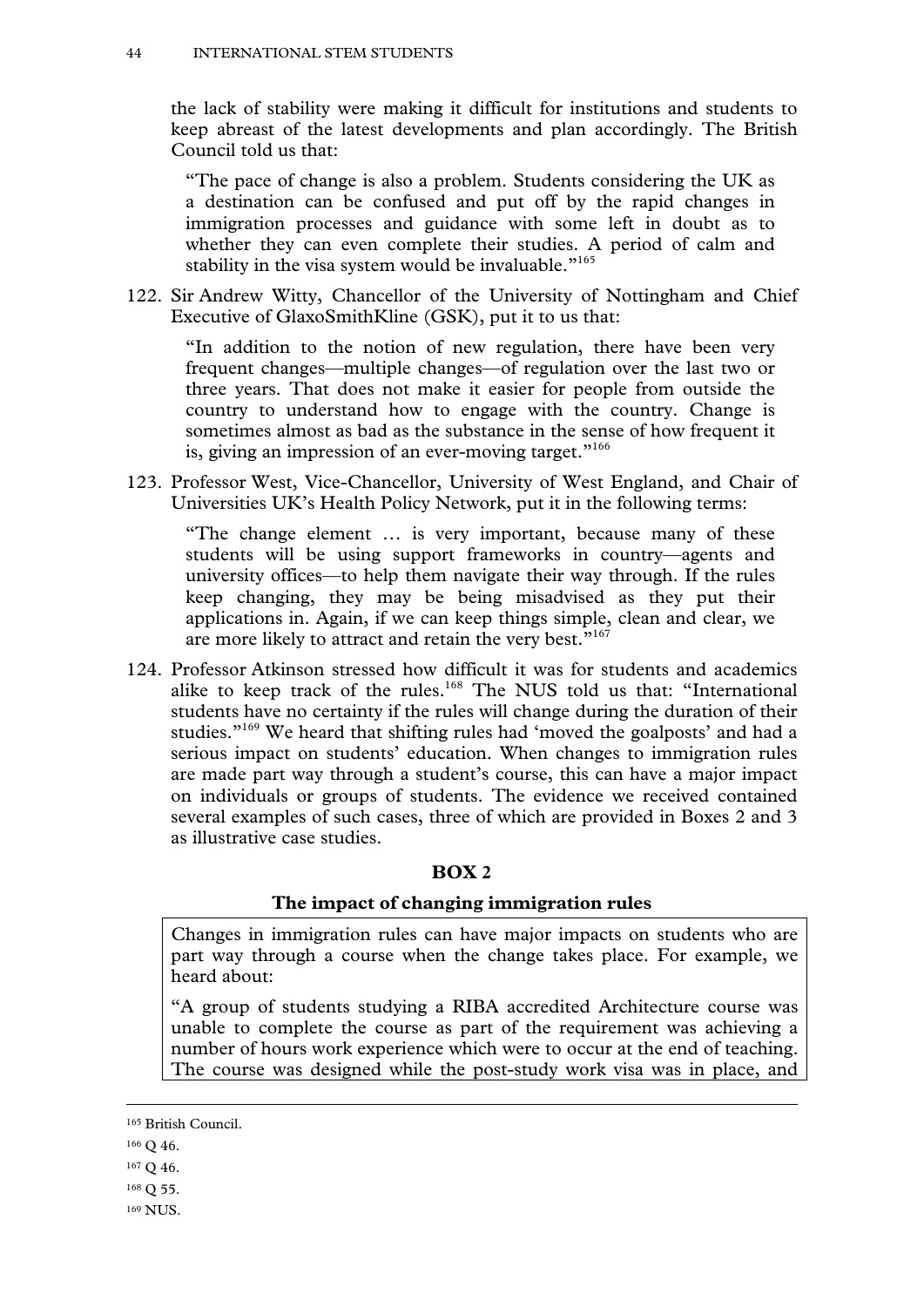students were provided with work experience after successfully applying for the PSW. When the PSW scheme was removed and applied to students who were part-way through studying, these students could no longer complete the required hours for the RIBA accredited course. They are still appealing the decision."<sup>170</sup>

We also received an individual account from a student affected by this change, who told us: "It has been my experience that the mechanisms that are currently in place are not efficiently or effectively communicating the rules to all of the stakeholders, be it prospective international students, universities and accrediting organizations." 171

### **BOX 3**

#### **The impact of changing immigration rules**

If not properly managed, changes to immigration rules can have very significant impacts on individuals. We heard about the case of a Canadian medical student, training in the UK: "… in September 2004, I began my undergraduate medical education at King's College, University of London… At this time, I was assured by the University that if I were to complete my full undergraduate medical education in the UK, I would always have the same training and employment opportunities as any UK medical graduate throughout my career."

After eight years studying in the UK, however, this student was advised to take time out to complete the Canadian Medical Board examinations to allow her to practice in Canada, should she ever wish to do so: "However, what was unclear to both the advisors … and to myself at this time was that the UK would change its immigration policies in 2013. Upon submitting my application for specialty training in December 2012, I was informed that I was no longer eligible to apply as a result of my leave of absence … The result of this change in immigration policy is that I am now treated as a 'foreign medical graduate' in every country around the globe, including in my own home country, Canada. This has made my job prospects as a doctor very difficult, despite my passion for clinical medicine … I own an apartment in London and have a large network of friends and professional contacts in the UK. In essence, I have built a life and a career in this country over the last ten years and feel very much a part of my community. It has been devastating to learn that I am no longer able to continue my training as a doctor within the NHS and to continue my life in this country."<sup>172</sup>

125. We also heard that the introduction of new rules part way through a recruitment cycle caused problems for universities as well as for students.<sup>173</sup> The University of Oxford noted the lead in time for marketing and publicising courses:

"It is important to consider the annual planning cycle of recruitment for higher education institutions. Courses are usually marketed and publicised a year in advance and offers can be made 12 months to 6 months before the course start date. If changes occur between the offer

 <sup>170</sup> NUS.

<sup>171</sup> Duane Harry.

<sup>172</sup> Jehan Karim.

<sup>173</sup> Engineering Professor's Council; University of Manchester; University of Oxford.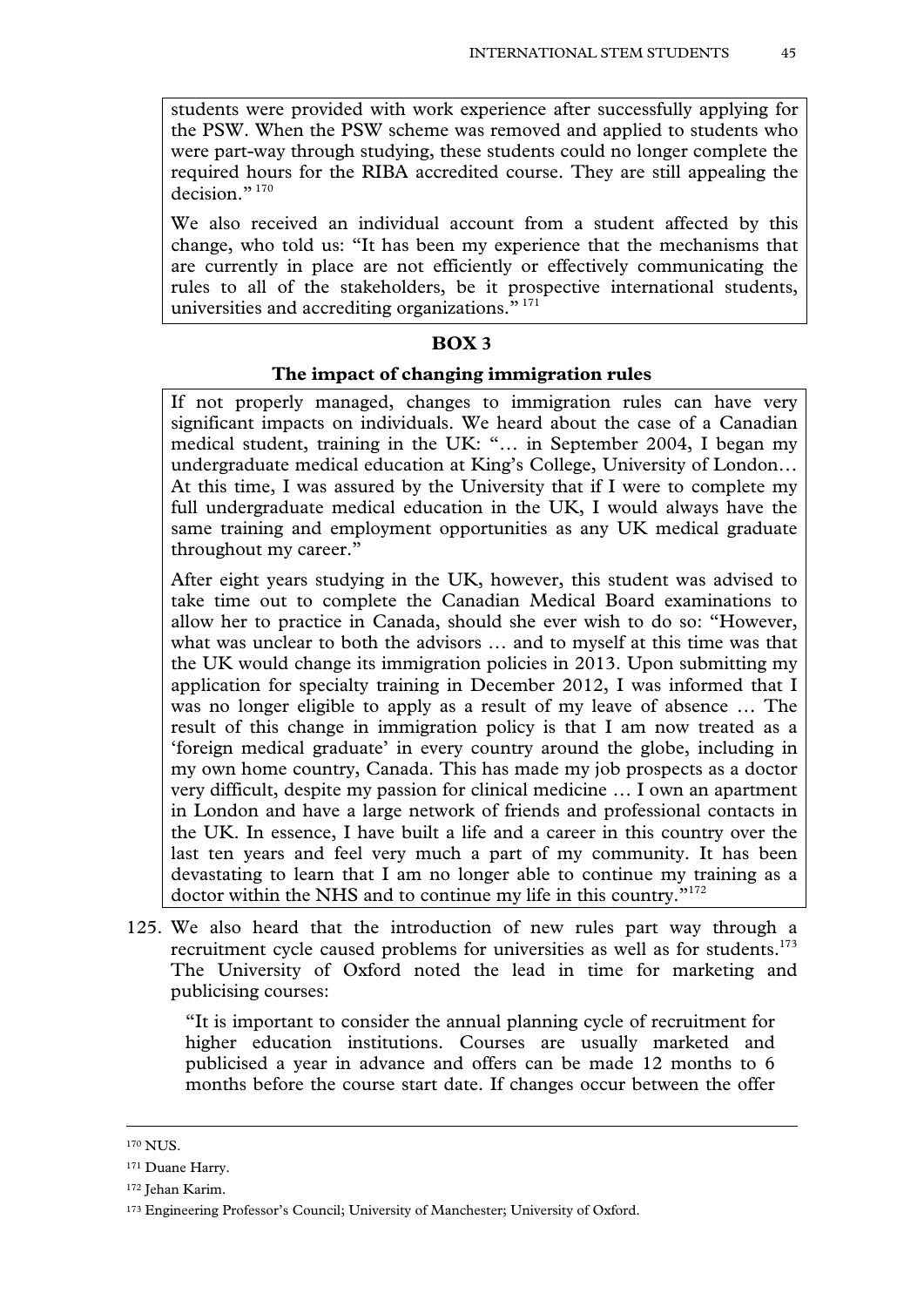stage and the course start date it can be especially frustrating and problematic for the applicant and higher education institution."174

The University of Manchester called for "time for implementation [to be] built into any future plans for change."<sup>175</sup>

- 126. There are currently more changes planned in the Immigration Bill, currently before Parliament. The Immigration Bill impacts on international students in three principal ways: the introduction of a health surcharge for non-EEA temporary migrants; the removal of the right to appeal; and the introduction of a requirement for private landlords to check the immigration status of their prospective tenants.
- 127. A great deal of evidence expressed concerns about the impact of the Bill on international students. It was put to us that the Bill would exacerbate the perception that the UK does not welcome international students. The Government maintain that they "do not believe these measures will have any adverse impact on genuine international students studying STEM subjects at our universities."176 As set out in the introduction, we do not intend in this report to provide a parallel forum for detailed scrutiny of the Bill. We note, however, that the provisions in the Bill herald yet more change.
- 128. **We recommend that the Government aim to achieve far greater policy stability in this area. We do not believe that the Government should rule out making any changes altogether, indeed, we invite the Government in this report to change several elements of current policy. A policy priority, however, must be the creation of a simpler, more stable and predictable policy environment. If further changes are to be made, we recommend that they are not introduced part way through an admissions cycle, and that both institutions and students are given adequate warning and time to absorb and implement policy changes.**

#### **Perception and Communication**

- 129. As set out in Chapter 2, a perception has grown that the UK is not welcoming to international students. As we argue elsewhere in this report, we do not think that the UK's offer is as strong as it could be, and that it has deteriorated in recent years due principally to the closure of the post study work route. As such, we would question the wisdom that the notion of an unwelcoming UK is merely a matter of perception, or rather, misperception. Nevertheless, we believe that the UK's offer is still a good one. Unfortunately, however, it seems as though a negative message has been allowed to develop. Ever tougher rhetoric on immigration has fed a suspicion that the UK is not welcoming and media outlets in foreign countries have filed lurid and misleading copy.
- 130. The Government told us about their efforts to address the problem of perception. The Minister for Security and Immigration, James Brokenshire MP, explained that:

 <sup>174</sup> University of Oxford.

<sup>175</sup> University of Manchester.

<sup>176</sup> Government.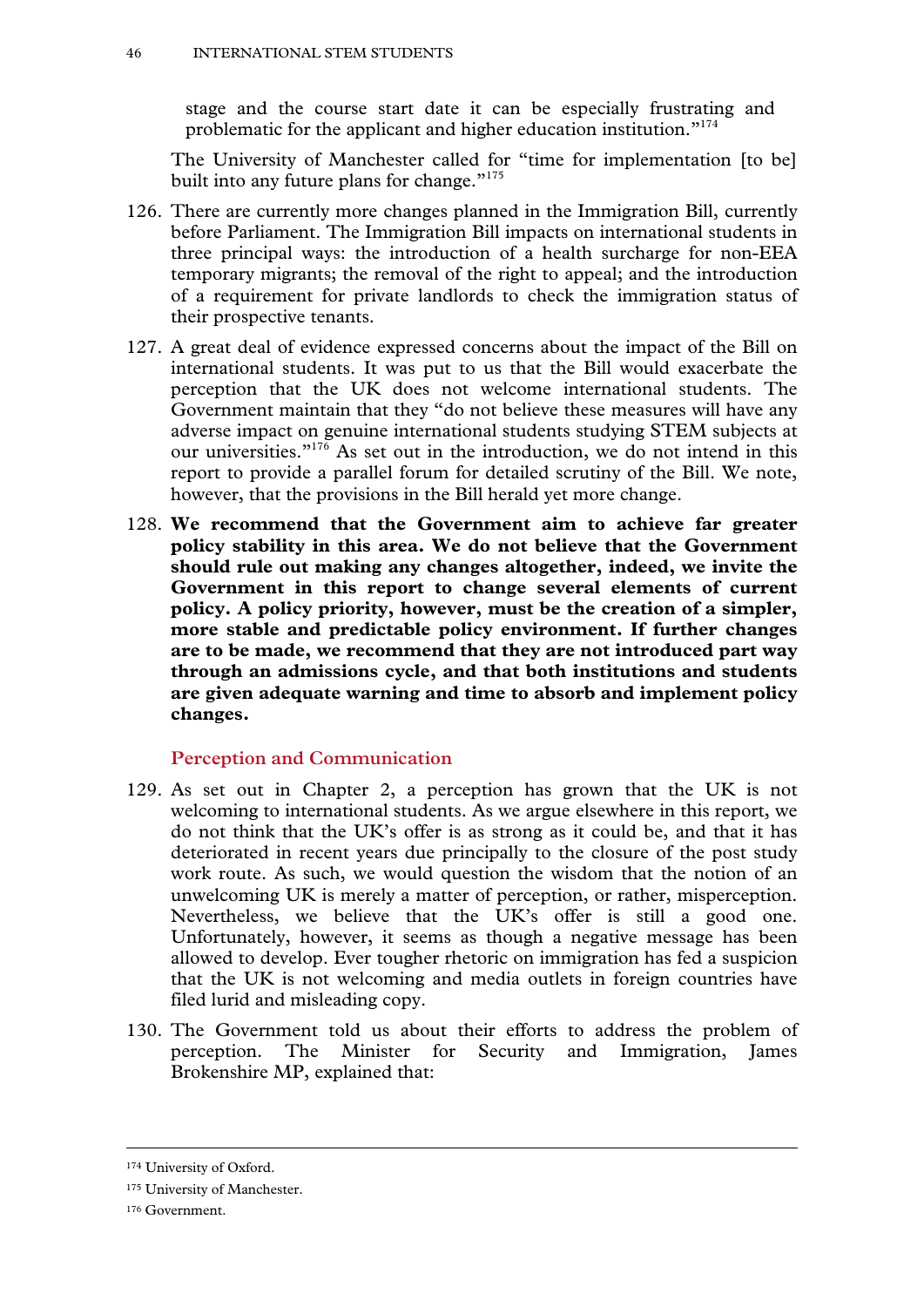"There are number of different ways in which you can approach this: through students, institutions, and in country in relation to agents and the press that may be operating there. We have been successful in countries such as China in getting that message out. In a country like India, it has been more challenging in recent times."<sup>177</sup>

131. The Minister for Universities and Science, Rt Hon David Willetts MP, noted efforts to address the situation in India, conceding that more needed to be done:

"I would just add that I have been to India twice with the Prime Minister … The Prime Minister took a group of vice-chancellors on his visit last year, and one of the main things that we tried to get across in media interviews that he, I and the vice-chancellors did was absolutely that Britain welcomes legitimate students. But I completely agree that in the Indian subcontinent especially more communication effort is clearly required on that."<sup>178</sup>

132. Universities are clearly also working hard to recruit international students:

"Certainly Manchester, and virtually every university, does a huge amount of international recruitment work. My Dean, Professor Colin Bailey, is in China at the moment on a visit, meeting a particular Chinese partner over there. The UK universities and the British Council do a tremendous job promoting UK plc around the world, and our alumni absolutely do an even more phenomenal job in terms of promoting UK plc, but there is only so far we can go." $179$ 

- 133. We heard of a huge amount of determination from universities to rise to the challenge of international recruitment. Professor Allison, Vice-Chancellor and President, Loughborough University, told us: "whatever the nature of the challenge around recruiting overseas students, our approach is that we will sort it out."<sup>180</sup> At the same time, however, we heard that universities needed a conducive environment in which to operate: "We have put very focused investment into an international office, marketing, recruitment activities and all the rest of it. We are aiming at increasing the proportion of international students to 20% over the next three or four years, which ought to be perfectly doable. The issue, then, is that we really want a fair wind for that. We would like the support for that, essentially."181
- 134. We also heard that the British Council plays a pivotal role in getting across the message that the UK welcomes international students.182 We applaud their work and believe that this is an important vehicle for getting across key messages to prospective international students. The British Council is clearly the appropriate body to carry out this task and we fully support their efforts. We make no specific recommendation in his regard, except to say that if the messages we transmit in this report are heeded and the recommendations we make agreed, then a consequence will be that the British Council's job is made easier. Indeed, the British Council's evidence to this Committee points to this.

<sup>177</sup> Q 83.

<sup>178</sup> Q 83.

<sup>&</sup>lt;sup>179</sup> Q 28 (Mr Ian Bradley).

<sup>180</sup> Q 37.

<sup>181</sup> Q 35 (Professor Riordan).

<sup>182</sup> British Council.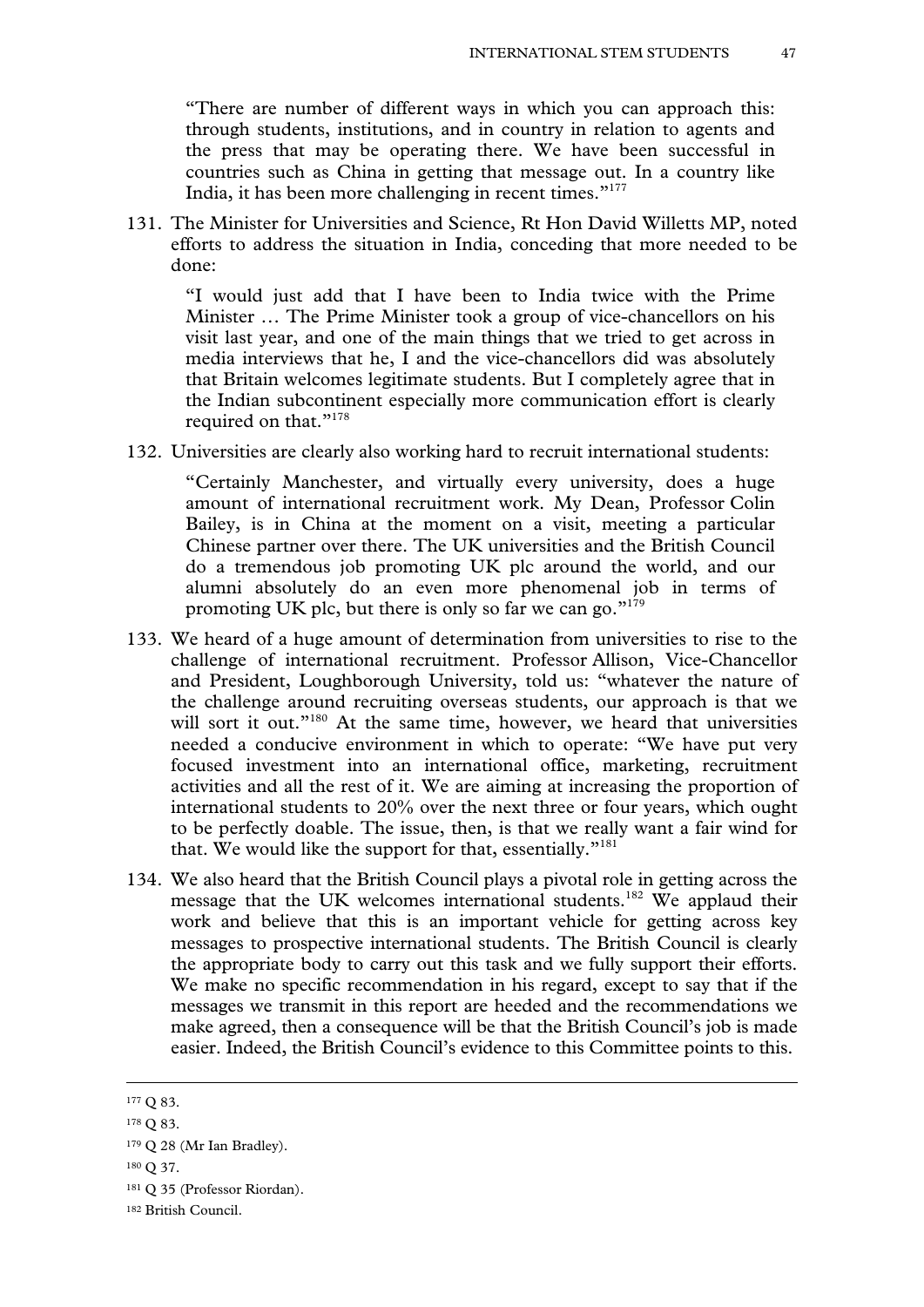135. As Professor Finkelstein, Dean of the Faculty of Engineering Sciences, University College London, put it to us, however, the welcome for students begins "from the moment they google UK Visa".<sup>183</sup> The British Council told us:

"For more detailed advice on visas, we direct visitors to the Education UK website and other portals to UKVI's visa services pages. Our anecdotal evidence is that the language used on these pages is not necessarily viewed as warm and welcoming by prospective students, especially those with English as a second language. Improving the user experience of the UKVI website for prospective students would be a small but useful step in countering perceptions that the UK is unwelcoming."<sup>184</sup>

136. **We recommend that the Government improve the way in which information is provided to prospective students via both Government websites and all sources of information over which they have control. The Government should take steps to ensure that the language used is clear and that a welcoming, consistent message is conveyed across the whole of Government.** 

#### **Monitoring and Evaluation**

- 137. We conclude this report by emphasising the importance of monitoring and evaluation in order to drive evidence based policy making. We accept that understanding the motivations of young people in India is difficult. But too often in this inquiry, we have been left with the impression that monitoring the impact of policies is not as rigorous or granular as it might be. In our previous report, we considered this issue and do so again briefly here.
- 138. The Government told us that they: "regularly review the impact of our policies through monitoring the available data and frequent meetings with key stakeholders and partners." They referred to the Home Office's quarterly publication of data on visa statistics and how the publication of Tier 4 visa statistics has been "improved to now give information on university sponsored applications."<sup>185</sup> In addition, HESA collects and publishes data on the Higher Education Sector, which includes "data about the number of non-EEA students at UK Higher Education Institutions (HEIs), by level of course, subject matter and by institution."186 These data are used in Figures 1 to 4 of this report.
- 139. In addition, the Government told us that:

"officials meet with representatives of the university sector on a regular basis and there are a number of fora established for government and the international education sector to work together on issues. This includes the Joint Education Taskforce, and regular meetings with the HE sector and others on a new 'co-regulation' approach."<sup>187</sup>

 <sup>183</sup> Q 65.

<sup>184</sup> British Council.

<sup>185</sup> Government; Office for National Statistics data.

<sup>186</sup> Government.

<sup>187</sup> Government.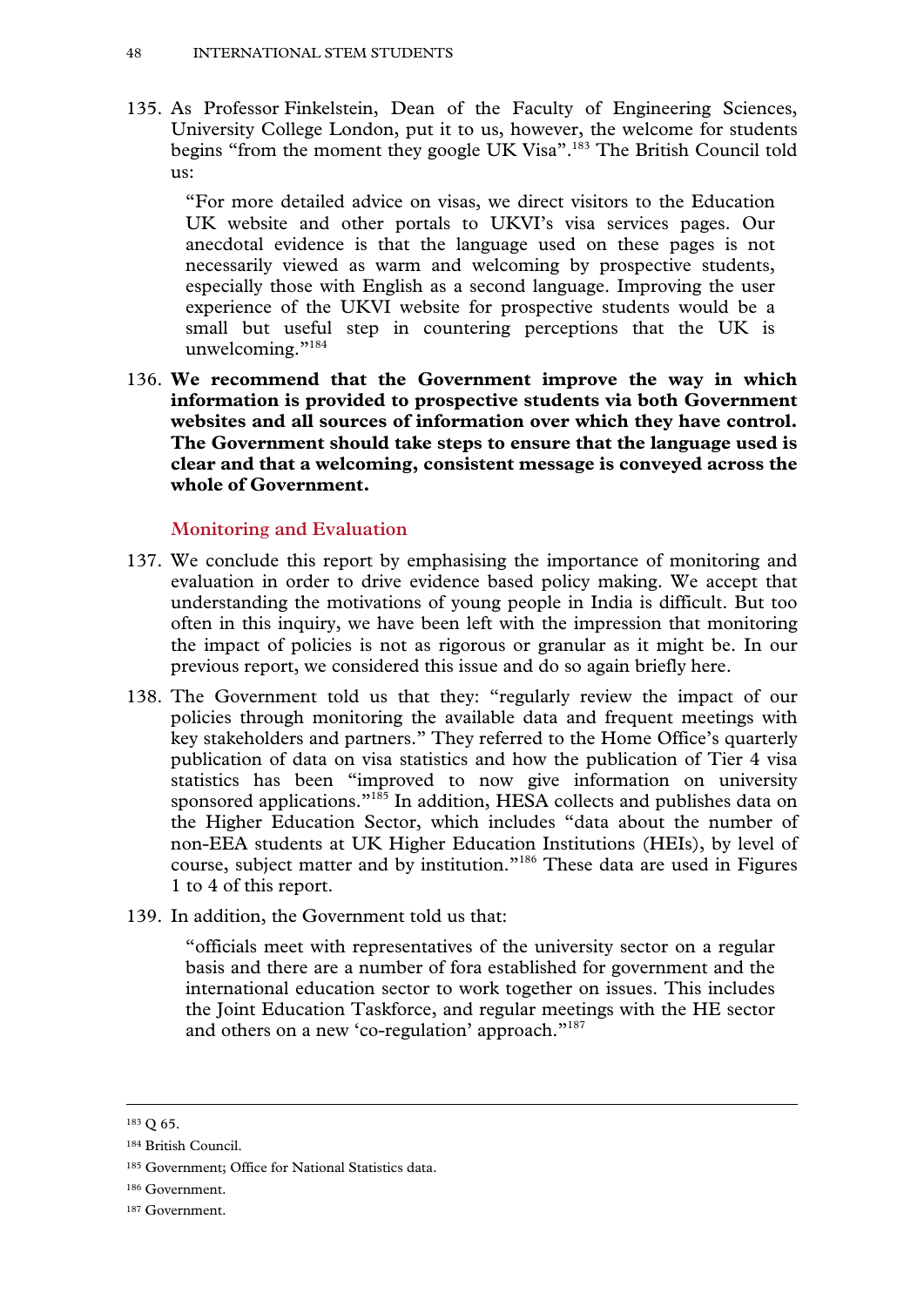140. In spite of these mechanisms, we were told that monitoring and evaluation could be improved. The British Council stated:

"We believe a more evidenced based approach to student visas should be adopted. More could be done to evaluate the impact of policy, preferably before further changes to the visa regime. There are valuable lessons to be learned from the experience of our international competitors, particularly other Anglophone countries. Detailed consideration of the experience of Australia would likely be especially informative to UK policy makers. We would also like to see a much better understanding of the impact the domestic debate in the UK has in our key international markets."<sup>188</sup>

141. The Engineering Professors' Council said that while there was sufficient data at individual university level, sector level data—collected by HESA from the publicly funded HEIs—was not available quickly enough to enable sound policy making:

"There is sufficient data collection, certainly at individual university level: there has to be, given the importance of non EU students culturally, academically and financially to institutions. But while detailed sector-level data are collected, they are not available quickly enough (see above re 2013/14 intake figures not being available until 15 months later) to use and synthesise with qualitative evidence (which to our knowledge is not systematically captured) to be able to take appropriate Government-level action which provides the backdrop to individual institutional decisions."189

- 142. Similarly, Imperial College London, noted that: "UK-wide data is published with such a large time-lag that it is not useful in enabling the sector as a whole to respond effectively to the impact of changes."<sup>190</sup> HESA has a statutory obligation to collect data from HEIs and provide it to Government Departments and Higher Education Funding Councils throughout the UK. The terms of the agreement between HESA and these bodies might be reviewed to enable the statistics on international STEM students to be published more quickly. In addition, HESA is sponsored by HEIs who could therefore be instrumental in eliciting more timely publication of the HESA statistics.
- 143. The UK Deans of Science told us that:

"At a national level we are unaware of any serious detailed analysis of the impact of immigration policies. This is needed as a matter of urgency, using historical as well as current data but would need to take into account many variables including the changes in rules, the effects of the actions and speeches of politicians and others, the views of current and potential students, the application of the rules at ground level by immigration officials, interviews with university staff with responsibility for recruitment of international students at all levels and the actions of other countries<sup>"191</sup>

 <sup>188</sup> British Council.

<sup>189</sup> Engineering Professors' Council.

<sup>190</sup> Imperial College London.

<sup>191</sup> UK Deans of Science.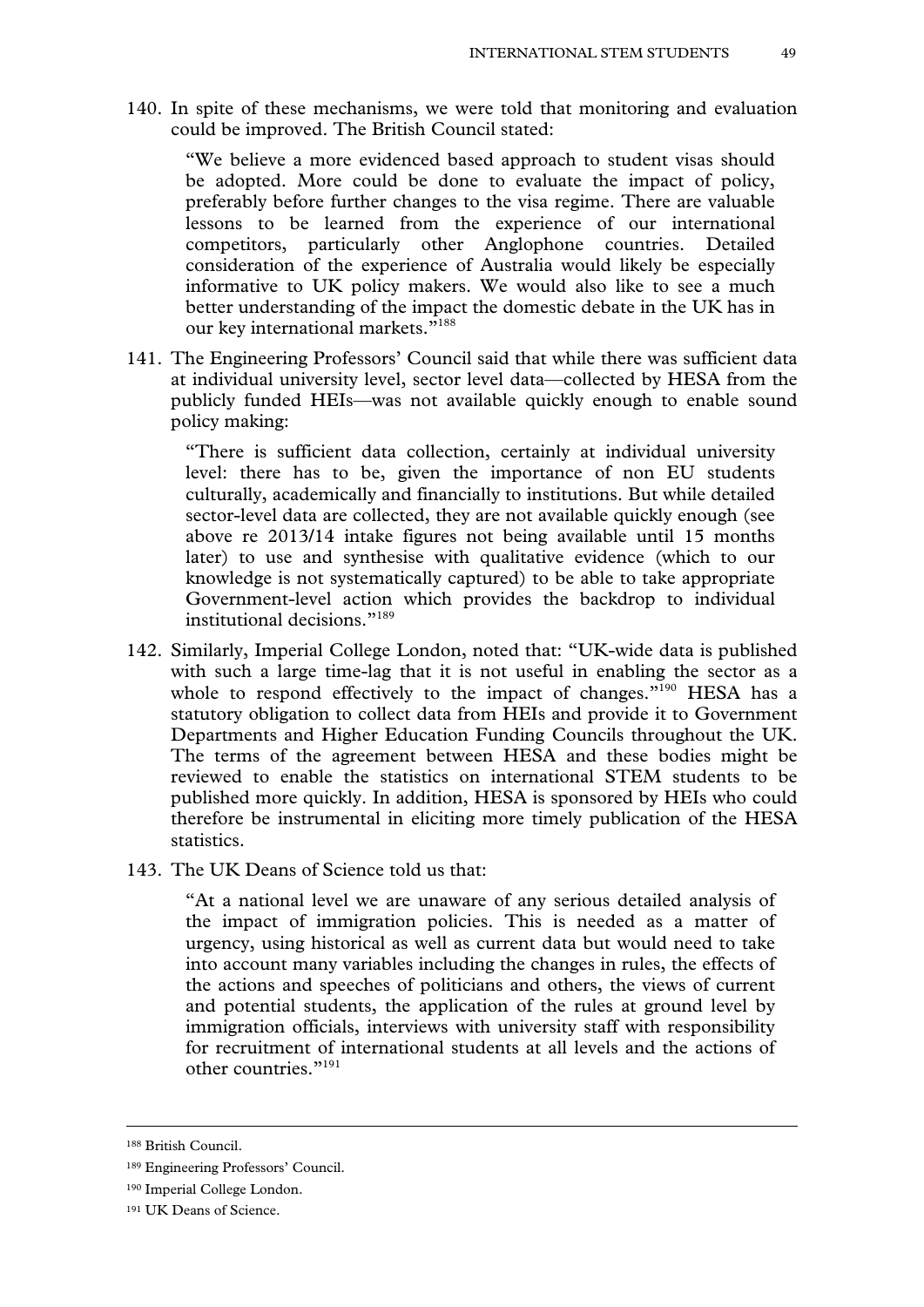- 144. We acknowledge that the sort of analysis recommended by the UK Deans of Science would not be without complexity. Nevertheless, given the importance of international students to the UK, and the Government's wish for numbers of international students in higher education to grow by 15–20% over the next five years, it must be incumbent on the Government to improve dramatically their monitoring, evaluation and analysis of the effects of their immigration policies on international students. The current availability of data makes it virtually impossible to address problems as they arise.
- 145. In the context of the four month post study work period, we questioned the Government on the supporting evidence for choosing this period of time. This resulted in a somewhat cyclical dialogue. The Minister for Immigration and Security, James Brokenshire MP, queried whether there was hard evidence that four months was insufficient and he described the evidence we had taken as "assertion".<sup>192</sup> Equally, however, when he was invited to provide evidence that four months was sufficient, he told us: " I have certainly not seen firm evidence that it is either harmful or making a contribution."<sup>193</sup> We suspect that the evidence underpinning the Home Office's policy-making is not as robust as it might be.
- 146. Data are available on total immigration, numbers of CAS sponsored visa applications and numbers of international entrants at publicly funded Higher Education Institutions. The Government has also indicated that improvements will be made to ONS methodology so that is will be possible to determine how many students leave the UK following their studies.<sup>194</sup> It is not, however, apparent that the available data are collated and analysed in a meaningful way, which would allow the impact of immigration policies, or other influencing factors, to be determined. The Government may also need to make increased efforts to collate and analyse the data available on the immigration of international STEM students to other, competitor countries.
- 147. In conclusion, unfortunately, it seems as though the step change we sought in our previous report in the area of data and analysis has not been achieved. Too often, concerns about the impacts of immigration policy are described as being merely anecdotal or speculative—lacking hard evidence. The Government should help to remedy this by vastly improving monitoring and evaluation practices. The Government insist that immigration reforms are not affecting international students, but we are sceptical as to the basis for their certainty, both because of the evidence we took, and because of the absence of granular or causal data collected by the Government.
- 148. **We recommend that the Government, in partnership with Higher Education Institutions and the Higher Education Funding Councils, improve markedly their monitoring and evaluation of the effects of their immigration policies on international students. Data should be made available far more quickly, thus enabling the Government to make timely policy responses as appropriate. Furthermore, it is essential that the Government put in place an ongoing monitoring and evaluation mechanism to determine the impact of their policies**

 <sup>192</sup> Q 90.

<sup>193</sup> Q 91.

<sup>194</sup> Supplementary evidence from the Home Office to the House of Lords Select Committee on Soft Power and the UK's influence. Available online: http://www.parliament.uk/documents/lords-committees/softpower-uk-influence/SoftPowerEvVol1-as-of-12March.pdf.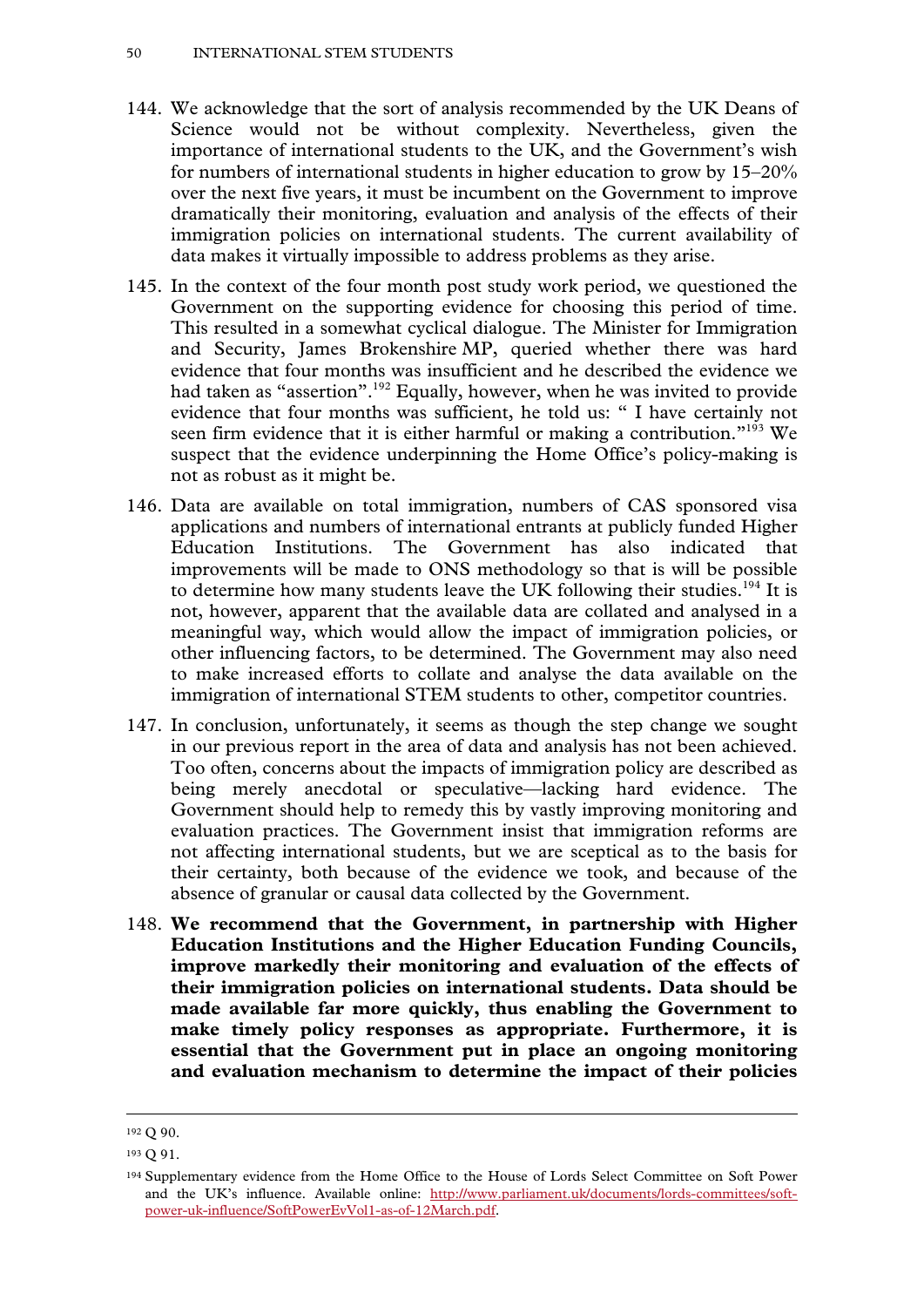**and underpin future decision making. Monitoring and evaluation processes should be embedded in the policy making process and findings should be routinely published in the biennial review we recommend.**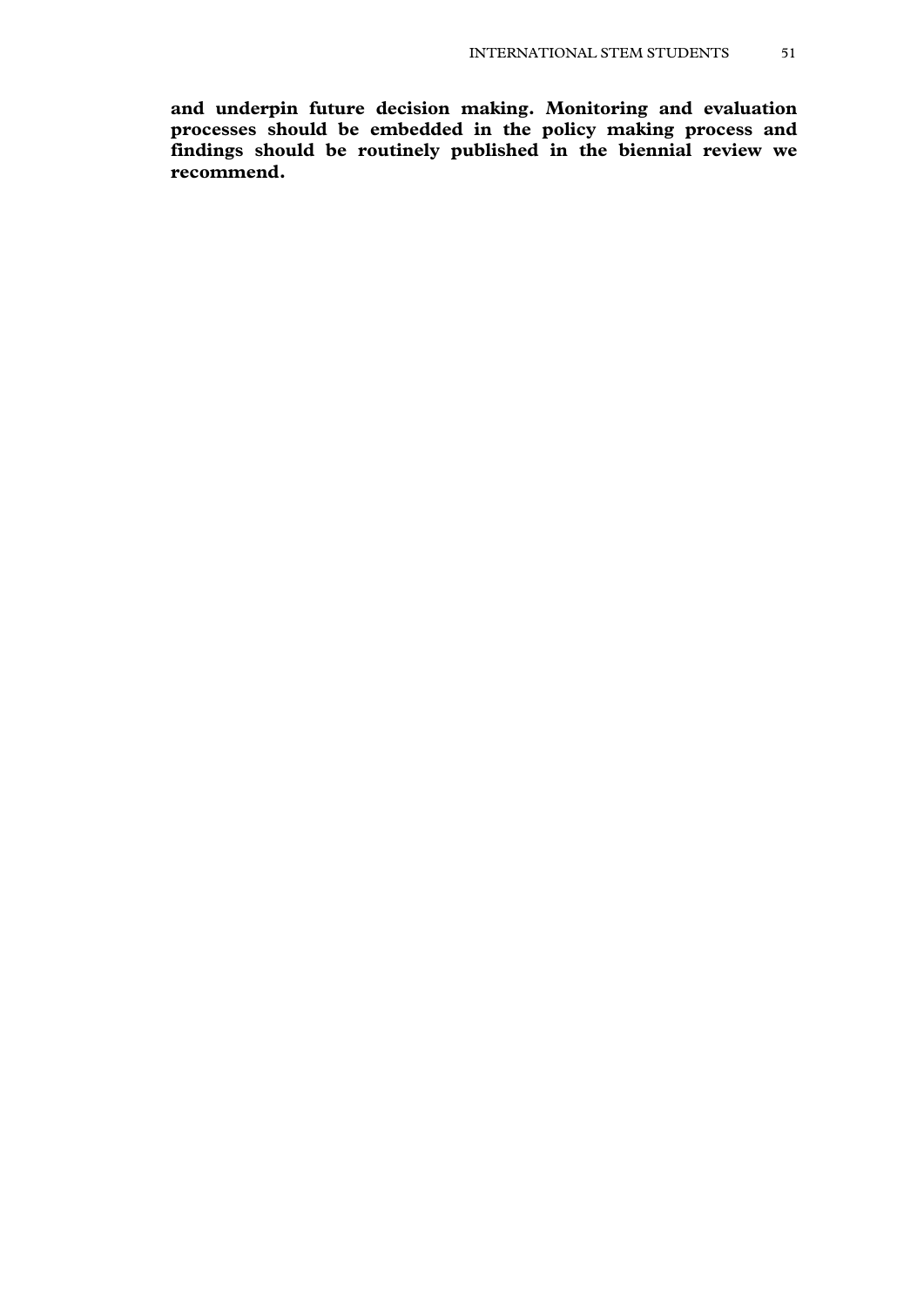# **CHAPTER 4: SUMMARY OF CONCLUSIONS AND RECOMMENDATIONS**

# **Interpreting the data: Influencing factors**

149. We therefore recommend that every two years the Government review comprehensively the experience offered to international students by the immigration process and assess how the rules—specifically in terms of entry and the ability of students to stay and work in the UK after completion of their studies—compare with the UK's competitors. The Government should publish a report to Parliament setting out in full their evidence base, analysis and findings of the review. (paragraph 39)

#### **Government policy objectives**

150. We recommend that the Government distinguish in the immigration statistics and the net migration target between students—holding Tier 4 visas—and other immigrants. In addition, the Government should treat student numbers separately for immigration policy making purposes. (paragraph 53)

#### **Tier 4 student visa requirements**

- 151. We recommend that the Home Office, together with BIS, take immediate steps to streamline the Tier 4 visa process, remove unnecessary obstacles and improve the experience for international students from the point of application to departure. (paragraph 69)
- 152. In particular, we recommend that the Government: bring the costs of applying for a Tier 4 visa in line with the UK's competitor countries; improve the training and guidance given to staff conducting credibility interviews; ensure that international students who need to interrupt their studies for personal or medical reasons are able to resume their studies afterwards; and ensure that their own rules for academic progression within the visa process do not inhibit legitimate transfers between courses for the purposes of gaining new skills. (paragraph 70)
- 153. We also recommend that universities adopt a proportionate approach to the management of the risks to their Trusted Sponsor status (paragraph 71)

# **Academic Technology Approval Scheme (ATAS)**

154. We recommend that the Government immediately improve the design and operation of the Academic Technology Approval Scheme so that it is fit for purpose. We recommend that the scheme is better resourced, particularly for the period in the year when it is most in demand, streamlined and explained much more clearly to both universities and applicants. (paragraph 77)

#### **Post Study Work Route (PSW)**

155. In conclusion, it is clear to us that the closure of the previous post study work route has had a deleterious effect on international students. Four months is too short a post study work period and it is at least questionable whether £20,300 is an appropriate figure across all STEM disciplines. It is also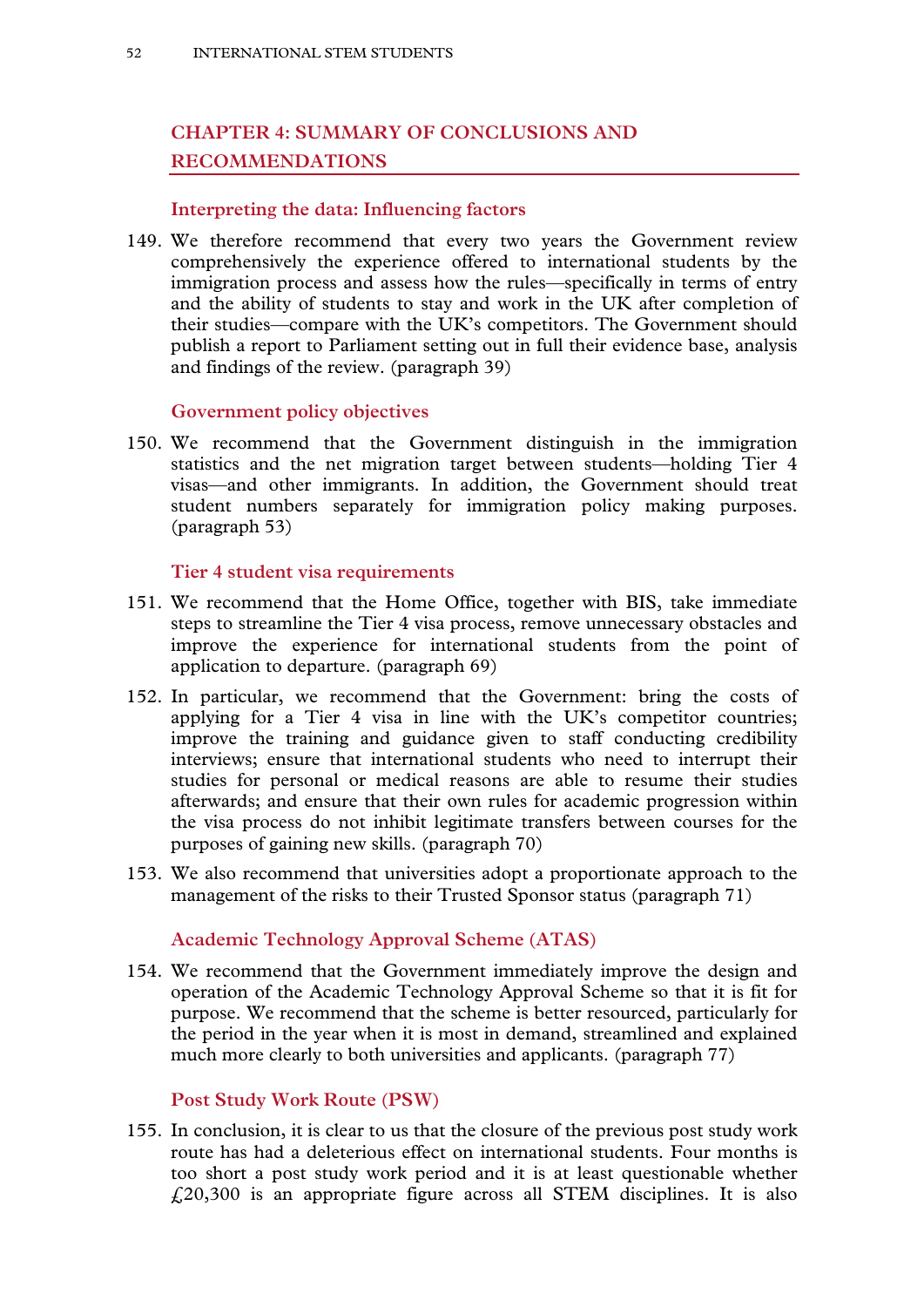unclear how this figure was arrived at. The previous post study work route was simple and competitive; current arrangements are far less so. (paragraph 109)

156. We therefore recommend that the Government immediately reinstate the previous post study work route as it was simple, competitive and effectively enabled qualified STEM students access to the UK jobs market. If the Government do not agree with this recommendation they should explain why this is the case to Parliament and, within current arrangements, at least review the appropriateness of the  $f<sub>1</sub>(20,300)$  starting salary figure across all STEM disciplines and the length of time afforded to STEM graduates to seek work in the UK. The review should be completed by autumn 2014 and a report to Parliament published. (paragraph 110)

#### **Taught Masters**

157. We recommend that BIS immediately establishes a working group to review the impact of actual, and potential, reductions in the numbers of international students on the provision, sustainability and quality of taught Masters courses in STEM subjects in the UK. BIS should ensure that UK and international students continue to have access to taught Masters courses in order to meet the needs of the industrial strategy, health strategy and wider national interests. This working group should include representation from HEFCE, industry and the Higher Education sector. The group should report by autumn 2014 and publish its findings openly. (paragraph 120)

#### **Policy Stability**

158. We recommend that the Government aim to achieve far greater policy stability in this area. We do not believe that the Government should rule out making any changes altogether, indeed, we invite the Government in this report to change several elements of current policy. A policy priority, however, must be the creation of a simpler, more stable and predictable policy environment. If further changes are to be made, we recommend that they are not introduced part way through an admissions cycle, and that both institutions and students are given adequate warning and time to absorb and implement policy changes. (paragraph 128)

#### **Perception and communication**

159. We recommend that the Government improve the way in which information is provided to prospective students via both Government websites and all sources of information over which they have control. The Government should take steps to ensure that the language used is clear and that a welcoming, consistent message is conveyed across the whole of Government. (paragraph 136)

#### **Monitoring and evaluation**

160. We recommend that the Government, in partnership with Higher Education Institutions and the Higher Education Funding Councils, improve markedly their monitoring and evaluation of the effects of their immigration policies on international students. Data should be made available far more quickly, thus enabling the Government to make timely policy responses as appropriate. Furthermore, it is essential that the Government put in place an ongoing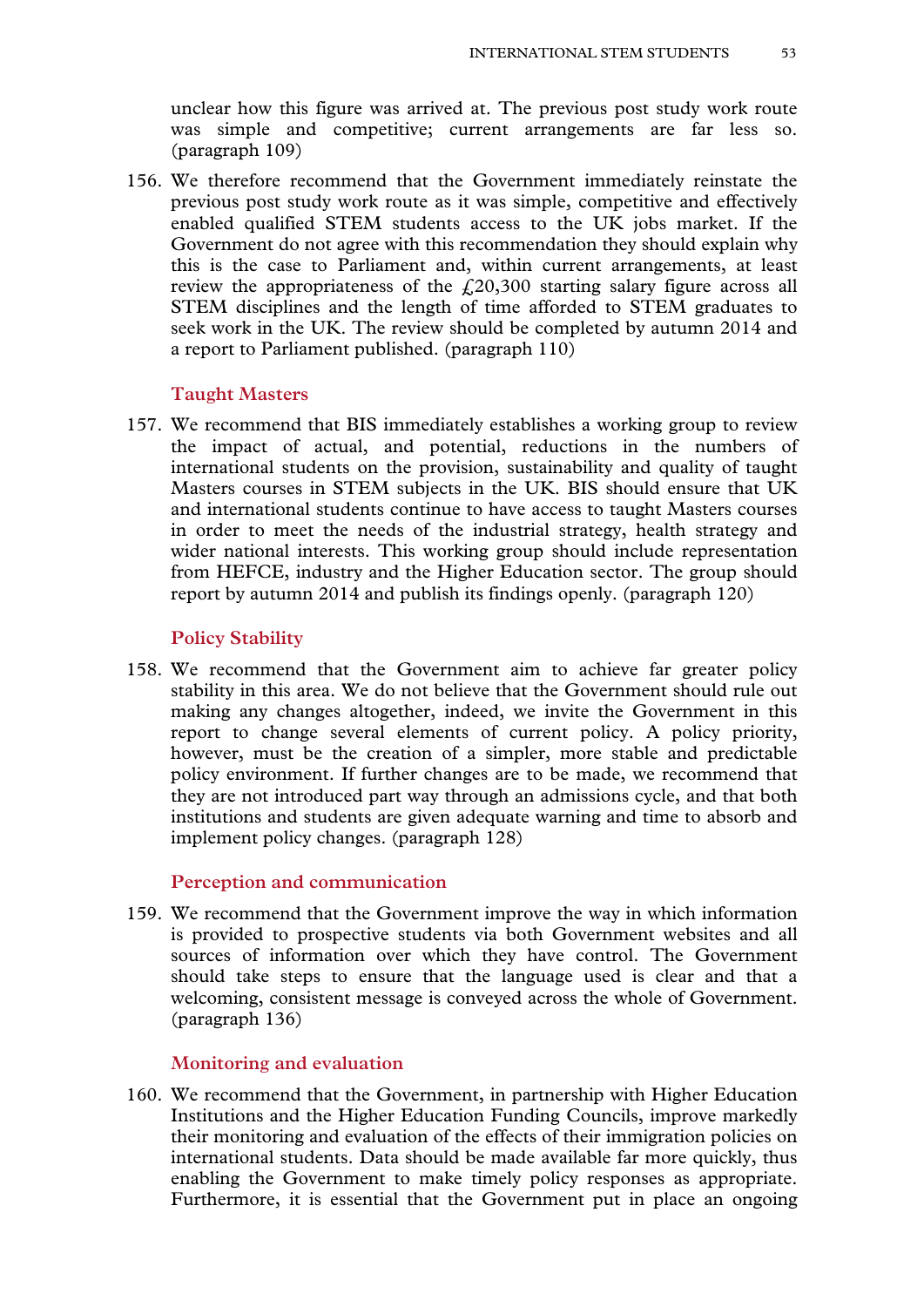#### 54 INTERNATIONAL STEM STUDENTS

monitoring and evaluation mechanism to determine the impact of their policies and underpin future decision making. Monitoring and evaluation processes should be embedded in the policy making process and findings should be routinely published in the biennial review we recommend. (paragraph 148)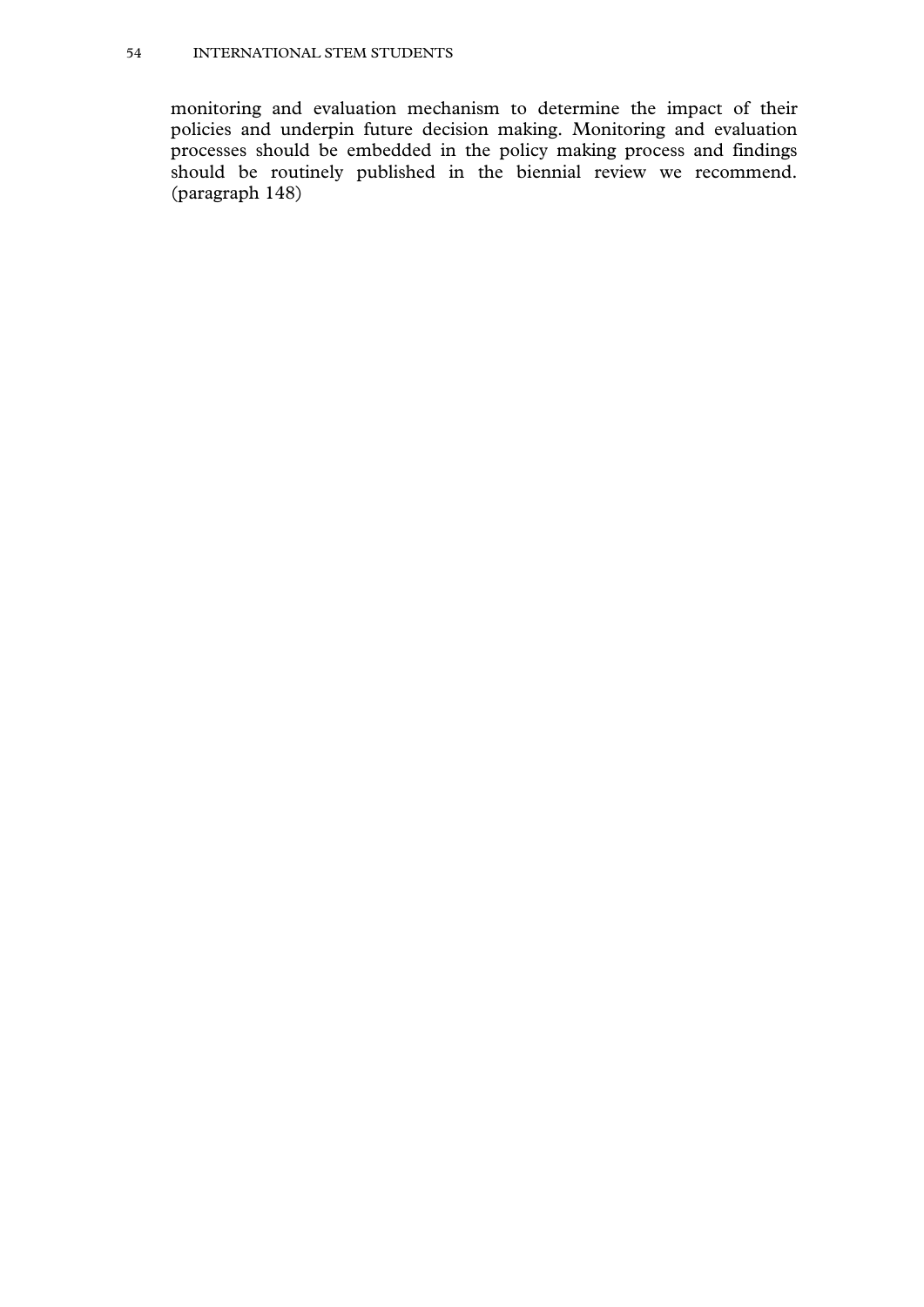# **APPENDIX 1: LIST OF MEMBERS AND DECLARATIONS OF INTEREST**

#### **Members:**

Lord Dixon-Smith Baroness Hilton of Eggardon Lord Krebs (Chairman) Baroness Manningham-Buller Lord O'Neill of Clackmannan Lord Patel Baroness Perry of Southwark Lord Peston Lord Rees of Ludlow Earl of Selborne Baroness Sharp of Guildford Lord Wade of Chorlton Lord Willis of Knaresborough Lord Winston

# **Declared Interests**

| Lord Dixon-Smith                                             |
|--------------------------------------------------------------|
| None                                                         |
| Baroness Hilton of Eggardon                                  |
| None                                                         |
| Lord Krebs                                                   |
| Principal, Jesus College, Oxford                             |
| Trustee, Nuffield Foundation                                 |
| Chairman, Oxford Risk Ltd                                    |
| Fellow, Royal Society                                        |
| Fellow, Academy of Medical Sciences                          |
| Baroness Manningham-Buller                                   |
| Chair of Council and Court, Imperial College London          |
| Governor, Wellcome Trust                                     |
| Hon. Fellow, Lady Margaret Hall, Oxford                      |
| Hon. Fellow, Cardiff University                              |
| Hon. Fellow, City and Guilds                                 |
| Lord O'Neill of Clackmannan                                  |
| None                                                         |
| Lord Patel                                                   |
| Chancellor, University of Dundee                             |
| Fellow, Academy of Medical Sciences                          |
| Fellow, Royal Society of Edinburgh                           |
| Baroness Perry of Southwark                                  |
| Chairman of Council, Kaplan College                          |
| Hon. Fellow, Girton College, University of Cambridge         |
| Hon. Fellow, Lucy Cavendish College, University of Cambridge |
| Lord Peston                                                  |
| None                                                         |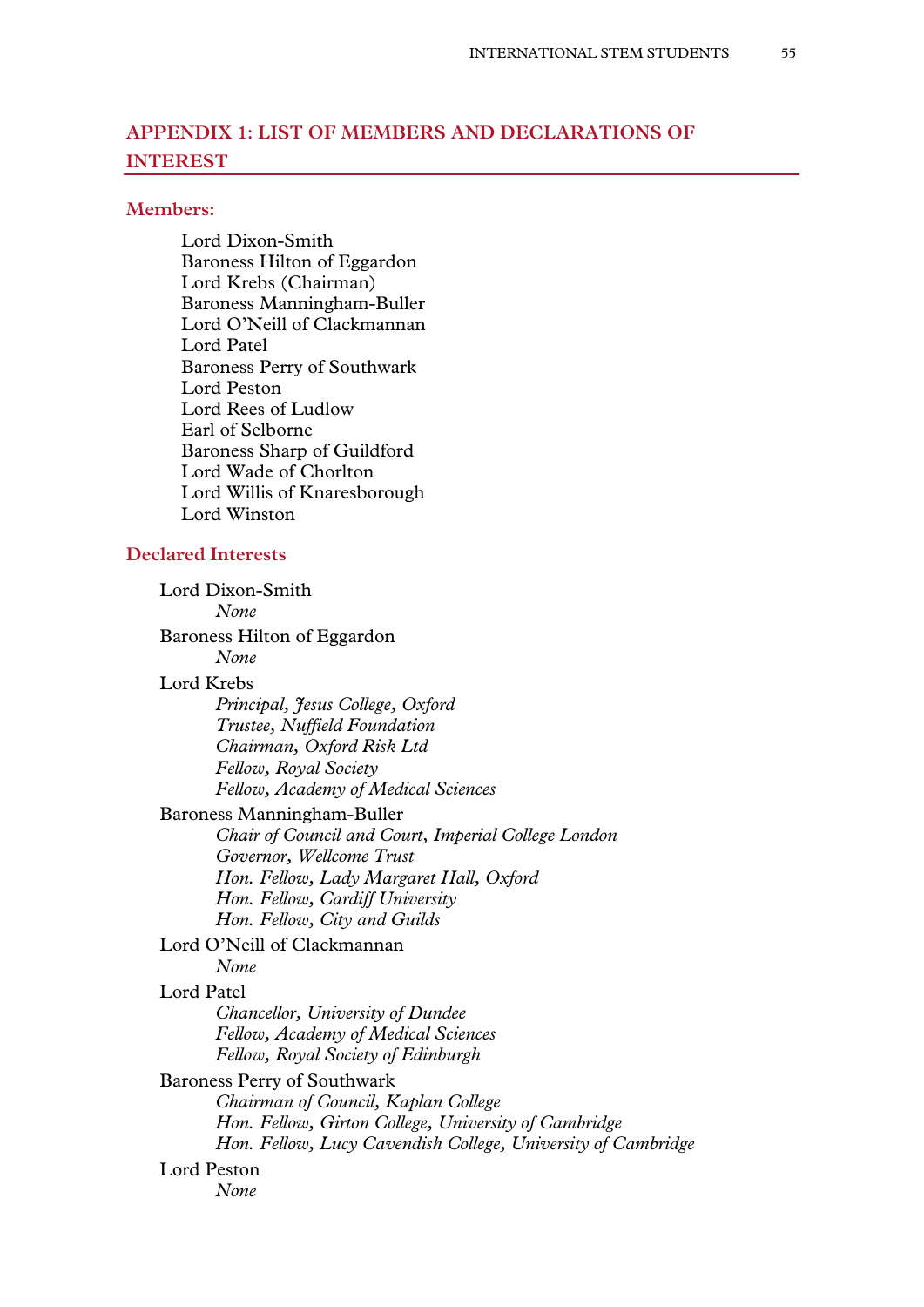Lord Rees of Ludlow *Fellow, Trinity College Cambridge Fellow, Royal Society Hon. Fellow, British Academy Hon. Fellow, Academy Medical Sciences Hon. Fellow, Royal Academy of Enginering* 

#### Earl of Selborne

*Former Chancellor, University of Southampton Chairman, Foundation for Science and Technology* 

#### Baroness Sharp of Guildford

*Former Fellow of Policy Research Unit, University of Sussex Hon. Fellow Birkbeck College, University of London* 

Lord Wade of Chorlton

*None* 

#### Lord Willis of Knaresborough

*Council Member, Natural Environment Research Council (NERC) Chair, Association of Medical Research Charities* 

#### Lord Winston

*Professor of Science and Society, Imperial College London Fellow, Academy Medical Sciences Hon. Fellow, Royal Academy of Engineering Member, Vision Committee Member, Royal Society Committee of Inquiry into STEM education* 

A full list of Members' interests can be found in the Register of Lords Interests:

http://www.parliament.uk/mps-lords-and-offices/standards-and-interests/registerof-lords-interests

Professor Sir William Wakeham, Specialist Adviser

*Non-executive Director, Ilika plc Chairman, Exeter Science Park Company Scientific Advisory Board of American Process Incorporated Emeritus Professor, University of Southampton Visiting Professor, Imperial College London Visiting Professor, Exeter University Visiting Professor, Insituto Superior Tecnico, Lisboa, Portugal Council Member, Universidade Nova de Lisboa, Portugal Chair, South East England Physics Network International Secretary, Senior Vice-President, Royal Academy of Engineering Past-President and Fellow, Institution of Chemical Engineers Fellow, Institute of Physics Fellow, Institution of Engineering and Technology Trustee, Royal Anniversary Trust Trustee, Rank Prizes*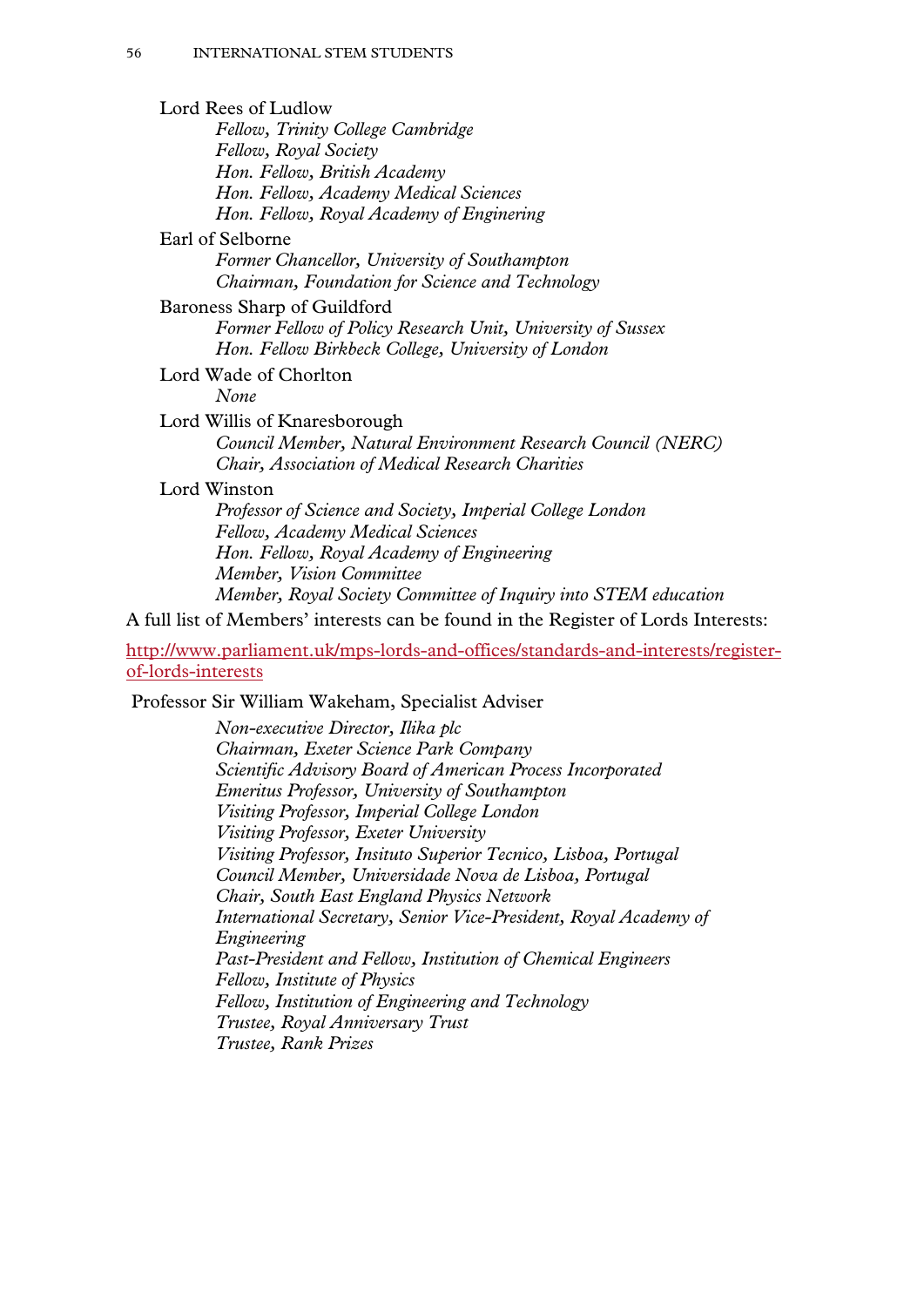# **APPENDIX 2: LIST OF WITNESSES**

Evidence is published online at www.parliament.uk/hlscience and available for inspection at the Parliamentary Archives (020 7219 5314)

Evidence received by the Committee is listed below in chronological order of oral evidence session and in alphabetical order. Those witnesses marked with  $\star$  gave both oral evidence and written evidence. Those marked with \*\* gave oral evidence and did not submit any written evidence. All other witnesses submitted written evidence only.

**Oral evidence in chronological order** 

| $\star$  | $QQ$ 1-15 | Department for Business, Innovation and Skills (BIS)                                                                                 |
|----------|-----------|--------------------------------------------------------------------------------------------------------------------------------------|
| $\star$  | QQ 16-31  | National Union of Students (NUS)                                                                                                     |
| $^\star$ |           | Ian Bradley, The University of Manchester                                                                                            |
| ★★       |           | Philip Lockett, London South Bank University                                                                                         |
| $^\star$ | QQ 32-41  | Professor Robert Allison, Loughborough University                                                                                    |
| ★★       |           | Professor Gina Rippon, Aston University                                                                                              |
| $^\star$ |           | <b>UK</b><br>Professor Colin<br>Riordan,<br>Universities<br><b>International Policy Network</b>                                      |
| ★★       | QQ 42-52  | Sir Andrew Witty, University of Nottingham                                                                                           |
| *        |           | Professor Steve West, Universities UK Health Policy<br><b>Network</b>                                                                |
| $\star$  |           | Professor Erol Gelenbe, UK Computing Research<br>Committee (UKCRC)                                                                   |
| $^\star$ | QQ 53-63  | Engineering Employers' Federation<br>(EEF)<br>The<br>manufacturers' organisation                                                     |
| ★★       |           | Professor Sir Peter Gregson, Cranfield University                                                                                    |
| ★★       |           | Professor Helen Atkinson CBE, FREng, University of<br>Leicester                                                                      |
| ★★       | QQ 64-81  | Professor Mick Fuller, Plymouth University                                                                                           |
| ★★       |           | Professor Anthony Finkelstein, University College<br>London (UCL)                                                                    |
| ★★       |           | Professor Scott MacGregor, University of Strathclyde                                                                                 |
| ★        | QQ 82-94  | Rt Hon David Willetts MP, Minister of State for<br>Universities and Science, Department for Business,<br>Innovation and Skills (BIS) |
| $\star$  |           | Brokenshire MP, Minister<br>$\circ$ of<br><b>State</b><br>for<br>James<br>Immigration and Security, Home Office                      |

# **Alphabetical list of all witnesses**

\* Professor Robert Allison, Loughborough University (QQ 32–41)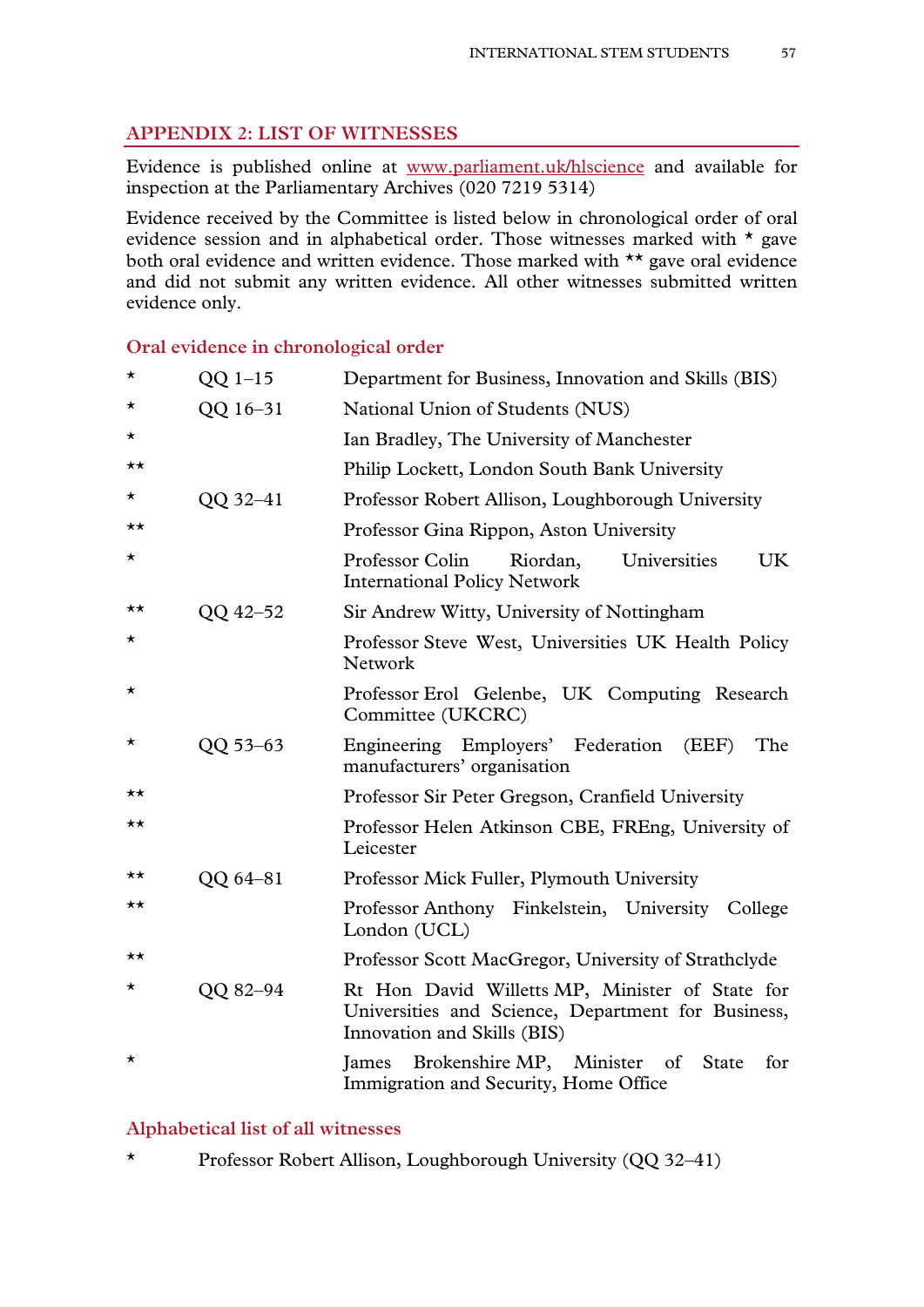- \*\* Professor Helen Atkinson CBE, FREng, University of Leicester (QQ 53–63)
- \* Ian Bradley, The University of Manchester (QQ 16–31) British Council
	- British Medical Association (BMA)
- \* James Brokenshire MP, Minister of State for Immigration and Security, Home Office (QQ 82–94)
	- Brunel University
	- Campaign for Science and Engineering (CaSE)
	- Cancer Research UK
	- Confederation of British Industry (CBI)
	- Council of Professors and Heads of Computing in the UK (CPHC)
	- Coventry University
- \* Department for Business, Innovation and Skills (BIS)  $(QQ 1-15)$
- \* Engineering Employers' Federation (EEF) The manufacturers' organisation (QQ 53–63)
	- Engineering Professors' Council (EPC)
	- Faculty of Engineering and Physical Sciences, the University of Manchester
- \*\* Professor Anthony Finkelstein, University College London (UCL) (QQ 64–81)
- \*\* Professor Mick Fuller, Plymouth University (QQ 64–81)
- \* Professor Erol Gelenbe, UK Computing Research Committee (QQ 42– 52)
- \*\* Professor Sir Peter Gregson, Cranfield University (QQ 53–63) Duane Harry
	- Higher Education Funding Council for England (HEFCE)
- \* Home Office
	- Imperial College London
	- Imperial College Union
	- Institution of Chemical Engineers (IChemE)
- \*\* Philip Lockett, London South Bank University (QQ 16–31) Jehan Karim
- \*\* Professor Scott MacGregor, University of Strathclyde (QQ 64–81) Migration Watch UK Million+
- \* National Union of Students (NUS) (QQ 16–31) Newcastle University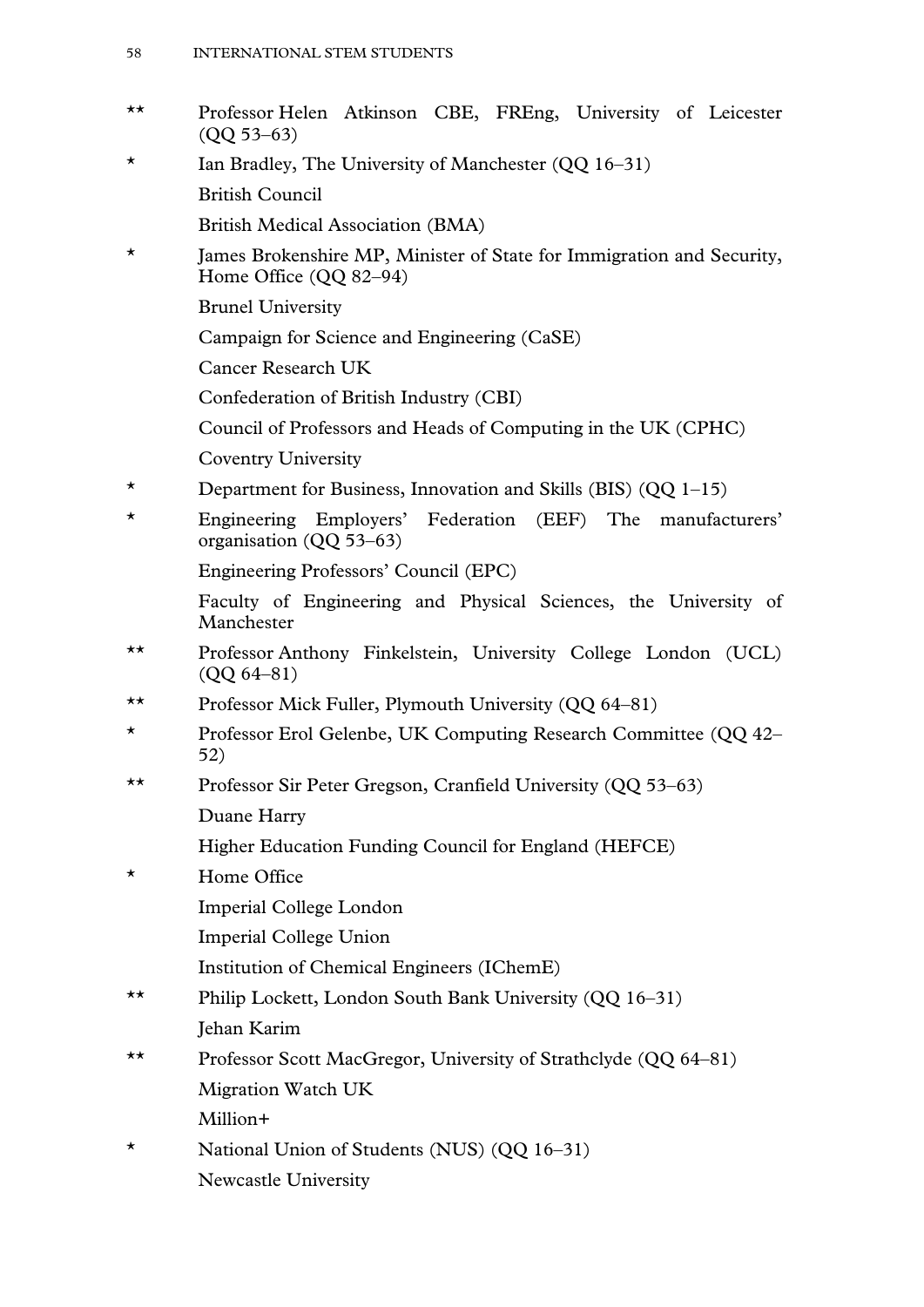Pharmacy Schools Council (PhSC)

Recruitment and Employment Confederation (REC)

Research Councils UK (RCUK)

- \* Professor Colin Riordan, Universities UK International Policy Network (QQ 32–41)
- \*\* Professor Gina Rippon, Aston University (QQ 32–41)
	- Royal Academy of Engineering (RAEng)
	- Royal Society of Chemistry (RSC)
	- Russell Group
	- Science Council
	- Society of Biology
	- Dr Ripduman Sohan, University of Cambridge
- \* UK Computing Research Committee (UKCRC)
	- UK Council for International Student Affairs (UKCISA)
		- UK Deans of Science
- \* Universities UK
	- University of Birmingham
	- University of Leicester
	- University of Oxford
	- University of Sheffield
	- University of Sheffield Students Union
	- University of Warwick
	- Roxanne Walters
- \* Professor Steve West, Universities UK Health Policy Network (QQ 42– 52)
- \* Rt Hon David Willetts MP, Minister of State for Universities and Science, Department for Business, Innovation and Skills (BIS) (QQ 82–94)
- \*\* Sir Andrew Witty, University of Nottingham (QQ 42–52)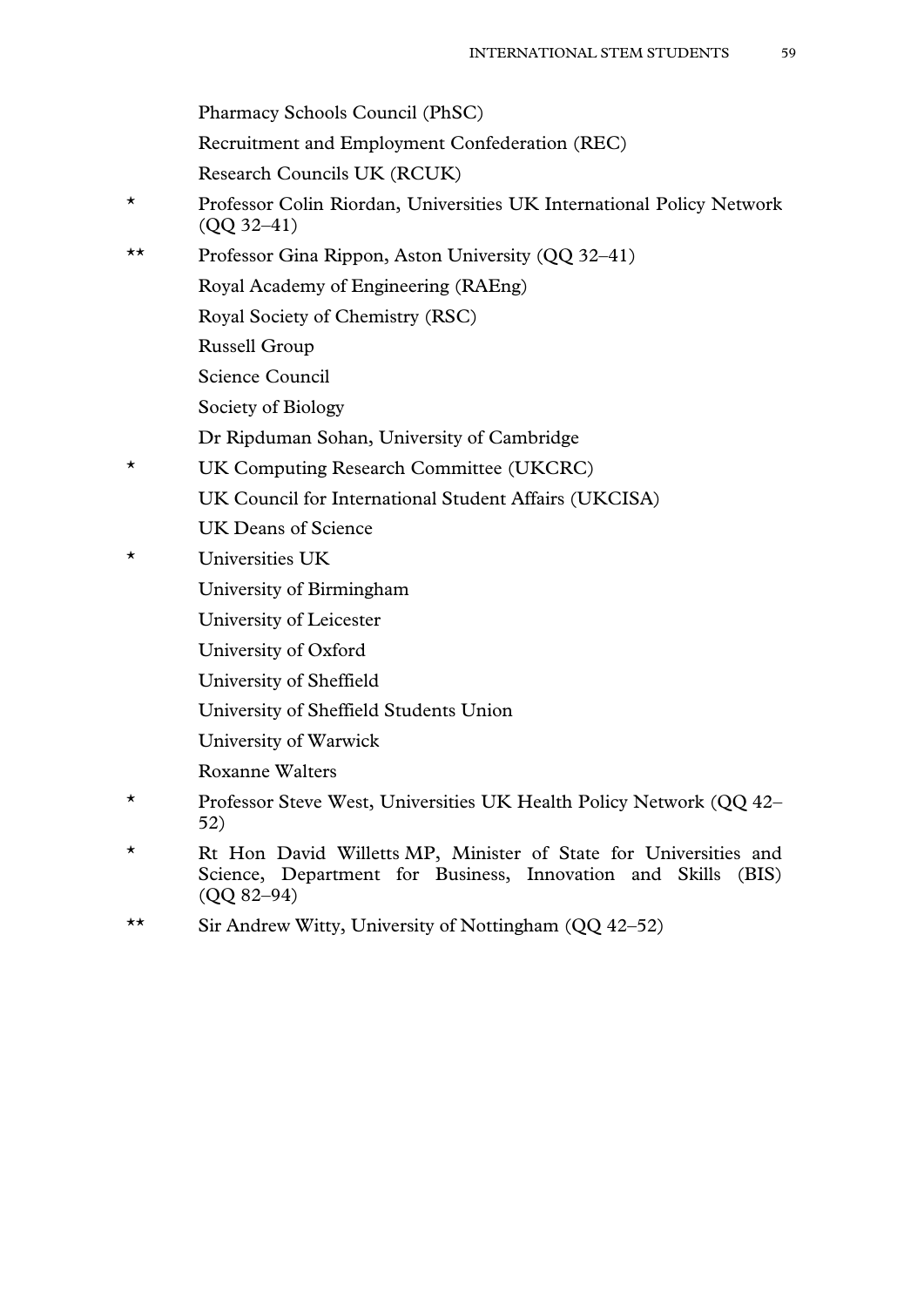# **APPENDIX 3: CALL FOR EVIDENCE**

# **16 January 2014**

The House of Lords Science and Technology Select Committee, under the Chairmanship of Lord Krebs, is conducting a short inquiry into the effect on international science, technology, engineering and mathematics (STEM) students of immigration policy. The Committee invites interested individuals and organisations to submit written evidence as part of the inquiry.

# **Scope**

The inquiry follows the report<sup>195</sup> of the Committee on higher education in STEM subjects in July 2012 (2nd Report of Session 2012–13) and the Government response<sup>196</sup> published in November 2012. This short inquiry will, however, focus very specifically on immigration policy and international students (paragraphs 215–39 of the Committee's July 2012 report). While the Committee's focus is on international STEM students, in order to provide a sense of context and comparison, the Committee would welcome brief comparative comment from respondents about their experience of the issues in other disciplines. The deadline for written evidence submissions is **Thursday, 20 February 2014**.

# **Questions:**

The Committee invites written submissions on the following questions. Please only answer the questions of relevance to you. Please also do draw the Committee's attention to any relevant issues not captured in the specific questions below:

- How have the numbers and demographics of international STEM students in the UK changed since the introduction of policy reforms on immigration in this Parliament?
- What is the evidence currently available of an adverse effect of the changes to immigration rules on prospective international STEM students choosing to study in the UK?
- Which UK immigration policies are affecting international STEM students and what issues are they causing?
- What impact might the provisions in the Immigration Bill currently before Parliament have on international STEM students?
- How are the impacts of immigration policies on STEM students monitored, both by organisations and nationally? Is there sufficient collection and analysis of data to enable links between cause and effect to be understood?

 <sup>195</sup> House of Lords, Select Committee on Science and Technology (2012) Higher Education in Science, Technology, Engineering and Mathematics (STEM) subjects: http://www.publications.parliament.uk/pa/ld201213/ldselect/ldsctech/37/37.pdf.

<sup>196</sup> Government Response (2012) to the House of Lords Select Committee on Science and Technology Report: Higher Education in Science, Technology, Engineering and Mathematics (STEM) Subjects: http://www.parliament.uk/documents/lords-committees/sciencetechnology/STEMsubjects/GovtresponseHEinSTEMreportupdate.pdf.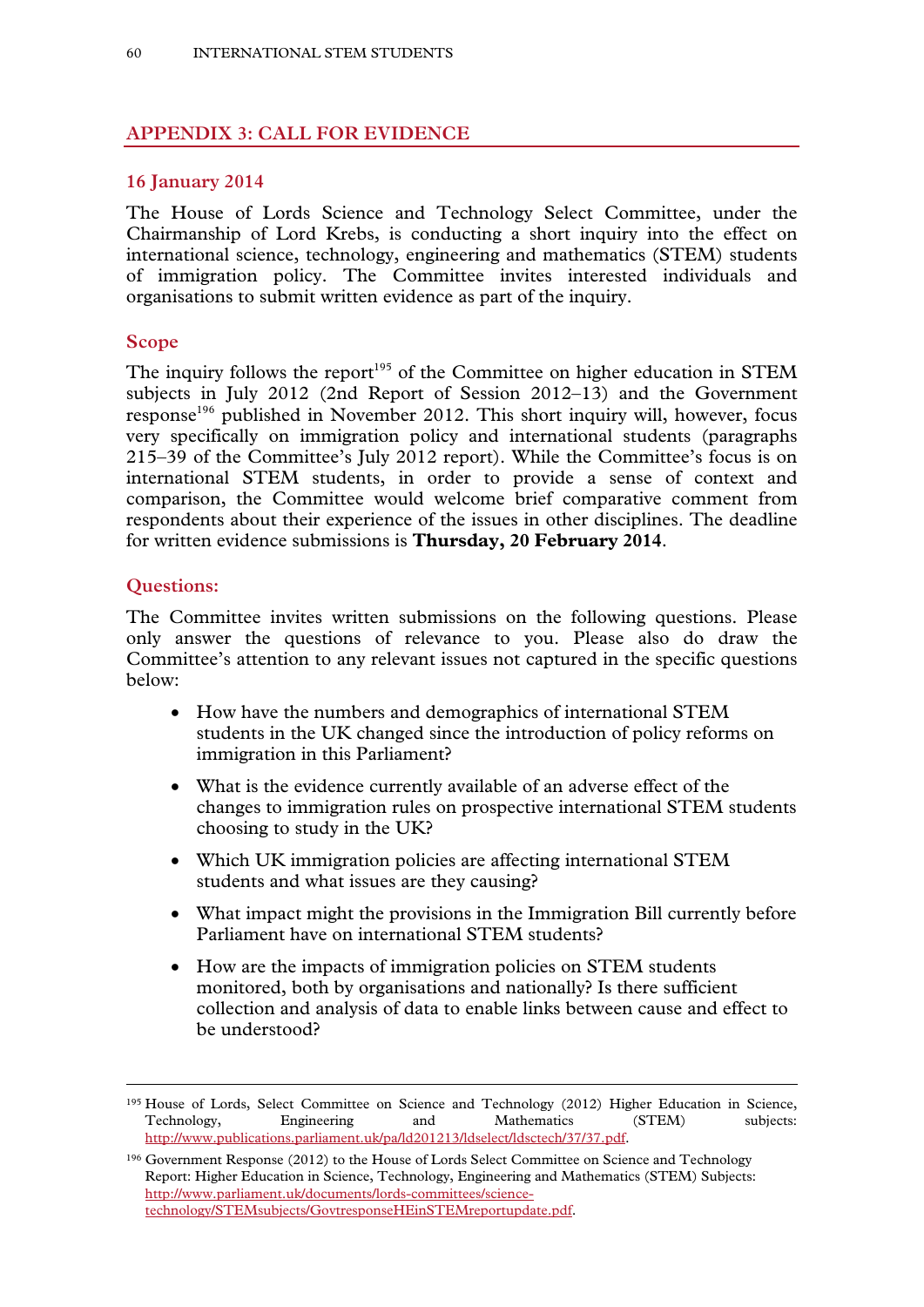- Do reforms to immigration policy since 2010 limit the competiveness of UK higher education institutions in attracting international STEM students?
- Do higher education institutions and the Government have effective mechanisms in place for communicating the rules arising from immigration policy to prospective international students?
- Are international STEM graduates finding it difficult to pursue employment in the UK after completing their studies at higher education institutions?
- Are immigration policies and rules jeopardising the provision of particular STEM taught masters or other postgraduate courses at your institution?
- Do you consider the sustainability of the current business model at your, or all, UK higher education institutions at risk from falling international student numbers?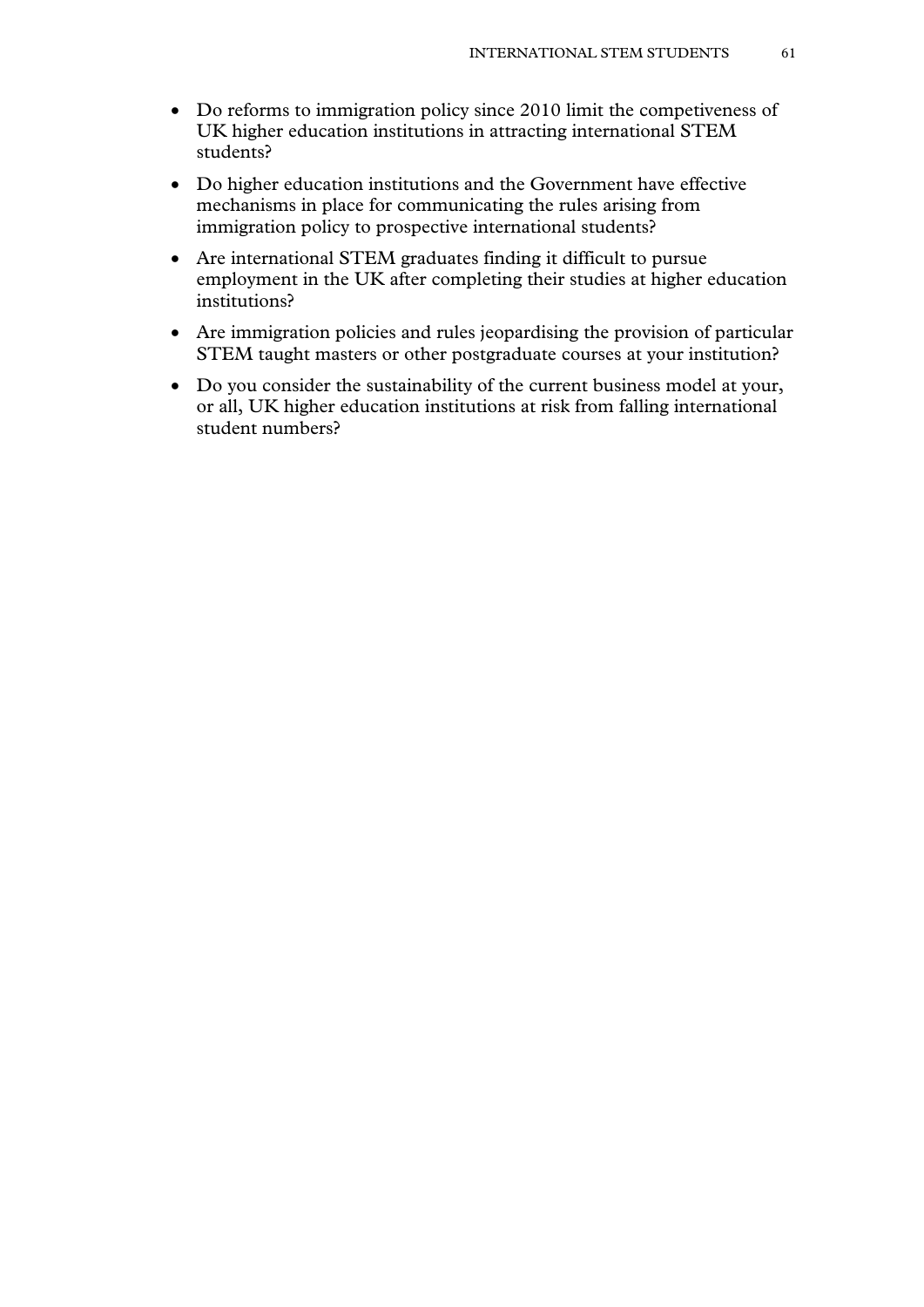# **APPENDIX 4: ENTRANTS DOMICILED FROM INDIA AND CHINA**



**Total Entrants Domiciled from India and China by STEM subjects.** 

**FIGURE 7** 

*Source: Higher Education Statistics Agency—data provided by BIS.*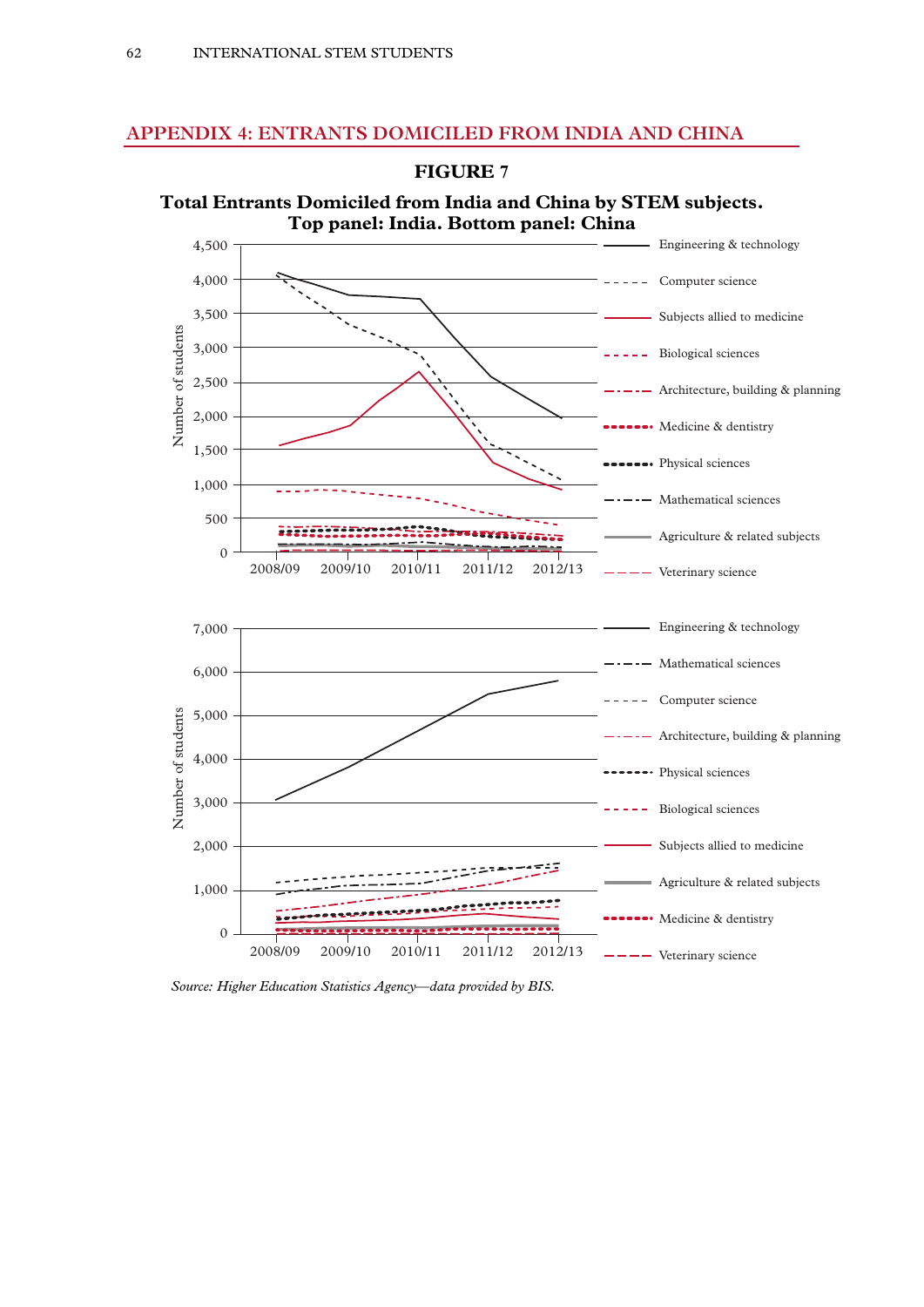|  |  |  |  | <b>APPENDIX 5: ABBREVIATIONS AND ACRONYMS</b> |
|--|--|--|--|-----------------------------------------------|
|--|--|--|--|-----------------------------------------------|

| AEI          | <b>Australian Education International</b>        |
|--------------|--------------------------------------------------|
| <b>ATAS</b>  | <b>Academic Technology Approval Scheme</b>       |
| <b>BIS</b>   | Department for Business, Innovation and Skills   |
| CAS          | Confirmation of Acceptance for Studies           |
| <b>DAAD</b>  | German Academic Exchange Service                 |
| <b>EEA</b>   | European Economic Area                           |
| EEF          | The Manufacturers' Organisation                  |
| EU           | European Union                                   |
| <b>FCO</b>   | Foreign and Commonwealth Office                  |
| <b>GSK</b>   | GlaxoSmithKline                                  |
| <b>HE</b>    | <b>Higher Education</b>                          |
| <b>HEFCE</b> | Higher Education Funding Council for England     |
| <b>HEIs</b>  | <b>Higher Education Institutions</b>             |
| <b>HESA</b>  | <b>Higher Education Statistics Agency</b>        |
| <b>HR</b>    | <b>Human Resources</b>                           |
| IIE          | Institute of International Education             |
| JACS         | Joint Academic Coding System                     |
| <b>NQF</b>   | <b>National Qualifications Framework</b>         |
| <b>NUS</b>   | National Union of Students                       |
| <b>ONS</b>   | <b>Office of National Statistics</b>             |
| <b>PGR</b>   | Postgraduate Research                            |
| PGT          | Postgraduate Taught                              |
| <b>PSW</b>   | Post Study Work                                  |
| <b>RIBA</b>  | Royal Institute of British Architects            |
| <b>SMEs</b>  | <b>Small and Medium Enterprises</b>              |
| <b>STEM</b>  | Science, Technology, Engineering and Mathematics |
| <b>UG</b>    | Undergraduate                                    |
| <b>UKVI</b>  | UK Visas and Immigration                         |
| <b>UKTI</b>  | UK Trade and Investment                          |
| UN           | <b>United Nations</b>                            |
|              |                                                  |